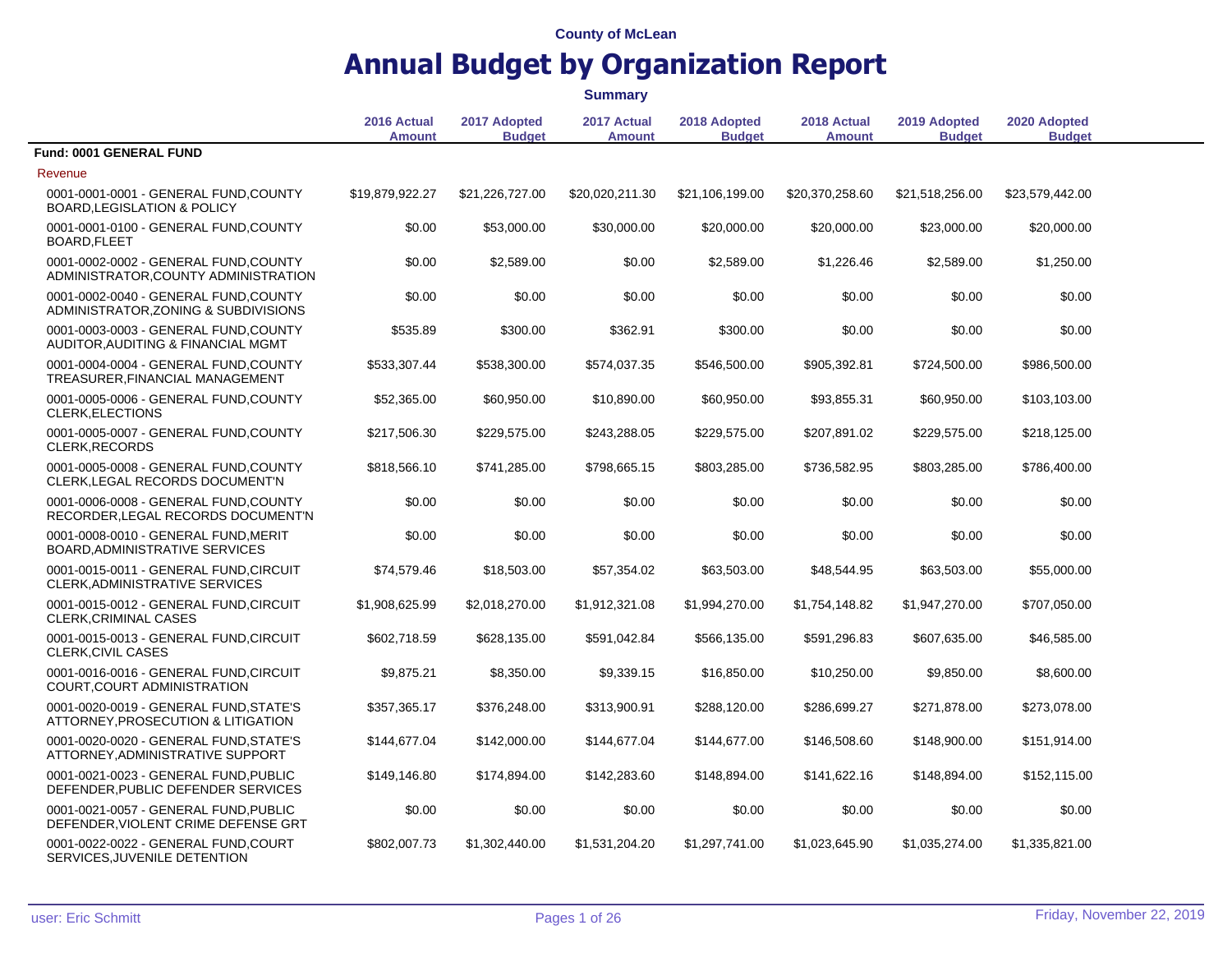|                                                                                   | 2016 Actual<br><b>Amount</b> | 2017 Adopted<br><b>Budget</b> | 2017 Actual<br><b>Amount</b> | 2018 Adopted<br><b>Budget</b> | 2018 Actual<br><b>Amount</b> | 2019 Adopted<br><b>Budget</b> | 2020 Adopted<br><b>Budget</b> |  |
|-----------------------------------------------------------------------------------|------------------------------|-------------------------------|------------------------------|-------------------------------|------------------------------|-------------------------------|-------------------------------|--|
| 0001-0022-0024 - GENERAL FUND, COURT<br>SERVICES, COURT SERVICES                  | \$797,718.80                 | \$1,347,387.00                | \$1,835,299.42               | \$1,347,387.00                | \$1,522,012.31               | \$1,602,676.00                | \$1,744,382.00                |  |
| 0001-0022-0068 - GENERAL FUND, COURT<br>SERVICES, PRETRIAL                        | \$97,944.16                  | \$101,144.00                  | \$119,769.76                 | \$110,198.00                  | \$113,976.79                 | \$94,895.00                   | \$139,151.00                  |  |
| 0001-0022-0076 - GENERAL FUND, COURT<br>SERVICES, RECOVERY COURT GRANT            | \$0.00                       | \$0.00                        | \$0.00                       | \$0.00                        | \$0.00                       | \$0.00                        | \$0.00                        |  |
| 0001-0022-0093 - GENERAL FUND, COURT<br>SERVICES, Adult Treatment SAMHSA Grant CS | \$247,576.47                 | \$324,992.00                  | \$321,031.29                 | \$324,992.00                  | \$216,516.67                 | \$0.00                        | \$0.00                        |  |
| 0001-0022-0094 - GENERAL FUND, COURT<br>SERVICES, Adult Redeploy Grant            | \$26,123.30                  | \$44,392.00                   | \$20,664.47                  | \$88,905.00                   | \$97,642.15                  | \$113,905.00                  | \$125,296.00                  |  |
| 0001-0022-0095 - GENERAL FUND, COURT<br>SERVICES, Juvenile Redeploy Grant         | \$136,392.80                 | \$0.00                        | \$0.00                       | \$0.00                        | \$0.00                       | \$0.00                        | \$0.00                        |  |
| 0001-0022-0103 - GENERAL FUND, COURT<br>SERVICES, Veteran's Court                 | \$0.00                       | \$0.00                        | \$0.00                       | \$0.00                        | \$53,678.17                  | \$350,436.00                  | \$330,184.00                  |  |
| 0001-0029-0027 - GENERAL<br>FUND, SHERIFF, LAW ENFORCEMENT<br><b>OPERATION</b>    | \$267,381.14                 | \$273,800.00                  | \$277,512.82                 | \$228,300.00                  | \$272,110.33                 | \$275,274.00                  | \$220,000.00                  |  |
| 0001-0029-0028 - GENERAL<br>FUND, SHERIFF, CRIMINAL INVESTIGATIONS                | \$0.00                       | \$0.00                        | \$0.00                       | \$0.00                        | \$23,417.30                  | \$11,025.00                   | \$0.00                        |  |
| 0001-0029-0029 - GENERAL<br>FUND, SHERIFF, ADMINISTRATIVE SERVICES                | \$480,117.63                 | \$513,614.00                  | \$1,326,623.25               | \$463,350.00                  | \$378,635.33                 | \$392,168.00                  | \$369,744.00                  |  |
| 0001-0029-0031 - GENERAL<br>FUND, SHERIFF, JAIL OPERATIONS                        | \$161,945.17                 | \$164,710.00                  | \$174,782.06                 | \$182,111.00                  | \$166,328.59                 | \$228,832.00                  | \$321,805.00                  |  |
| 0001-0029-0032 - GENERAL<br>FUND, SHERIFF, SUPPORT SERVICES                       | \$0.00                       | \$0.00                        | \$0.00                       | \$0.00                        | \$0.00                       | \$0.00                        | \$0.00                        |  |
| 0001-0029-0033 - GENERAL<br>FUND, SHERIFF, FLEET MANAGEMENT                       | \$5,561.70                   | \$5,500.00                    | \$7,398.27                   | \$6,300.00                    | \$8,710.79                   | \$9,000.00                    | \$6,902.00                    |  |
| 0001-0029-0034 - GENERAL<br>FUND, SHERIFF, ALCOHOL SAFETY GRANT                   | \$0.00                       | \$0.00                        | \$0.00                       | \$0.00                        | \$0.00                       | \$0.00                        | \$0.00                        |  |
| 0001-0029-0052 - GENERAL<br>FUND, SHERIFF, EMA OPERATIONS                         | \$0.00                       | \$70,963.00                   | \$26,745.52                  | \$70,963.00                   | \$77,252.06                  | \$75,138.00                   | \$75,138.00                   |  |
| 0001-0029-0104 - GENERAL<br>FUND, SHERIFF, Safe Passage Grant                     | \$0.00                       | \$0.00                        | \$0.00                       | \$0.00                        | \$0.00                       | \$0.00                        | \$0.00                        |  |
| 0001-0031-0038 - GENERAL<br>FUND, CORONER, INVESTIGATIONS &<br><b>INQUESTS</b>    | \$123,044.66                 | \$112,500.00                  | \$124,230.49                 | \$103,500.00                  | \$170,341.32                 | \$106,500.00                  | \$121,000.00                  |  |
| 0001-0032-0039 - GENERAL FUND, Animal<br>Control, EMA TECH SUPPORT                | \$0.00                       | \$0.00                        | \$0.00                       | \$0.00                        | \$0.00                       | \$0.00                        | \$0.00                        |  |
| 0001-0032-0065 - GENERAL FUND, Animal<br>Control, ANIMAL CONTROL                  | \$444,193.80                 | \$583,416.00                  | \$583,047.05                 | \$629,110.00                  | \$590,736.68                 | \$633,332.00                  | \$605,952.00                  |  |
| 0001-0032-0066 - GENERAL FUND, Animal<br>Control, MUNICIPAL WARDEN/AN.CONTR       | \$149,081.00                 | \$163,492.00                  | \$180,225.00                 | \$167,999.00                  | \$168,590.00                 | \$173,196.00                  | \$175,674.00                  |  |
| 0001-0038-0040 - GENERAL FUND, BUILDING &<br>ZONING, ZONING & SUBDIVISIONS        | \$46,563.20                  | \$279,780.00                  | \$182,308.32                 | \$450,780.00                  | \$128,963.84                 | \$498,080.00                  | \$654,080.00                  |  |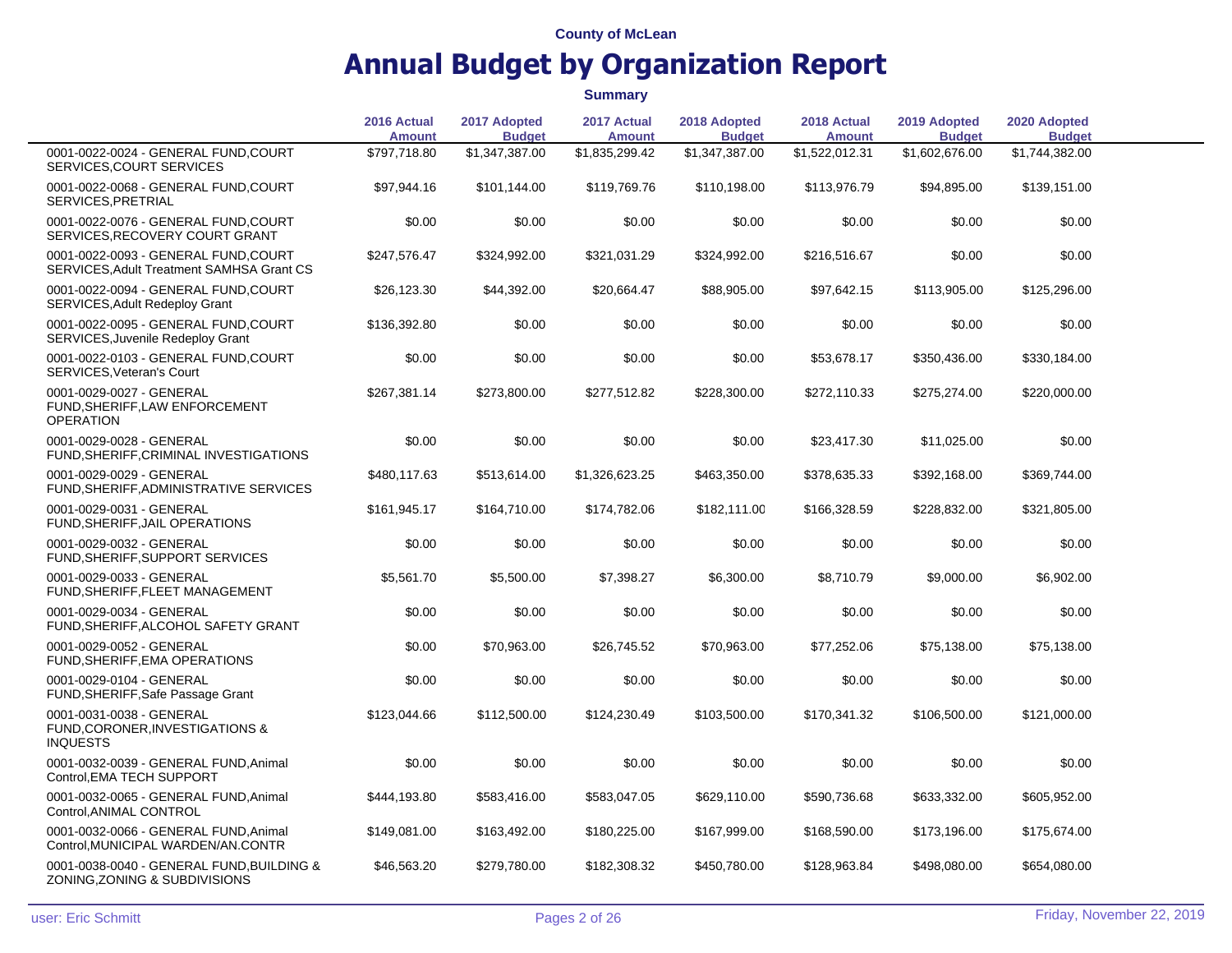|                                                                                       | 2016 Actual<br><b>Amount</b> | 2017 Adopted<br><b>Budget</b> | 2017 Actual<br><b>Amount</b> | 2018 Adopted<br><b>Budget</b> | 2018 Actual<br><b>Amount</b> | 2019 Adopted<br><b>Budget</b> | 2020 Adopted<br><b>Budget</b> |  |
|---------------------------------------------------------------------------------------|------------------------------|-------------------------------|------------------------------|-------------------------------|------------------------------|-------------------------------|-------------------------------|--|
| 0001-0040-0042 - GENERAL FUND, PARKS &<br>RECREATION, PARK OPERATIONS                 | \$20,000.00                  | \$23,500.00                   | \$26,867.70                  | \$23,500.00                   | \$20,155.92                  | \$3,500.00                    | \$3,500.00                    |  |
| 0001-0040-0043 - GENERAL FUND, PARKS &<br>RECREATION, RECREATIONAL SERVICES           | \$426,137.83                 | \$471,500.00                  | \$414,710.22                 | \$481,500.00                  | \$401,359.68                 | \$493,000.00                  | \$484,500.00                  |  |
| 0001-0041-0022 - GENERAL FUND, FACILITIES<br>MANAGEMENT, JUVENILE DETENTION           | \$225,080.65                 | \$203,895.00                  | \$37.29                      | \$193,235.00                  | \$193,235.04                 | \$232,554.00                  | \$326,290.00                  |  |
| 0001-0041-0045 - GENERAL FUND FACILITIES<br>MANAGEMENT, METRO COMMUNICATION CTR.      | \$88,464.24                  | \$115,389.00                  | \$81,986.40                  | \$126,224.00                  | \$88,484.55                  | \$144,788.00                  | \$121,011.00                  |  |
| 0001-0041-0046 - GENERAL FUND, FACILITIES<br>MANAGEMENT, 200 W. Front Street Building | \$441,016.38                 | \$466,902.00                  | \$413,321.23                 | \$494,054.00                  | \$385,602.25                 | \$801,424.00                  | \$470,645.00                  |  |
| 0001-0041-0049 - GENERAL FUND, FACILITIES<br>MANAGEMENT, COURTHOUSE                   | \$147,615.96                 | \$141,794.00                  | \$141,794.00                 | \$161,921.00                  | \$161,920.92                 | \$184,070.00                  | \$428,189.00                  |  |
| 0001-0041-0050 - GENERAL FUND.FACILITIES<br>MANAGEMENT, LAW & JUSTICE BUILDING        | \$2,129,663.51               | \$1,856,546.00                | \$2,024,920.98               | \$1,810,735.00                | \$1,952,285.37               | \$1,818,180.00                | \$1,990,243.00                |  |
| 0001-0041-0051 - GENERAL FUND, FACILITIES<br>MANAGEMENT, FAIRVIEW BUILDING MAINT.     | \$0.00                       | \$1,200.00                    | \$0.00                       | \$12,948.00                   | \$12,948.00                  | \$17,100.00                   | \$16,625.00                   |  |
| 0001-0041-0065 - GENERAL FUND, FACILITIES<br>MANAGEMENT, ANIMAL CONTROL               | \$0.00                       | \$0.00                        | \$0.00                       | \$0.00                        | \$0.00                       | \$56,613.00                   | \$73,499.00                   |  |
| 0001-0041-0115 - GENERAL FUND, FACILITIES<br>MANAGEMENT, GOVERNMENT CENTER            | \$710,895.00                 | \$665,308.00                  | \$666,660.98                 | \$786,408.00                  | \$782,658.00                 | \$679,102.00                  | \$647,189.00                  |  |
| 0001-0043-0047 - GENERAL<br>FUND, INFORMATION SERVICES, DATA<br><b>PROCESSING</b>     | \$167,634.20                 | \$299,827.00                  | \$231,748.65                 | \$303,743.00                  | \$234,575.14                 | \$266,741.00                  | \$233,319.00                  |  |
| 0001-0043-0048 - GENERAL<br>FUND, INFORMATION SERVICES, Records<br>Management         | \$0.00                       | \$0.00                        | \$0.00                       | \$0.00                        | \$0.00                       | \$0.00                        | \$0.00                        |  |
| 0001-0043-0107 - GENERAL<br>FUND, INFORMATION SERVICES, County GIS                    | \$0.00                       | \$175,000.00                  | \$175,229.99                 | \$279,798.00                  | \$214,386.00                 | \$135,660.00                  | \$146,259.00                  |  |
| 0001-0047-0052 - GENERAL FUND, EMA, EMA<br><b>OPERATIONS</b>                          | \$78,139.01                  | \$0.00                        | \$0.00                       | \$0.00                        | \$0.00                       | \$0.00                        | \$0.00                        |  |
| 0001-0048-0053 - GENERAL<br>FUND, BLOOMINGTON ELECTION COM., CITY<br><b>ELECTIONS</b> | \$0.00                       | \$100,000.00                  | \$50,000.00                  | \$100,000.00                  | \$98,590.00                  | \$100,000.00                  | \$100,000.00                  |  |
| 0001-0049-0054 - GENERAL<br>FUND, ASSESSMENT OFFICE, PROPERTY<br>ASSESS/RVW/SUPV.     | \$74,309.28                  | \$75,812.00                   | \$75,475.16                  | \$77,040.00                   | \$75,945.11                  | \$77,311.00                   | \$78,216.00                   |  |
| <b>Revenue Totals</b>                                                                 | \$33,043,798.88              | \$36,103,929.00               | \$35,861,967.92              | \$36,314,589.00               | \$34,948,981.99              | \$37,169,859.00               | \$38,433,776.00               |  |
| <b>Expenditures</b>                                                                   |                              |                               |                              |                               |                              |                               |                               |  |
| 0001-0001-0001 - GENERAL FUND, COUNTY<br><b>BOARD, LEGISLATION &amp; POLICY</b>       | \$1,599,321.55               | \$1,542,698.00                | \$1,679,188.80               | \$1,526,297.00                | \$1,506,784.20               | \$1,844,619.00                | \$2,126,937.00                |  |
| 0001-0001-0100 - GENERAL FUND, COUNTY<br>BOARD, FLEET                                 | \$99,289.92                  | \$162,100.00                  | \$129,365.00                 | \$114,000.00                  | \$143,518.88                 | \$139,500.00                  | \$46,000.00                   |  |
| 0001-0002-0002 - GENERAL FUND,COUNTY<br>ADMINISTRATOR,COUNTY ADMINISTRATION           | \$645,165.47                 | \$678,202.00                  | \$623,558.70                 | \$598,344.00                  | \$572,195.78                 | \$617,969.00                  | \$677,880.00                  |  |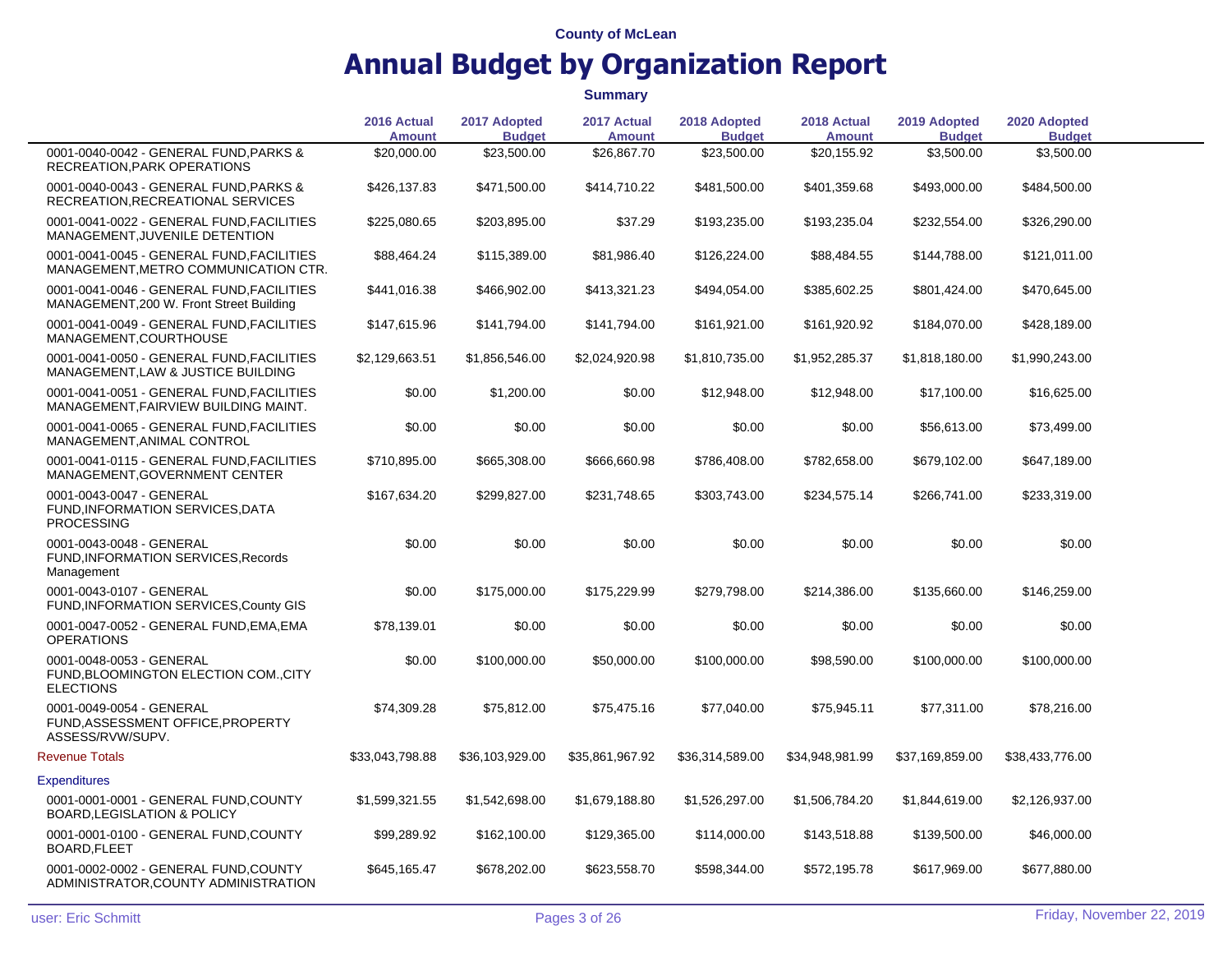|                                                                               | 2016 Actual<br><b>Amount</b> | 2017 Adopted<br><b>Budget</b> | 2017 Actual<br><b>Amount</b> | 2018 Adopted<br><b>Budget</b> | 2018 Actual<br><b>Amount</b> | 2019 Adopted<br><b>Budget</b> | 2020 Adopted<br><b>Budget</b> |  |
|-------------------------------------------------------------------------------|------------------------------|-------------------------------|------------------------------|-------------------------------|------------------------------|-------------------------------|-------------------------------|--|
| 0001-0002-0040 - GENERAL FUND, COUNTY<br>ADMINISTRATOR, ZONING & SUBDIVISIONS | \$0.00                       | \$0.00                        | \$0.00                       | \$0.00                        | \$0.00                       | \$0.00                        | \$0.00                        |  |
| 0001-0003-0003 - GENERAL FUND.COUNTY<br>AUDITOR, AUDITING & FINANCIAL MGMT    | \$296,894.58                 | \$326,963.00                  | \$318,012.90                 | \$156,012.00                  | \$166,737.25                 | \$174,021.00                  | \$177,199.00                  |  |
| 0001-0004-0004 - GENERAL FUND,COUNTY<br>TREASURER, FINANCIAL MANAGEMENT       | \$396,354.91                 | \$431,340.00                  | \$398,443.49                 | \$428,125.00                  | \$402,177.47                 | \$422,090.00                  | \$433,598.00                  |  |
| 0001-0004-0005 - GENERAL FUND, COUNTY<br>TREASURER, Accounts Payable          | \$0.00                       | \$0.00                        | \$0.00                       | \$173,388.00                  | \$155,435.53                 | \$160,559.00                  | \$164,320.00                  |  |
| 0001-0005-0006 - GENERAL FUND, COUNTY<br>CLERK, ELECTIONS                     | \$923,614.23                 | \$596,467.00                  | \$498,207.71                 | \$732,567.00                  | \$740,063.38                 | \$732,502.00                  | \$895,386.00                  |  |
| 0001-0005-0007 - GENERAL FUND, COUNTY<br>CLERK, RECORDS                       | \$313,795.98                 | \$321,784.00                  | \$311,151.64                 | \$319,060.00                  | \$324,737.32                 | \$323,749.00                  | \$332,910.00                  |  |
| 0001-0005-0008 - GENERAL FUND, COUNTY<br>CLERK, LEGAL RECORDS DOCUMENT'N      | \$190,110.09                 | \$229,743.00                  | \$212,756.72                 | \$190,338.00                  | \$182,837.76                 | \$195,112.00                  | \$196,990.00                  |  |
| 0001-0006-0008 - GENERAL FUND, COUNTY<br>RECORDER, LEGAL RECORDS DOCUMENT'N   | \$0.00                       | \$0.00                        | \$0.00                       | \$0.00                        | \$0.00                       | \$0.00                        | \$0.00                        |  |
| 0001-0008-0010 - GENERAL FUND.MERIT<br>BOARD, ADMINISTRATIVE SERVICES         | \$7,922.83                   | \$16,900.00                   | \$9,856.64                   | \$16,188.00                   | \$7,684.53                   | \$16,204.00                   | \$15,106.00                   |  |
| 0001-0015-0011 - GENERAL FUND,CIRCUIT<br>CLERK, ADMINISTRATIVE SERVICES       | \$718,422.10                 | \$759,730.00                  | \$715,680.11                 | \$760,760.00                  | \$727,350.87                 | \$765,973.00                  | \$768,481.00                  |  |
| 0001-0015-0012 - GENERAL FUND, CIRCUIT<br><b>CLERK, CRIMINAL CASES</b>        | \$999,967.49                 | \$1,125,399.00                | \$1,063,727.50               | \$1,053,043.00                | \$997,400.89                 | \$1,039,039.00                | \$995,739.00                  |  |
| 0001-0015-0013 - GENERAL FUND, CIRCUIT<br>CLERK, CIVIL CASES                  | \$387,788.35                 | \$433,659.00                  | \$386,208.15                 | \$403,809.00                  | \$409,625.90                 | \$456,438.00                  | \$438,305.00                  |  |
| 0001-0016-0016 - GENERAL FUND, CIRCUIT<br>COURT, COURT ADMINISTRATION         | \$1,024,512.56               | \$1,117,787.00                | \$1,030,133.75               | \$1,072,543.00                | \$990,148.40                 | \$1,008,741.00                | \$1,065,274.00                |  |
| 0001-0018-0017 - GENERAL FUND, JURY<br>COMMISSION, JUROR SELECTION & ADMIN.   | \$113,559.00                 | \$127,007.00                  | \$114,110.80                 | \$124,444.00                  | \$107,950.45                 | \$120,037.00                  | \$127,840.00                  |  |
| 0001-0020-0019 - GENERAL FUND.STATE'S<br>ATTORNEY, PROSECUTION & LITIGATION   | \$2,380,980.12               | \$2,493,423.00                | \$2,454,635.74               | \$2,411,125.00                | \$2,396,239.25               | \$2,497,884.00                | \$2,498,215.00                |  |
| 0001-0020-0020 - GENERAL FUND.STATE'S<br>ATTORNEY, ADMINISTRATIVE SUPPORT     | \$240,968.51                 | \$246,724.00                  | \$240,936.41                 | \$244,197.00                  | \$244,572.20                 | \$222,094.00                  | \$226,099.00                  |  |
| 0001-0021-0023 - GENERAL FUND, PUBLIC<br>DEFENDER, PUBLIC DEFENDER SERVICES   | \$1,807,790.15               | \$1,940,083.00                | \$1,856,378.23               | \$1,926,977.00                | \$1,800,907.15               | \$1,888,155.00                | \$1,924,317.00                |  |
| 0001-0021-0057 - GENERAL FUND, PUBLIC<br>DEFENDER, VIOLENT CRIME DEFENSE GRT  | \$0.00                       | \$0.00                        | \$0.00                       | \$0.00                        | \$0.00                       | \$0.00                        | \$0.00                        |  |
| 0001-0022-0022 - GENERAL FUND,COURT<br>SERVICES, JUVENILE DETENTION           | \$1,425,069.37               | \$1,556,131.00                | \$1,453,567.91               | \$1,555,705.00                | \$1,384,088.55               | \$1,522,599.00                | \$1,538,507.00                |  |
| 0001-0022-0024 - GENERAL FUND,COURT<br>SERVICES, COURT SERVICES               | \$2,313,509.49               | \$2,495,058.00                | \$2,604,958.92               | \$2,632,023.00                | \$2,582,775.27               | \$2,712,638.00                | \$2,696,972.00                |  |
| 0001-0022-0068 - GENERAL FUND,COURT<br>SERVICES, PRETRIAL                     | \$263,628.17                 | \$277,634.00                  | \$270,485.32                 | \$280,658.00                  | \$278,154.70                 | \$287,417.00                  | \$294,499.00                  |  |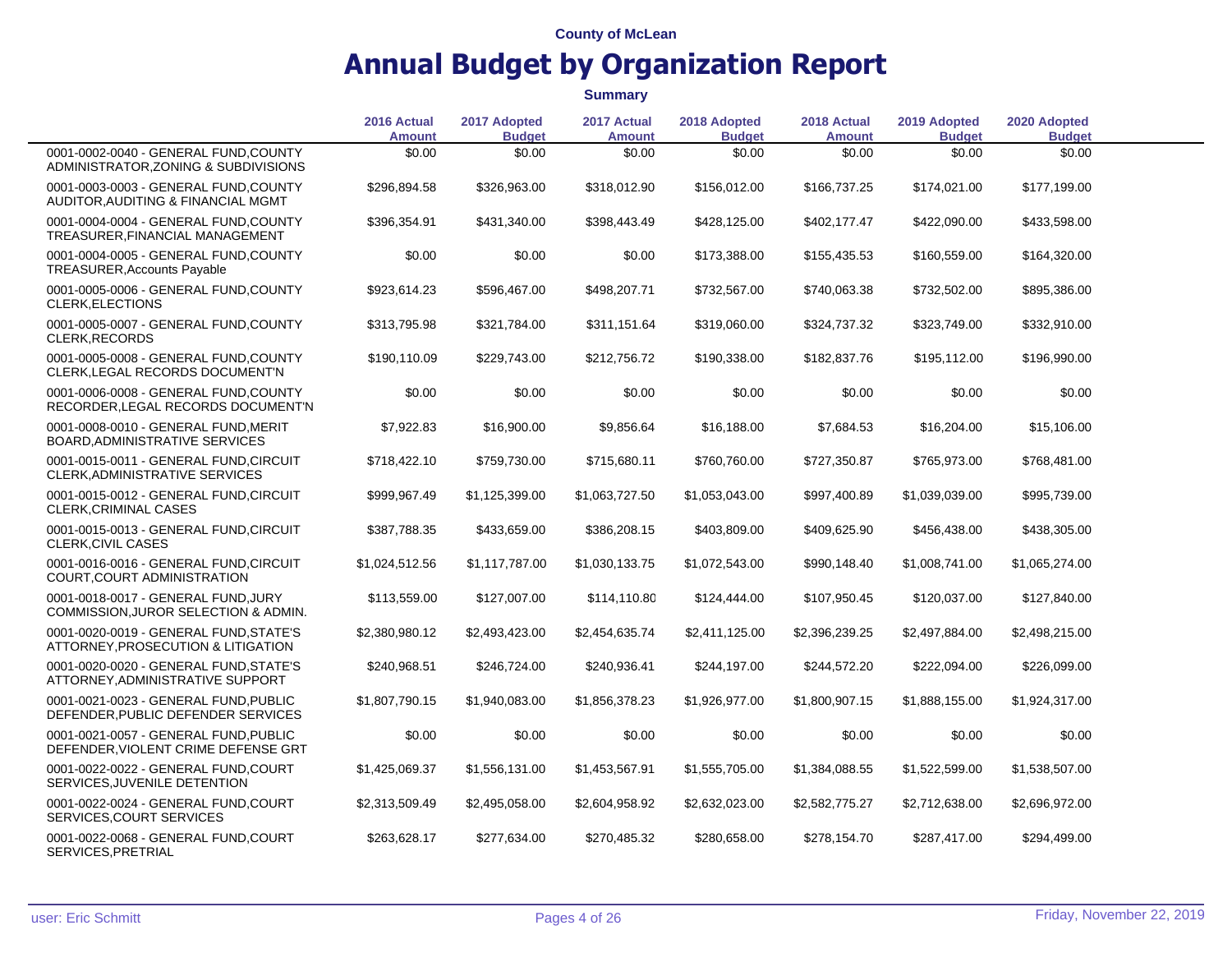|                                                                                  | 2016 Actual<br><b>Amount</b> | 2017 Adopted<br><b>Budget</b> | 2017 Actual<br><b>Amount</b> | 2018 Adopted<br><b>Budget</b> | 2018 Actual<br><b>Amount</b> | 2019 Adopted<br><b>Budget</b> | 2020 Adopted<br><b>Budget</b> |  |
|----------------------------------------------------------------------------------|------------------------------|-------------------------------|------------------------------|-------------------------------|------------------------------|-------------------------------|-------------------------------|--|
| 0001-0022-0076 - GENERAL FUND, COURT<br>SERVICES, RECOVERY COURT GRANT           | \$0.00                       | \$0.00                        | \$0.00                       | \$0.00                        | \$0.00                       | \$0.00                        | \$0.00                        |  |
| 0001-0022-0093 - GENERAL FUND,COURT<br>SERVICES, Adult Treatment SAMHSA Grant CS | \$238,052.45                 | \$324,840.00                  | \$307,340.72                 | \$322,214.00                  | \$213,739.12                 | \$0.00                        | \$0.00                        |  |
| 0001-0022-0094 - GENERAL FUND.COURT<br>SERVICES, Adult Redeploy Grant            | \$22,841.09                  | \$44,392.00                   | \$38,100.42                  | \$88,905.00                   | \$100,973.85                 | \$113,534.00                  | \$125,835.00                  |  |
| 0001-0022-0095 - GENERAL FUND, COURT<br>SERVICES, Juvenile Redeploy Grant        | \$66,603.29                  | \$0.00                        | \$250.00                     | \$0.00                        | \$2,067.00                   | \$0.00                        | \$0.00                        |  |
| 0001-0022-0103 - GENERAL FUND, COURT<br>SERVICES, Veteran's Court                | \$0.00                       | \$0.00                        | \$0.00                       | \$0.00                        | \$54,043.58                  | \$350,436.00                  | \$329,331.00                  |  |
| 0001-0029-0027 - GENERAL<br>FUND, SHERIFF, LAW ENFORCEMENT<br><b>OPERATION</b>   | \$2,917,720.26               | \$2,560,005.00                | \$2,902,466.33               | \$2,621,567.00                | \$2,910,605.50               | \$2,598,848.00                | \$2,777,921.00                |  |
| 0001-0029-0028 - GENERAL<br>FUND, SHERIFF, CRIMINAL INVESTIGATIONS               | \$503,913.25                 | \$609,061.00                  | \$496,503.27                 | \$620,751.00                  | \$491,093.19                 | \$622,257.00                  | \$635,796.00                  |  |
| 0001-0029-0029 - GENERAL<br>FUND, SHERIFF, ADMINISTRATIVE SERVICES               | \$1,096,377.41               | \$1,388,497.00                | \$1,986,270.42               | \$1,295,266.00                | \$1,092,574.24               | \$1,317,957.00                | \$1,339,794.00                |  |
| 0001-0029-0030 - GENERAL<br>FUND, SHERIFF, RECORDS & DATA<br><b>PROCESSING</b>   | \$0.00                       | \$0.00                        | \$0.00                       | \$0.00                        | \$0.00                       | \$0.00                        | \$0.00                        |  |
| 0001-0029-0031 - GENERAL<br>FUND, SHERIFF, JAIL OPERATIONS                       | \$4,942,592.37               | \$4,973,911.00                | \$5,107,874.36               | \$5,214,525.00                | \$5,282,121.73               | \$5,393,746.00                | \$5,628,881.00                |  |
| 0001-0029-0032 - GENERAL<br>FUND, SHERIFF, SUPPORT SERVICES                      | \$0.00                       | \$0.00                        | \$0.00                       | \$0.00                        | \$0.00                       | \$0.00                        | \$0.00                        |  |
| 0001-0029-0033 - GENERAL<br>FUND, SHERIFF, FLEET MANAGEMENT                      | \$195,270.67                 | \$222,064.00                  | \$226,831.97                 | \$216,351.00                  | \$253,591.64                 | \$217,013.00                  | \$222,824.00                  |  |
| 0001-0029-0052 - GENERAL<br>FUND, SHERIFF, EMA OPERATIONS                        | \$0.00                       | \$181,675.00                  | \$131,479.18                 | \$154,839.00                  | \$179,692.19                 | \$146,055.00                  | \$166,209.00                  |  |
| 0001-0029-0104 - GENERAL<br>FUND, SHERIFF, Safe Passage Grant                    | \$0.00                       | \$0.00                        | \$0.00                       | \$0.00                        | \$0.00                       | \$0.00                        | \$0.00                        |  |
| 0001-0031-0038 - GENERAL<br>FUND, CORONER, INVESTIGATIONS &<br><b>INQUESTS</b>   | \$564,696.58                 | \$558,816.00                  | \$625,805.45                 | \$588,497.00                  | \$628,745.20                 | \$604,092.00                  | \$637,081.00                  |  |
| 0001-0032-0039 - GENERAL FUND, Animal<br>Control, EMA TECH SUPPORT               | \$0.00                       | \$0.00                        | \$0.00                       | \$0.00                        | \$0.00                       | \$0.00                        | \$0.00                        |  |
| 0001-0032-0065 - GENERAL FUND, Animal<br>Control, ANIMAL CONTROL                 | \$337,645.12                 | \$549,383.00                  | \$471,270.61                 | \$540,348.00                  | \$526,087.17                 | \$468,870.00                  | \$491,078.00                  |  |
| 0001-0032-0066 - GENERAL FUND, Animal<br>Control, MUNICIPAL WARDEN/AN.CONTR      | \$154,159.25                 | \$163,832.00                  | \$153,433.21                 | \$164,376.00                  | \$160,139.66                 | \$172,479.00                  | \$174,321.00                  |  |
| 0001-0038-0040 - GENERAL FUND, BUILDING &<br>ZONING, ZONING & SUBDIVISIONS       | \$302,585.82                 | \$340,127.00                  | \$321,444.75                 | \$325,661.00                  | \$287,248.69                 | \$331,141.00                  | \$336,459.00                  |  |
| 0001-0040-0042 - GENERAL FUND, PARKS &<br>RECREATION, PARK OPERATIONS            | \$446,442.96                 | \$447,308.00                  | \$451,934.89                 | \$450,809.00                  | \$437,024.62                 | \$514,708.00                  | \$583,940.00                  |  |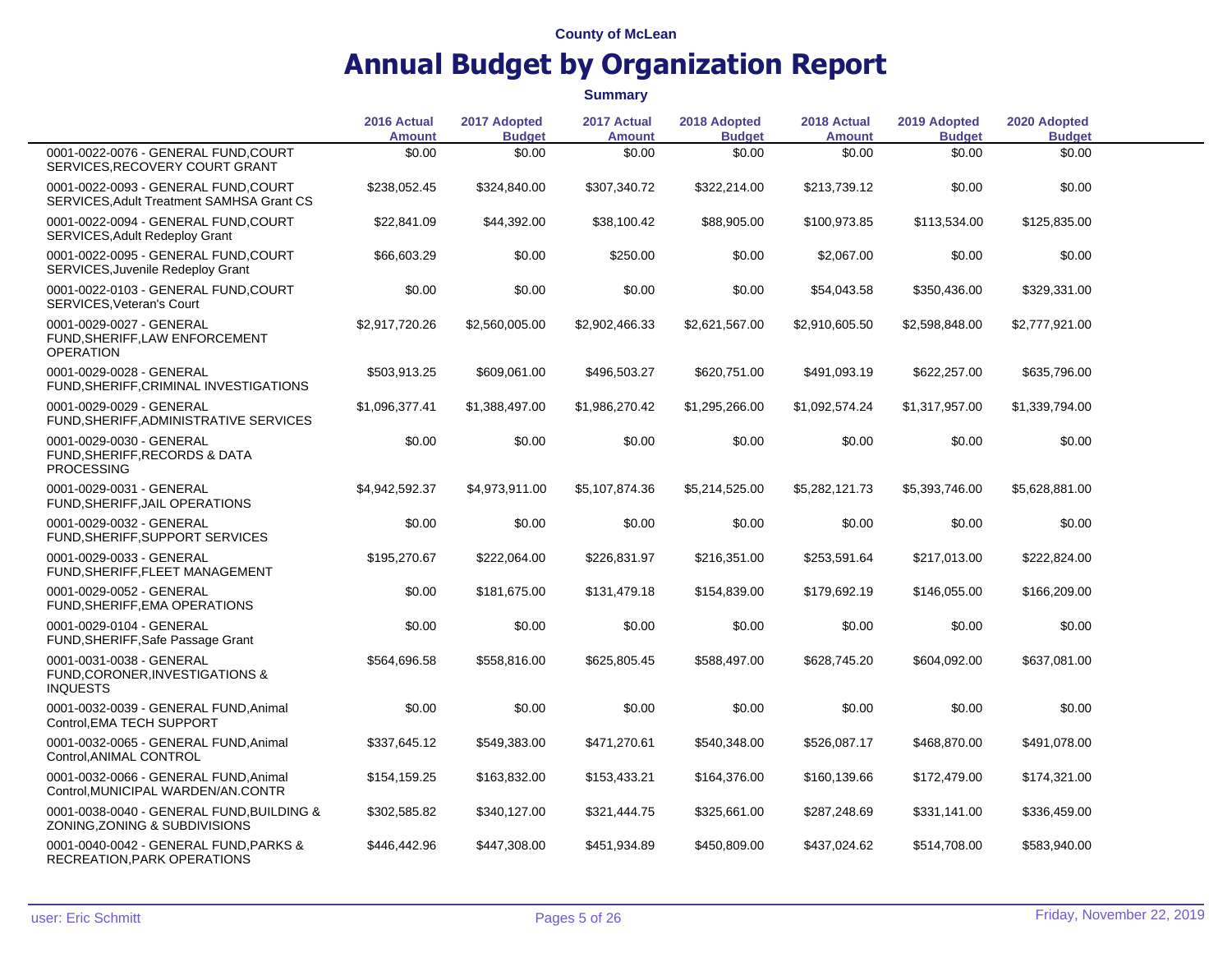|                                                                                       | 2016 Actual<br><b>Amount</b> | 2017 Adopted<br><b>Budget</b> | 2017 Actual<br><b>Amount</b> | 2018 Adopted<br><b>Budget</b> | 2018 Actual<br><b>Amount</b> | 2019 Adopted<br><b>Budget</b> | 2020 Adopted<br><b>Budget</b> |  |
|---------------------------------------------------------------------------------------|------------------------------|-------------------------------|------------------------------|-------------------------------|------------------------------|-------------------------------|-------------------------------|--|
| 0001-0040-0043 - GENERAL FUND, PARKS &<br>RECREATION, RECREATIONAL SERVICES           | \$127,468.77                 | \$112,185.00                  | \$117,302.61                 | \$116,029.00                  | \$121,180.67                 | \$120,584.00                  | \$130,128.00                  |  |
| 0001-0041-0022 - GENERAL FUND, FACILITIES<br>MANAGEMENT, JUVENILE DETENTION           | \$218,681.68                 | \$203,895.00                  | \$339,088.21                 | \$193,235.00                  | \$219,104.17                 | \$232,554.00                  | \$326,290.00                  |  |
| 0001-0041-0045 - GENERAL FUND, FACILITIES<br>MANAGEMENT, METRO COMMUNICATION CTR.     | \$91,477.68                  | \$104,906.00                  | \$101,742.65                 | \$126,224.00                  | \$99,086.44                  | \$144,788.00                  | \$121,011.00                  |  |
| 0001-0041-0046 - GENERAL FUND, FACILITIES<br>MANAGEMENT, 200 W. Front Street Building | \$349,326.62                 | \$466,902.00                  | \$488,331.10                 | \$494,054.00                  | \$395,991.52                 | \$801,424.00                  | \$470,645.00                  |  |
| 0001-0041-0049 - GENERAL FUND, FACILITIES<br>MANAGEMENT, COURTHOUSE                   | \$172,038.50                 | \$141,794.00                  | \$145,319.57                 | \$161,921.00                  | \$151,707.42                 | \$184,070.00                  | \$428,189.00                  |  |
| 0001-0041-0050 - GENERAL FUND, FACILITIES<br>MANAGEMENT, LAW & JUSTICE BUILDING       | \$1,967,762.23               | \$1,849,346.00                | \$1,734,937.44               | \$1,810,735.00                | \$1,754,622.64               | \$1,818,180.00                | \$1,997,580.00                |  |
| 0001-0041-0051 - GENERAL FUND, FACILITIES<br>MANAGEMENT, FAIRVIEW BUILDING MAINT.     | \$798.25                     | \$1,200.00                    | \$1,273.24                   | \$12,948.00                   | \$15,289.25                  | \$17,100.00                   | \$16,625.00                   |  |
| 0001-0041-0065 - GENERAL FUND FACILITIES<br>MANAGEMENT, ANIMAL CONTROL                | \$0.00                       | \$0.00                        | \$0.00                       | \$0.00                        | \$288.43                     | \$56,613.00                   | \$73,499.00                   |  |
| 0001-0041-0115 - GENERAL FUND,FACILITIES<br>MANAGEMENT, GOVERNMENT CENTER             | \$689,927.10                 | \$683,298.00                  | \$1,025,735.16               | \$782,658.00                  | \$694,566.33                 | \$679,102.00                  | \$647,189.00                  |  |
| 0001-0043-0047 - GENERAL<br>FUND, INFORMATION SERVICES, DATA<br><b>PROCESSING</b>     | \$1,920,321.10               | \$1,863,923.00                | \$1,790,903.43               | \$1,855,559.00                | \$1,793,004.67               | \$1,754,908.00                | \$1,802,146.00                |  |
| 0001-0043-0048 - GENERAL<br>FUND, INFORMATION SERVICES, Records<br>Management         | \$0.00                       | \$35,256.00                   | \$0.00                       | \$0.00                        | \$0.00                       | \$0.00                        | \$0.00                        |  |
| 0001-0043-0107 - GENERAL<br>FUND, INFORMATION SERVICES, County GIS                    | \$0.00                       | \$175,000.00                  | \$104,084.30                 | \$279,798.00                  | \$210,155.52                 | \$145,989.00                  | \$146,259.00                  |  |
| 0001-0047-0039 - GENERAL FUND, EMA, EMA<br><b>TECH SUPPORT</b>                        | \$0.00                       | \$0.00                        | \$0.00                       | \$0.00                        | \$0.00                       | \$0.00                        | \$0.00                        |  |
| 0001-0047-0052 - GENERAL FUND,EMA,EMA<br><b>OPERATIONS</b>                            | \$136,326.58                 | \$0.00                        | \$0.00                       | \$0.00                        | \$0.00                       | \$0.00                        | \$0.00                        |  |
| 0001-0048-0053 - GENERAL<br>FUND, BLOOMINGTON ELECTION COM., CITY<br><b>ELECTIONS</b> | \$604,237.96                 | \$615,827.00                  | \$593,328.52                 | \$596,348.00                  | \$596,183.18                 | \$605,355.00                  | \$611,150.00                  |  |
| 0001-0049-0054 - GENERAL<br>FUND, ASSESSMENT OFFICE, PROPERTY<br>ASSESS/RVW/SUPV.     | \$538,680.47                 | \$556,829.00                  | \$522,066.17                 | \$510,584.00                  | \$490,762.83                 | \$559,837.00                  | \$522,123.00                  |  |
| 0001-0049-0055 - GENERAL<br>FUND, ASSESSMENT OFFICE, BOARD OF<br><b>REVIEW</b>        | \$48,053.10                  | \$50,825.00                   | \$49,027.15                  | \$50,784.00                   | \$49,505.33                  | \$50,879.00                   | \$50,898.00                   |  |
| <b>Revenue Totals:</b>                                                                | \$33,043,798.88              | \$36,103,929.00               | \$35,861,967.92              | \$36,314,589.00               | \$34,948,981.99              | \$37,169,859.00               | \$38,433,776.00               |  |
| <b>Expenditure Totals</b>                                                             | \$34,802,665.43              | \$36,103,929.00               | \$36,605,509.57              | \$36,314,589.00               | \$35,332,581.51              | \$37,169,859.00               | \$38,433,776.00               |  |
| <b>Fund Total: GENERAL FUND</b>                                                       | (\$1,758,866.55)             | \$0.00                        | (\$743,541.65)               | \$0.00                        | (\$383,599.52)               | \$0.00                        | \$0.00                        |  |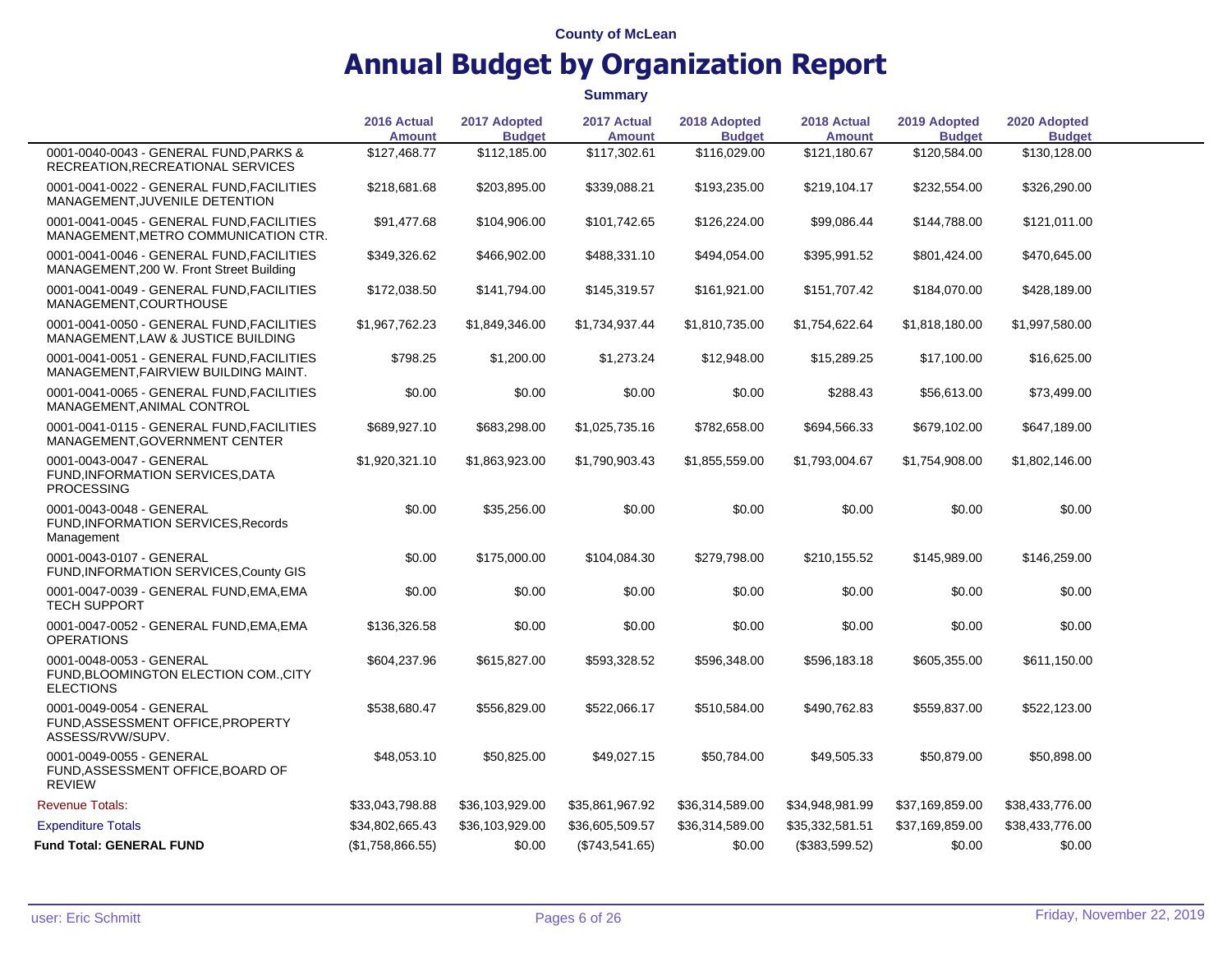|                                                                                                    |                              |                               | <b>Summary</b>               |                               |                              |                               |                               |  |
|----------------------------------------------------------------------------------------------------|------------------------------|-------------------------------|------------------------------|-------------------------------|------------------------------|-------------------------------|-------------------------------|--|
|                                                                                                    | 2016 Actual<br><b>Amount</b> | 2017 Adopted<br><b>Budget</b> | 2017 Actual<br><b>Amount</b> | 2018 Adopted<br><b>Budget</b> | 2018 Actual<br><b>Amount</b> | 2019 Adopted<br><b>Budget</b> | 2020 Adopted<br><b>Budget</b> |  |
| Fund: 0007 Shared Sales Tax/Municipalities                                                         |                              |                               |                              |                               |                              |                               |                               |  |
| Revenue                                                                                            |                              |                               |                              |                               |                              |                               |                               |  |
| 0007-0001-0060 - Shared Sales<br>Tax/Municipalities, COUNTY BOARD, MENTAL<br><b>HEALTH</b>         | \$0.00                       | \$0.00                        | \$0.00                       | \$0.00                        | \$0.00                       | \$1,126,574.00                | \$0.00                        |  |
| 0007-0099-0099 - Shared Sales<br>Tax/Municipalities, NON-DEPARTMENTAL, NON-<br><b>DEPARTMENTAL</b> | \$3,886,921.27               | \$4,400,000.00                | \$3,684,516.89               | \$3,800,000.00                | \$3,818,141.01               | \$2,673,426.00                | \$3,800,000.00                |  |
| <b>Revenue Totals</b>                                                                              | \$3,886,921.27               | \$4,400,000.00                | \$3,684,516.89               | \$3,800,000.00                | \$3,818,141.01               | \$3,800,000.00                | \$3,800,000.00                |  |
| <b>Expenditures</b>                                                                                |                              |                               |                              |                               |                              |                               |                               |  |
| 0007-0001-0060 - Shared Sales<br>Tax/Municipalities,COUNTY BOARD, MENTAL<br><b>HEALTH</b>          | \$0.00                       | \$0.00                        | \$0.00                       | \$0.00                        | \$0.00                       | \$1,126,574.00                | \$1,730,929.00                |  |
| 0007-0099-0099 - Shared Sales<br>Tax/Municipalities, NON-DEPARTMENTAL, NON-<br><b>DEPARTMENTAL</b> | \$0.00                       | \$4,400,000.00                | \$1,199,002.00               | \$3,800,000.00                | \$1,407,080.00               | \$2,673,426.00                | \$2,069,071.00                |  |
| <b>Revenue Totals:</b>                                                                             | \$3,886,921.27               | \$4,400,000.00                | \$3,684,516.89               | \$3,800,000.00                | \$3,818,141.01               | \$3,800,000.00                | \$3,800,000.00                |  |
| <b>Expenditure Totals</b>                                                                          | \$0.00                       | \$4,400,000.00                | \$1,199,002.00               | \$3,800,000.00                | \$1,407,080.00               | \$3,800,000.00                | \$3,800,000.00                |  |
| <b>Fund Total: Shared Sales Tax/Municipalities</b>                                                 | \$3,886,921.27               | \$0.00                        | \$2,485,514.89               | \$0.00                        | \$2,411,061.01               | \$0.00                        | \$0.00                        |  |
| <b>Fund: 0010 Regional Planning</b>                                                                |                              |                               |                              |                               |                              |                               |                               |  |
| Revenue                                                                                            |                              |                               |                              |                               |                              |                               |                               |  |
| 0010-0010-0120 - Regional Planning, Regional<br>Planning, General Admin                            | \$0.00                       | \$0.00                        | \$0.00                       | \$0.00                        | \$658,976.53                 | \$851,912.00                  | \$920,977.00                  |  |
| <b>Revenue Totals</b>                                                                              | \$0.00                       | \$0.00                        | \$0.00                       | \$0.00                        | \$658,976.53                 | \$851,912.00                  | \$920,977.00                  |  |
| <b>Expenditures</b>                                                                                |                              |                               |                              |                               |                              |                               |                               |  |
| 0010-0010-0120 - Regional Planning, Regional<br>Planning, General Admin                            | \$0.00                       | \$0.00                        | \$0.00                       | \$0.00                        | \$161,949.98                 | \$175,593.00                  | \$77,033.00                   |  |
| 0010-0010-0121 - Regional Planning, Regional<br>Planning, Local & Tech                             | \$0.00                       | \$0.00                        | \$0.00                       | \$0.00                        | \$34,596.04                  | \$79,900.00                   | \$34,591.00                   |  |
| 0010-0010-0122 - Regional Planning, Regional<br>Planning, Comp Plan                                | \$0.00                       | \$0.00                        | \$0.00                       | \$0.00                        | \$46,048.34                  | \$174,880.00                  | \$173,128.00                  |  |
| 0010-0010-0123 - Regional Planning, Regional<br>Planning, Transportation (TIP)                     | \$0.00                       | \$0.00                        | \$0.00                       | \$0.00                        | \$271,017.15                 | \$141,720.00                  | \$223,911.00                  |  |
| 0010-0010-0124 - Regional Planning, Regional<br>Planning, Ed & Outreach                            | \$0.00                       | \$0.00                        | \$0.00                       | \$0.00                        | \$81,132.00                  | \$67,250.00                   | \$44,603.00                   |  |
| 0010-0010-0125 - Regional Planning, Regional<br>Planning, HSTP                                     | \$0.00                       | \$0.00                        | \$0.00                       | \$0.00                        | \$20,330.17                  | \$65,173.00                   | \$73,443.00                   |  |
| 0010-0010-0126 - Regional Planning, Regional<br>Planning, Data Gathering                           | \$0.00                       | \$0.00                        | \$0.00                       | \$0.00                        | \$87,432.55                  | \$103,675.00                  | \$164,115.00                  |  |
| 0010-0010-0127 - Regional Planning, Regional<br>Planning, Housing                                  | \$0.00                       | \$0.00                        | \$0.00                       | \$0.00                        | \$44,944.23                  | \$43,721.00                   | \$90,153.00                   |  |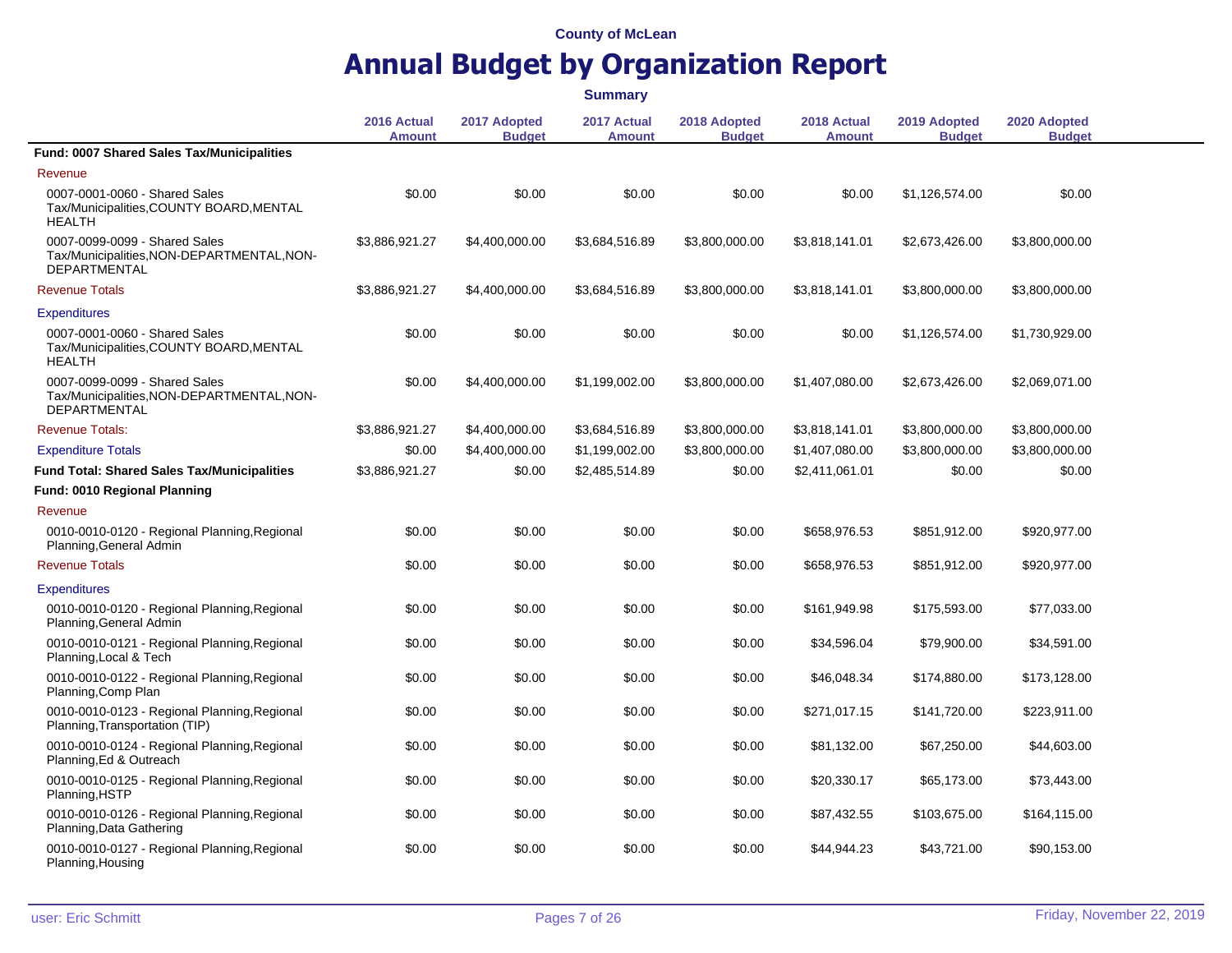|                                                                                                 | 2016 Actual<br><b>Amount</b> | 2017 Adopted<br><b>Budget</b> | 2017 Actual<br><b>Amount</b> | 2018 Adopted<br><b>Budget</b> | 2018 Actual<br><b>Amount</b> | 2019 Adopted<br><b>Budget</b> | 2020 Adopted<br><b>Budget</b> |  |
|-------------------------------------------------------------------------------------------------|------------------------------|-------------------------------|------------------------------|-------------------------------|------------------------------|-------------------------------|-------------------------------|--|
| 0010-0010-0128 - Regional Planning, Regional<br>Planning, Rural Planning                        | \$0.00                       | \$0.00                        | \$0.00                       | \$0.00                        | \$0.00                       | \$0.00                        | \$40,000.00                   |  |
| <b>Revenue Totals:</b>                                                                          | \$0.00                       | \$0.00                        | \$0.00                       | \$0.00                        | \$658,976.53                 | \$851,912.00                  | \$920,977.00                  |  |
| <b>Expenditure Totals</b>                                                                       | \$0.00                       | \$0.00                        | \$0.00                       | \$0.00                        | \$747,450.46                 | \$851,912.00                  | \$920,977.00                  |  |
| <b>Fund Total: Regional Planning</b>                                                            | \$0.00                       | \$0.00                        | \$0.00                       | \$0.00                        | (\$88,473.93)                | \$0.00                        | \$0.00                        |  |
| <b>Fund: 0102 DENTAL SEALANT GRANT</b>                                                          |                              |                               |                              |                               |                              |                               |                               |  |
| Revenue                                                                                         |                              |                               |                              |                               |                              |                               |                               |  |
| 0102-0061-0062 - DENTAL SEALANT<br>GRANT, HEALTH DEPARTMENT, PERSONAL<br><b>HEALTH SERVICES</b> | \$462,761.55                 | \$533,155.00                  | \$438,599.45                 | \$580,352.00                  | \$446,863.64                 | \$547,760.00                  | \$469,863.00                  |  |
| <b>Revenue Totals</b>                                                                           | \$462,761.55                 | \$533,155.00                  | \$438,599.45                 | \$580,352.00                  | \$446,863.64                 | \$547,760.00                  | \$469,863.00                  |  |
| <b>Expenditures</b>                                                                             |                              |                               |                              |                               |                              |                               |                               |  |
| 0102-0061-0062 - DENTAL SEALANT<br>GRANT, HEALTH DEPARTMENT, PERSONAL<br><b>HEALTH SERVICES</b> | \$465,178.89                 | \$533,155.00                  | \$473,473.26                 | \$580,352.00                  | \$464,912.06                 | \$547,760.00                  | \$469,863.00                  |  |
| <b>Revenue Totals:</b>                                                                          | \$462,761.55                 | \$533,155.00                  | \$438,599.45                 | \$580,352.00                  | \$446,863.64                 | \$547,760.00                  | \$469,863.00                  |  |
| <b>Expenditure Totals</b>                                                                       | \$465,178.89                 | \$533.155.00                  | \$473,473.26                 | \$580,352.00                  | \$464,912.06                 | \$547,760.00                  | \$469,863.00                  |  |
| <b>Fund Total: DENTAL SEALANT GRANT</b>                                                         | (\$2,417.34)                 | \$0.00                        | (\$34,873.81)                | \$0.00                        | (\$18,048.42)                | \$0.00                        | \$0.00                        |  |
| Fund: 0103 HEALTH DEPT. - WIC                                                                   |                              |                               |                              |                               |                              |                               |                               |  |
| Revenue                                                                                         |                              |                               |                              |                               |                              |                               |                               |  |
| 0103-0061-0062 - HEALTH DEPT. - WIC, HEALTH<br>DEPARTMENT, PERSONAL HEALTH SERVICES             | \$467,426.53                 | \$514,181.00                  | \$469,838.38                 | \$501,434.00                  | \$435,432.19                 | \$569,154.00                  | \$506,246.00                  |  |
| 0103-0061-0064 - HEALTH DEPT. - WIC, HEALTH<br>DEPARTMENT, IMMUNIZATION PROGRAM                 | \$0.00                       | \$0.00                        | \$0.00                       | \$0.00                        | \$0.00                       | \$0.00                        | \$0.00                        |  |
| <b>Revenue Totals</b>                                                                           | \$467,426.53                 | \$514,181.00                  | \$469,838.38                 | \$501,434.00                  | \$435,432.19                 | \$569,154.00                  | \$506,246.00                  |  |
| <b>Expenditures</b>                                                                             |                              |                               |                              |                               |                              |                               |                               |  |
| 0103-0061-0062 - HEALTH DEPT. - WIC, HEALTH<br>DEPARTMENT, PERSONAL HEALTH SERVICES             | \$466,249.95                 | \$514,181.00                  | \$453,131.57                 | \$501,434.00                  | \$435,313.17                 | \$569,154.00                  | \$506,246.00                  |  |
| 0103-0061-0064 - HEALTH DEPT. - WIC, HEALTH<br>DEPARTMENT, IMMUNIZATION PROGRAM                 | \$0.00                       | \$0.00                        | \$0.00                       | \$0.00                        | \$0.00                       | \$0.00                        | \$0.00                        |  |
| <b>Revenue Totals:</b>                                                                          | \$467,426.53                 | \$514,181.00                  | \$469,838.38                 | \$501,434.00                  | \$435,432.19                 | \$569,154.00                  | \$506,246.00                  |  |
| <b>Expenditure Totals</b>                                                                       | \$466,249.95                 | \$514,181.00                  | \$453,131.57                 | \$501,434.00                  | \$435,313.17                 | \$569,154.00                  | \$506,246.00                  |  |
| Fund Total: HEALTH DEPT. - WIC                                                                  | \$1,176.58                   | \$0.00                        | \$16,706.81                  | \$0.00                        | \$119.02                     | \$0.00                        | \$0.00                        |  |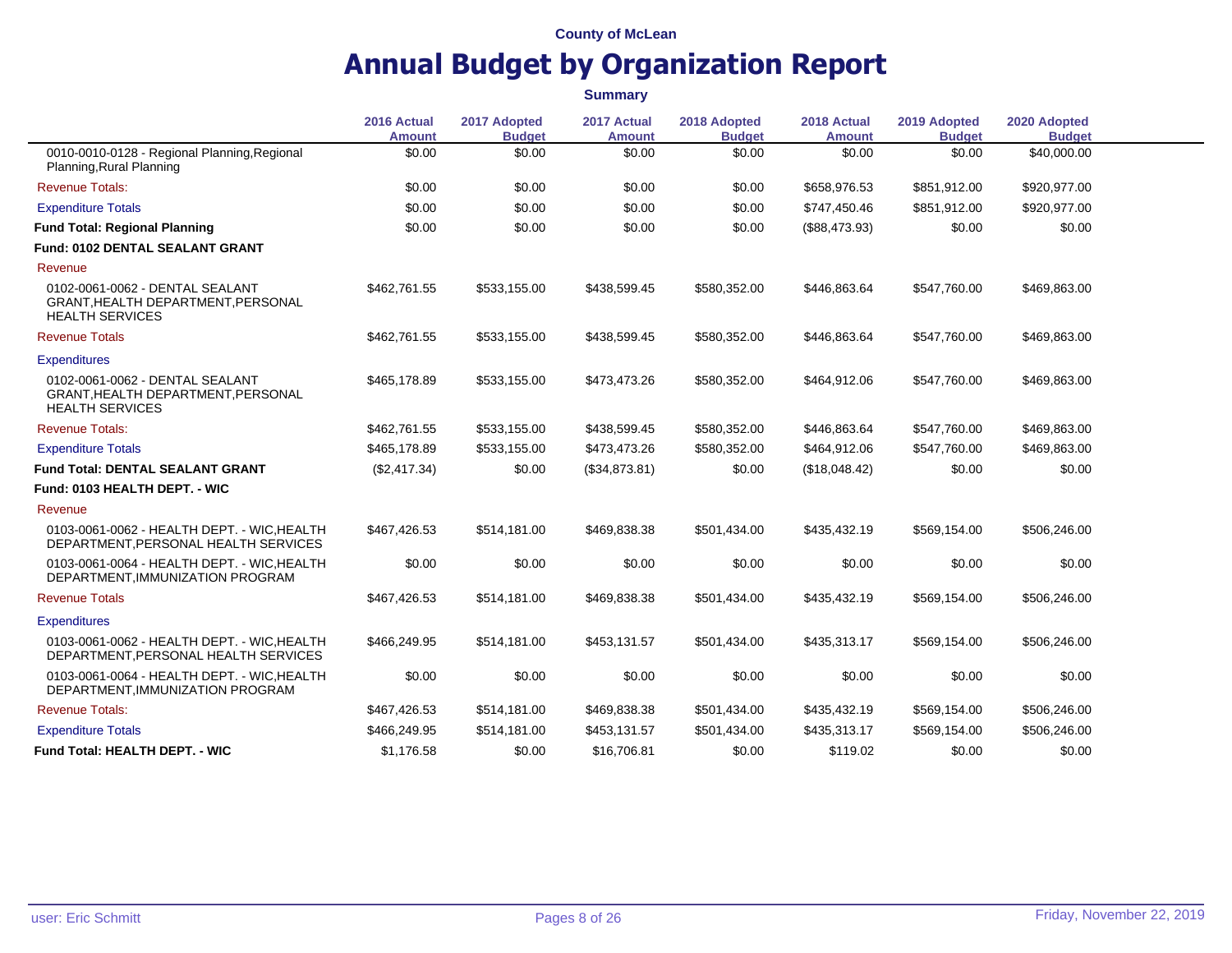|                                                                                                      |                              |                               | <b>Summary</b>               |                               |                              |                               |                               |  |
|------------------------------------------------------------------------------------------------------|------------------------------|-------------------------------|------------------------------|-------------------------------|------------------------------|-------------------------------|-------------------------------|--|
|                                                                                                      | 2016 Actual<br><b>Amount</b> | 2017 Adopted<br><b>Budget</b> | 2017 Actual<br><b>Amount</b> | 2018 Adopted<br><b>Budget</b> | 2018 Actual<br><b>Amount</b> | 2019 Adopted<br><b>Budget</b> | 2020 Adopted<br><b>Budget</b> |  |
| Fund: 0105 PREVENTIVE HEALTH PROGRAM                                                                 |                              |                               |                              |                               |                              |                               |                               |  |
| Revenue                                                                                              |                              |                               |                              |                               |                              |                               |                               |  |
| 0105-0061-0062 - PREVENTIVE HEALTH<br>PROGRAM, HEALTH DEPARTMENT, PERSONAL<br><b>HEALTH SERVICES</b> | \$9,658.31                   | \$13,714.00                   | \$11,219.80                  | \$9,435.00                    | \$9,055.99                   | \$0.00                        | \$0.00                        |  |
| 0105-0061-0067 - PREVENTIVE HEALTH<br>PROGRAM, HEALTH DEPARTMENT, HEALTH<br><b>PROMOTION</b>         | \$99,979.26                  | \$114,219.00                  | \$159,434.95                 | \$164,274.00                  | \$92,356.65                  | \$56,380.00                   | \$46,380,00                   |  |
| <b>Revenue Totals</b>                                                                                | \$109,637.57                 | \$127,933.00                  | \$170,654.75                 | \$173,709.00                  | \$101,412.64                 | \$56,380.00                   | \$46,380.00                   |  |
| <b>Expenditures</b>                                                                                  |                              |                               |                              |                               |                              |                               |                               |  |
| 0105-0061-0062 - PREVENTIVE HEALTH<br>PROGRAM, HEALTH DEPARTMENT, PERSONAL<br><b>HEALTH SERVICES</b> | \$12,045.40                  | \$13,714.00                   | \$9,784.92                   | \$9,435.00                    | \$2,474.57                   | \$0.00                        | \$0.00                        |  |
| 0105-0061-0067 - PREVENTIVE HEALTH<br>PROGRAM, HEALTH DEPARTMENT, HEALTH<br><b>PROMOTION</b>         | \$102,250.24                 | \$114,219.00                  | \$151,191.22                 | \$164,274.00                  | \$66,220.92                  | \$56,380.00                   | \$46,380.00                   |  |
| <b>Revenue Totals:</b>                                                                               | \$109,637.57                 | \$127,933.00                  | \$170,654.75                 | \$173,709.00                  | \$101,412.64                 | \$56,380.00                   | \$46,380.00                   |  |
| <b>Expenditure Totals</b>                                                                            | \$114.295.64                 | \$127,933.00                  | \$160,976.14                 | \$173,709.00                  | \$68,695.49                  | \$56,380.00                   | \$46,380.00                   |  |
| <b>Fund Total: PREVENTIVE HEALTH PROGRAM</b>                                                         | (\$4,658.07)                 | \$0.00                        | \$9,678.61                   | \$0.00                        | \$32,717.15                  | \$0.00                        | \$0.00                        |  |
| <b>Fund: 0106 FAMILY CASE MANAGEMENT</b>                                                             |                              |                               |                              |                               |                              |                               |                               |  |
| Revenue                                                                                              |                              |                               |                              |                               |                              |                               |                               |  |
| 0106-0061-0062 - FAMILY CASE<br>MANAGEMENT, HEALTH<br>DEPARTMENT, PERSONAL HEALTH SERVICES           | \$1.139.617.56               | \$1,130,860.00                | \$1,075,854.82               | \$1,354,977.00                | \$930,523.44                 | \$1,402,304.00                | \$1,366,792.00                |  |
| 0106-0061-0064 - FAMILY CASE<br>MANAGEMENT, HEALTH<br>DEPARTMENT, IMMUNIZATION PROGRAM               | \$0.00                       | \$0.00                        | \$0.00                       | \$0.00                        | \$0.00                       | \$0.00                        | \$0.00                        |  |
| <b>Revenue Totals</b>                                                                                | \$1,139,617.56               | \$1,130,860.00                | \$1,075,854.82               | \$1,354,977.00                | \$930,523.44                 | \$1,402,304.00                | \$1,366,792.00                |  |
| <b>Expenditures</b>                                                                                  |                              |                               |                              |                               |                              |                               |                               |  |
| 0106-0061-0062 - FAMILY CASE<br>MANAGEMENT.HEALTH<br>DEPARTMENT, PERSONAL HEALTH SERVICES            | \$930,776.94                 | \$1,130,860.00                | \$1,057,047.23               | \$1,354,977.00                | \$1,203,158.44               | \$1,402,304.00                | \$1,366,792.00                |  |
| 0106-0061-0064 - FAMILY CASE<br>MANAGEMENT.HEALTH<br>DEPARTMENT, IMMUNIZATION PROGRAM                | \$0.00                       | \$0.00                        | \$0.00                       | \$0.00                        | \$23.42                      | \$0.00                        | \$0.00                        |  |
| <b>Revenue Totals:</b>                                                                               | \$1,139,617.56               | \$1,130,860.00                | \$1,075,854.82               | \$1,354,977.00                | \$930,523.44                 | \$1,402,304.00                | \$1,366,792.00                |  |
| <b>Expenditure Totals</b>                                                                            | \$930,776.94                 | \$1,130,860.00                | \$1,057,047.23               | \$1,354,977.00                | \$1,203,181.86               | \$1,402,304.00                | \$1,366,792.00                |  |
| <b>Fund Total: FAMILY CASE MANAGEMENT</b>                                                            | \$208,840.62                 | \$0.00                        | \$18,807.59                  | \$0.00                        | (\$272,658.42)               | \$0.00                        | \$0.00                        |  |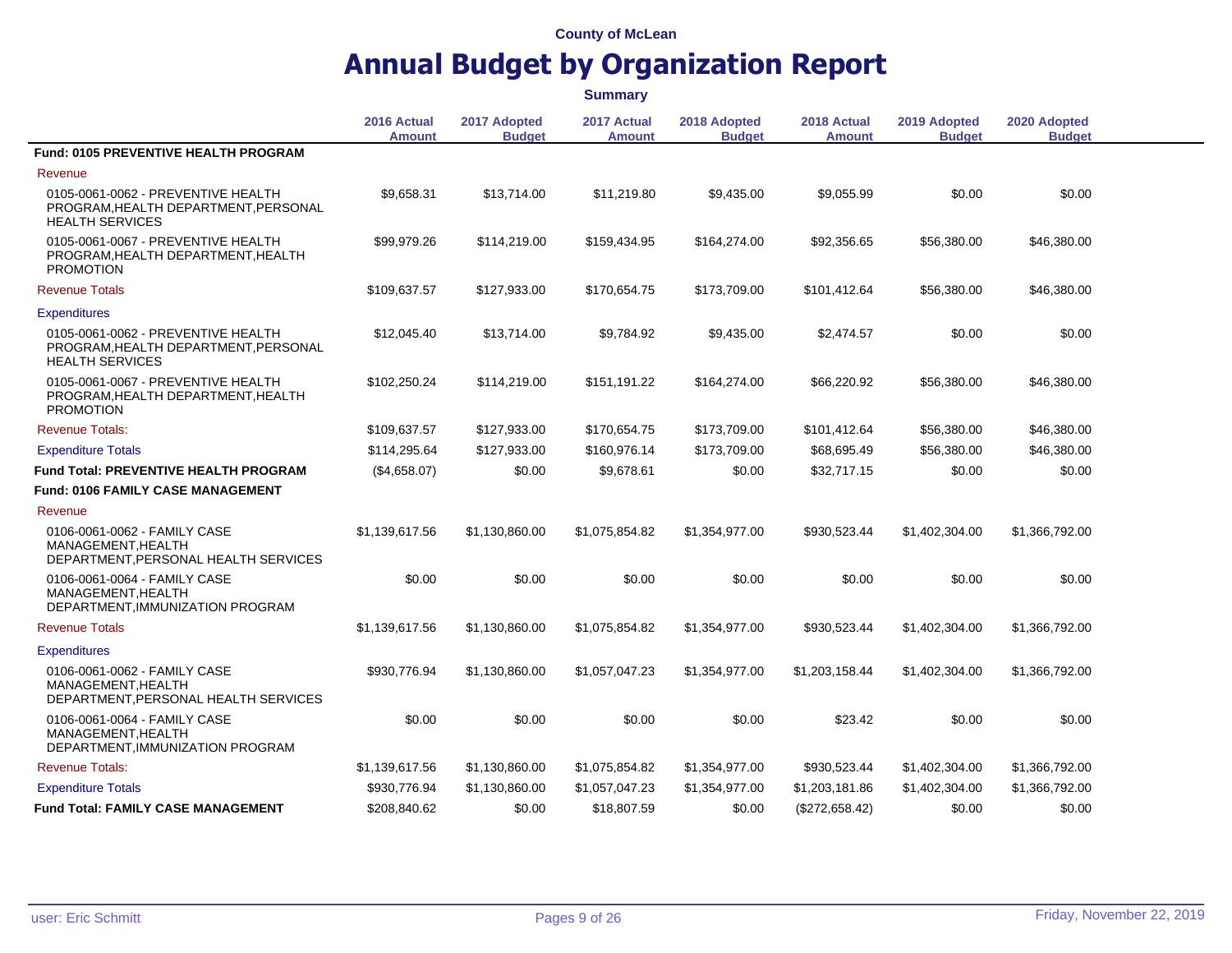|                                                                                                      |                              |                               | <b>Summary</b>               |                               |                              |                               |                               |  |
|------------------------------------------------------------------------------------------------------|------------------------------|-------------------------------|------------------------------|-------------------------------|------------------------------|-------------------------------|-------------------------------|--|
|                                                                                                      | 2016 Actual<br><b>Amount</b> | 2017 Adopted<br><b>Budget</b> | 2017 Actual<br><b>Amount</b> | 2018 Adopted<br><b>Budget</b> | 2018 Actual<br><b>Amount</b> | 2019 Adopted<br><b>Budget</b> | 2020 Adopted<br><b>Budget</b> |  |
| Fund: 0107 AIDS/COMM.DISEASE CONTROL                                                                 |                              |                               |                              |                               |                              |                               |                               |  |
| Revenue                                                                                              |                              |                               |                              |                               |                              |                               |                               |  |
| 0107-0061-0061 - AIDS/COMM.DISEASE<br>CONTROL, HEALTH<br>DEPARTMENT, ENVIRONMENTAL HEALTH            | \$47,028.90                  | \$36,744.00                   | \$23,434.71                  | \$32,732.00                   | \$15,462.13                  | \$32,414.00                   | \$27,317.00                   |  |
| 0107-0061-0062 - AIDS/COMM.DISEASE<br>CONTROL, HEALTH DEPARTMENT, PERSONAL<br><b>HEALTH SERVICES</b> | \$226,767.82                 | \$231,741.00                  | \$226,121.87                 | \$222,219.00                  | \$214,729.39                 | \$227,704.00                  | \$232,245.00                  |  |
| 0107-0061-0064 - AIDS/COMM.DISEASE<br>CONTROL, HEALTH<br>DEPARTMENT, IMMUNIZATION PROGRAM            | \$0.00                       | \$0.00                        | \$0.00                       | \$0.00                        | \$0.00                       | \$0.00                        | \$0.00                        |  |
| <b>Revenue Totals</b>                                                                                | \$273,796.72                 | \$268,485.00                  | \$249,556.58                 | \$254,951.00                  | \$230,191.52                 | \$260,118.00                  | \$259,562.00                  |  |
| <b>Expenditures</b>                                                                                  |                              |                               |                              |                               |                              |                               |                               |  |
| 0107-0061-0061 - AIDS/COMM.DISEASE<br>CONTROL.HEALTH<br>DEPARTMENT, ENVIRONMENTAL HEALTH             | \$25,366.18                  | \$37,249.00                   | \$23,463.93                  | \$32,732.00                   | \$25,050.88                  | \$32,414.00                   | \$27,317.00                   |  |
| 0107-0061-0062 - AIDS/COMM.DISEASE<br>CONTROL, HEALTH DEPARTMENT, PERSONAL<br><b>HEALTH SERVICES</b> | \$258,309.64                 | \$231,236.00                  | \$210,950.84                 | \$222,219.00                  | \$195,550.43                 | \$227,704.00                  | \$232,245.00                  |  |
| 0107-0061-0064 - AIDS/COMM.DISEASE<br>CONTROL.HEALTH<br>DEPARTMENT, IMMUNIZATION PROGRAM             | \$0.00                       | \$0.00                        | \$0.00                       | \$0.00                        | \$0.00                       | \$0.00                        | \$0.00                        |  |
| <b>Revenue Totals:</b>                                                                               | \$273,796.72                 | \$268,485.00                  | \$249,556.58                 | \$254,951.00                  | \$230,191.52                 | \$260,118.00                  | \$259,562.00                  |  |
| <b>Expenditure Totals</b>                                                                            | \$283,675.82                 | \$268,485.00                  | \$234,414.77                 | \$254,951.00                  | \$220,601.31                 | \$260,118.00                  | \$259,562.00                  |  |
| <b>Fund Total: AIDS/COMM.DISEASE CONTROL</b>                                                         | (\$9,879.10)                 | \$0.00                        | \$15,141.81                  | \$0.00                        | \$9,590.21                   | \$0.00                        | \$0.00                        |  |
| Fund: 0109 FED.FINANCIAL PART.PROG.                                                                  |                              |                               |                              |                               |                              |                               |                               |  |
| Revenue                                                                                              |                              |                               |                              |                               |                              |                               |                               |  |
| 0109-0061-0062 - FED.FINANCIAL<br>PART.PROGHEALTH<br>DEPARTMENT, PERSONAL HEALTH SERVICES            | \$494,923.26                 | \$305,147.00                  | \$350,602.02                 | \$531,241.00                  | \$202,423.50                 | \$406,037.00                  | \$60,000.00                   |  |
| 0109-0061-0064 - FED.FINANCIAL<br>PART.PROG., HEALTH<br>DEPARTMENT, IMMUNIZATION PROGRAM             | \$0.00                       | \$0.00                        | \$0.00                       | \$0.00                        | \$0.00                       | \$0.00                        | \$0.00                        |  |
| <b>Revenue Totals</b>                                                                                | \$494,923.26                 | \$305,147.00                  | \$350,602.02                 | \$531,241.00                  | \$202,423.50                 | \$406,037.00                  | \$60,000.00                   |  |
| <b>Expenditures</b>                                                                                  |                              |                               |                              |                               |                              |                               |                               |  |
| 0109-0061-0062 - FED.FINANCIAL<br>PART.PROG., HEALTH<br>DEDAPTMENT PEPSONAL HEALTH SEPVICES          | \$112,894.68                 | \$305,147.00                  | \$50,000.00                  | \$531,241.00                  | \$280,033.88                 | \$406,037.00                  | \$60,000.00                   |  |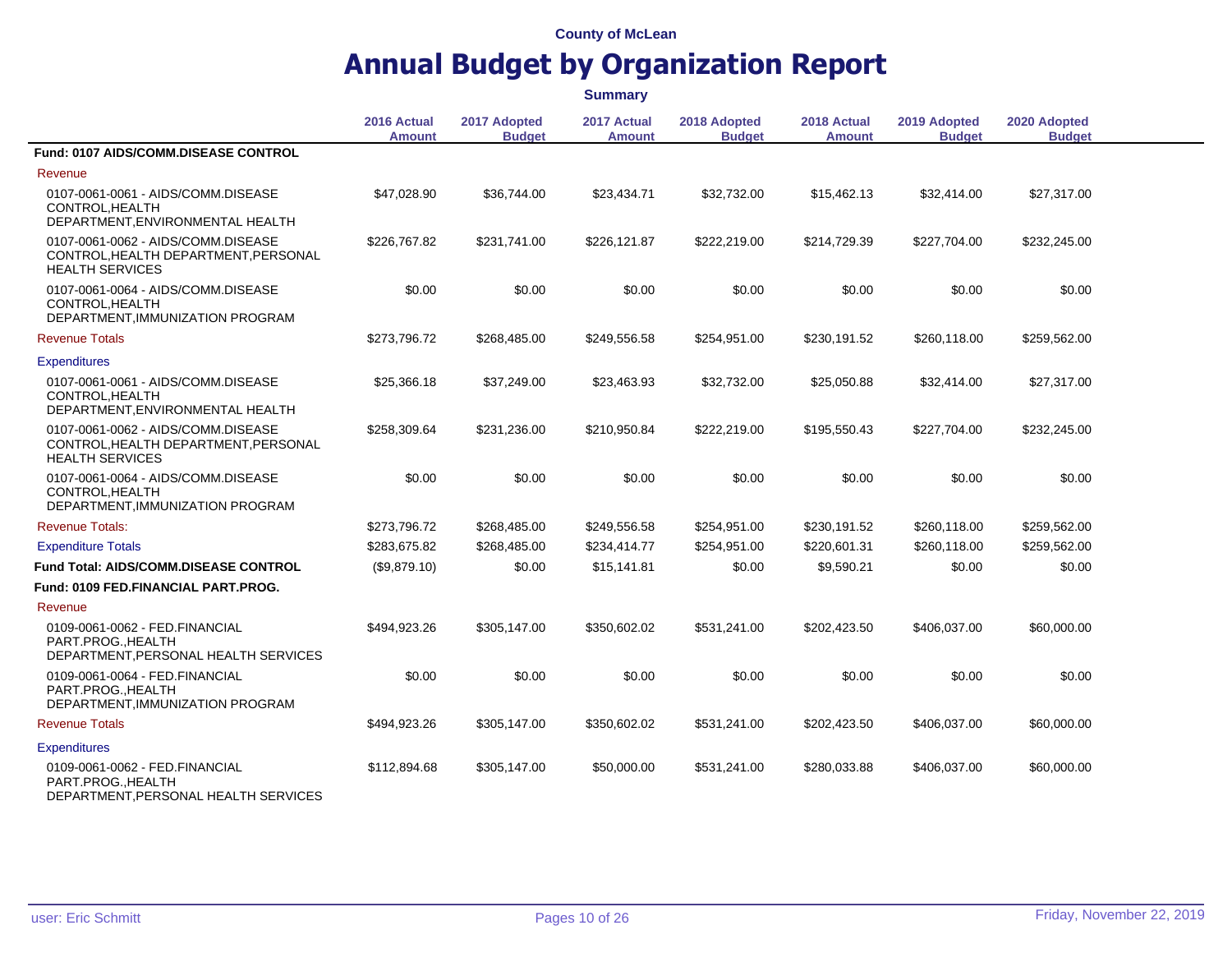|                                                                                            | 2016 Actual<br><b>Amount</b> | 2017 Adopted<br><b>Budget</b> | 2017 Actual<br><b>Amount</b> | 2018 Adopted<br><b>Budget</b> | 2018 Actual<br><b>Amount</b> | 2019 Adopted<br><b>Budget</b> | 2020 Adopted<br><b>Budget</b> |  |
|--------------------------------------------------------------------------------------------|------------------------------|-------------------------------|------------------------------|-------------------------------|------------------------------|-------------------------------|-------------------------------|--|
| 0109-0061-0064 - FED.FINANCIAL<br>PART.PROG., HEALTH<br>DEPARTMENT, IMMUNIZATION PROGRAM   | \$0.00                       | \$0.00                        | \$0.00                       | \$0.00                        | \$0.00                       | \$0.00                        | \$0.00                        |  |
| <b>Revenue Totals:</b>                                                                     | \$494,923.26                 | \$305,147.00                  | \$350,602.02                 | \$531,241.00                  | \$202,423.50                 | \$406,037.00                  | \$60,000.00                   |  |
| <b>Expenditure Totals</b>                                                                  | \$112,894.68                 | \$305,147.00                  | \$50,000.00                  | \$531,241.00                  | \$280,033.88                 | \$406,037.00                  | \$60,000.00                   |  |
| Fund Total: FED.FINANCIAL PART.PROG.                                                       | \$382,028.58                 | \$0.00                        | \$300,602.02                 | \$0.00                        | (\$77,610.38)                | \$0.00                        | \$0.00                        |  |
| Fund: 0110 PERSONS/DEV.DISABILITY                                                          |                              |                               |                              |                               |                              |                               |                               |  |
| Revenue                                                                                    |                              |                               |                              |                               |                              |                               |                               |  |
| 0110-0061-0060 -<br>PERSONS/DEV.DISABILITY, HEALTH<br>DEPARTMENT, MENTAL HEALTH            | \$703,726.55                 | \$718,843.00                  | \$718,401.86                 | \$727,346.00                  | \$725,332.70                 | \$737,690.00                  | \$745,234.00                  |  |
| 0110-0061-0062 -<br>PERSONS/DEV.DISABILITY.HEALTH<br>DEPARTMENT, PERSONAL HEALTH SERVICES  | \$0.00                       | \$0.00                        | \$0.00                       | \$0.00                        | \$0.00                       | \$0.00                        | \$0.00                        |  |
| <b>Revenue Totals</b>                                                                      | \$703,726.55                 | \$718,843.00                  | \$718,401.86                 | \$727,346.00                  | \$725,332.70                 | \$737,690.00                  | \$745,234.00                  |  |
| <b>Expenditures</b>                                                                        |                              |                               |                              |                               |                              |                               |                               |  |
| 0110-0061-0060 -<br>PERSONS/DEV.DISABILITY.HEALTH<br>DEPARTMENT, MENTAL HEALTH             | \$707,031.35                 | \$718,843.00                  | \$766,773.21                 | \$727,346.00                  | \$738,109.96                 | \$737,690.00                  | \$745,234.00                  |  |
| 0110-0061-0062 -<br>PERSONS/DEV.DISABILITY, HEALTH<br>DEPARTMENT, PERSONAL HEALTH SERVICES | \$0.00                       | \$0.00                        | \$0.00                       | \$0.00                        | \$0.00                       | \$0.00                        | \$0.00                        |  |
| <b>Revenue Totals:</b>                                                                     | \$703,726.55                 | \$718,843.00                  | \$718,401.86                 | \$727,346.00                  | \$725,332.70                 | \$737,690.00                  | \$745,234.00                  |  |
| <b>Expenditure Totals</b>                                                                  | \$707,031.35                 | \$718,843.00                  | \$766,773.21                 | \$727,346.00                  | \$738,109.96                 | \$737,690.00                  | \$745,234.00                  |  |
| <b>Fund Total: PERSONS/DEV.DISABILITY</b>                                                  | (\$3,304.80)                 | \$0.00                        | (\$48,371.35)                | \$0.00                        | (\$12,777.26)                | \$0.00                        | \$0.00                        |  |
| Fund: 0112 HEALTH DEPARTMENT                                                               |                              |                               |                              |                               |                              |                               |                               |  |
| Revenue                                                                                    |                              |                               |                              |                               |                              |                               |                               |  |
| 0112-0061-0060 - HEALTH<br>DEPARTMENT, HEALTH DEPARTMENT, MENTAL<br><b>HEALTH</b>          | \$1,226,167.65               | \$1,257,139.00                | \$1,256,262.10               | \$1,444,863.00                | \$1,413,673.12               | \$1,403,348.00                | \$1,358,817.00                |  |
| 0112-0061-0061 - HEALTH<br>DEPARTMENT, HEALTH<br>DEPARTMENT, ENVIRONMENTAL HEALTH          | \$812,030.03                 | \$899,989.00                  | \$824,735.43                 | \$911,895.00                  | \$833,798.46                 | \$948,432.00                  | \$950,812.00                  |  |
| 0112-0061-0062 - HEALTH<br>DEPARTMENT.HEALTH<br>DEPARTMENT, PERSONAL HEALTH SERVICES       | \$957,087.77                 | \$971,687.00                  | \$918,119.81                 | \$938,475.00                  | \$916,182.17                 | \$651,509.00                  | \$490,187.00                  |  |
| 0112-0061-0063 - HEALTH<br>DEPARTMENT, HEALTH<br>DEPARTMENT, ADMINISTRATIVE SUPPORT        | \$440,435.81                 | \$589,924.00                  | \$529,491.92                 | \$660,256.00                  | \$567,572.45                 | \$618,874.00                  | \$599,929.00                  |  |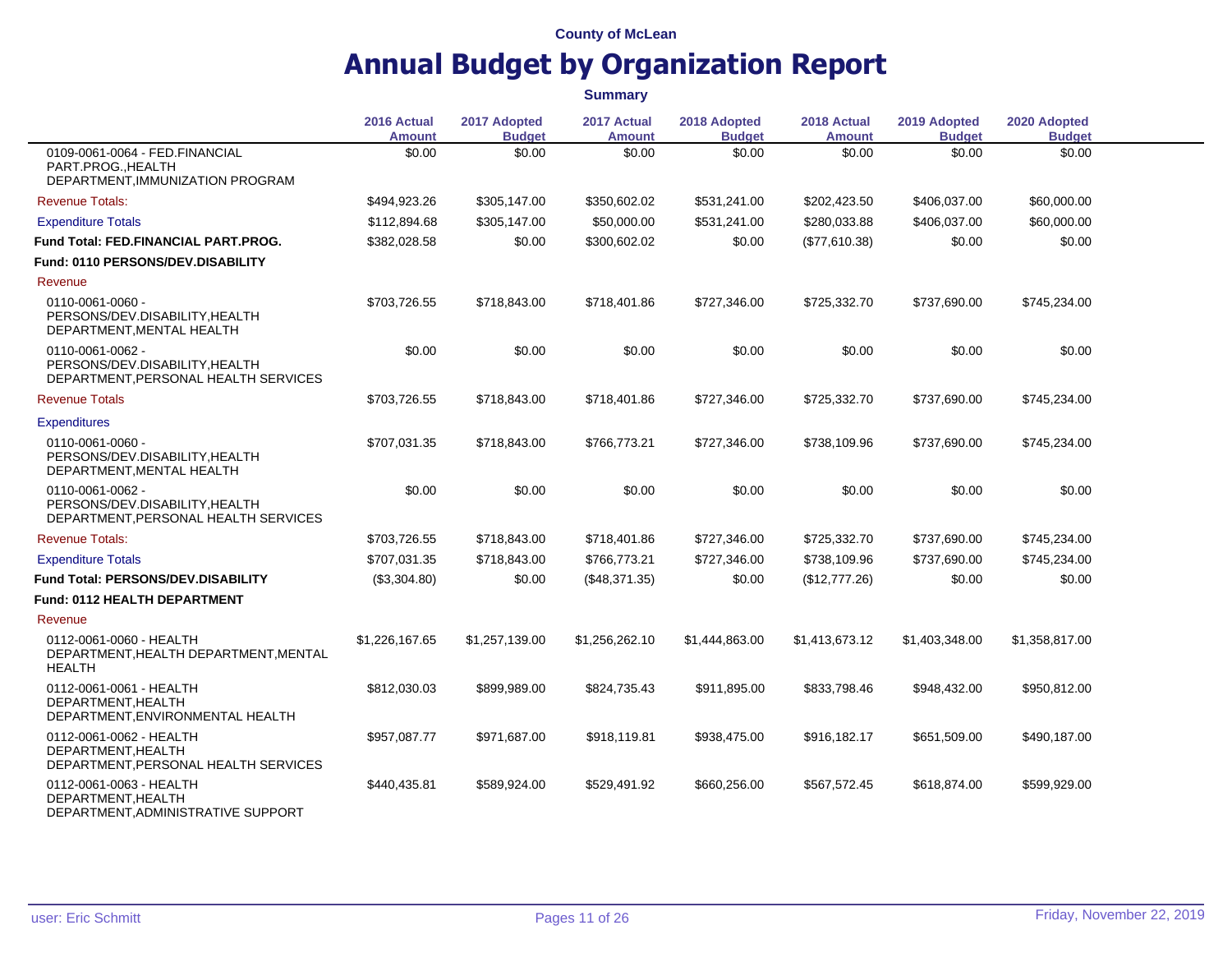|                                                                                            | 2016 Actual<br><b>Amount</b> | 2017 Adopted<br><b>Budget</b> | 2017 Actual<br><b>Amount</b> | 2018 Adopted<br><b>Budget</b> | 2018 Actual<br><b>Amount</b> | 2019 Adopted<br><b>Budget</b> | 2020 Adopted<br><b>Budget</b> |  |
|--------------------------------------------------------------------------------------------|------------------------------|-------------------------------|------------------------------|-------------------------------|------------------------------|-------------------------------|-------------------------------|--|
| 0112-0061-0064 - HEALTH<br>DEPARTMENT.HEALTH<br>DEPARTMENT, IMMUNIZATION PROGRAM           | \$373,601.40                 | \$509,294.00                  | \$454,174.80                 | \$542,812.00                  | \$338,183.38                 | \$627,444.00                  | \$601,155.00                  |  |
| 0112-0061-0065 - HEALTH<br>DEPARTMENT, HEALTH DEPARTMENT, ANIMAL<br><b>CONTROL</b>         | \$0.00                       | \$0.00                        | \$0.00                       | \$0.00                        | \$0.00                       | \$0.00                        | \$0.00                        |  |
| 0112-0061-0066 - HEALTH<br>DEPARTMENT, HEALTH<br>DEPARTMENT, MUNICIPAL WARDEN/AN.CONTF     | \$0.00                       | \$0.00                        | \$0.00                       | \$0.00                        | \$0.00                       | \$0.00                        | \$0.00                        |  |
| 0112-0061-0067 - HEALTH<br>DEPARTMENT, HEALTH DEPARTMENT, HEALTH<br><b>PROMOTION</b>       | \$192,425.00                 | \$172,054.00                  | \$140,543.57                 | \$171,732.00                  | \$143,734.25                 | \$292,643.00                  | \$351,206.00                  |  |
| 0112-0061-0069 - HEALTH<br>DEPARTMENT, HEALTH DEPARTMENT, Problem<br><b>Solving Courts</b> | \$161,675.52                 | \$185,900.00                  | \$185,770.32                 | \$208,000.00                  | \$207,453.29                 | \$209,200.00                  | \$209,200.00                  |  |
| 0112-0061-0096 - HEALTH<br>DEPARTMENT.HEALTH<br>DEPARTMENT, Community Outreach             | \$99,111.63                  | \$230,450.00                  | \$93,699.24                  | \$116,245.00                  | \$141,443.45                 | \$181,614.00                  | \$192,319.00                  |  |
| 0112-0061-0111 - HEALTH<br>DEPARTMENT, HEALTH DEPARTMENT, TB Care<br>& Treatment Program   | \$289,788.12                 | \$292,720.00                  | \$287,211.48                 | \$292,504.00                  | \$280,363.57                 | \$283,712.00                  | \$269,876.00                  |  |
| <b>Revenue Totals</b>                                                                      | \$4,552,322.93               | \$5,109,157.00                | \$4,690,008.67               | \$5,286,782.00                | \$4,842,404.14               | \$5,216,776.00                | \$5,023,501.00                |  |
| <b>Expenditures</b>                                                                        |                              |                               |                              |                               |                              |                               |                               |  |
| 0112-0061-0060 - HEALTH<br>DEPARTMENT, HEALTH DEPARTMENT, MENTAL<br>HEALTH                 | \$1,231,386.53               | \$1,257,139.00                | \$1,247,974.61               | \$1,444,863.00                | \$1,378,585.94               | \$1,403,348.00                | \$1,358,817.00                |  |
| 0112-0061-0061 - HEALTH<br>DEPARTMENT, HEALTH<br>DEPARTMENT, ENVIRONMENTAL HEALTH          | \$839,280.42                 | \$899,989.00                  | \$866,900.19                 | \$911,895.00                  | \$869,970.02                 | \$948,432.00                  | \$950,812.00                  |  |
| 0112-0061-0062 - HEALTH<br>DEPARTMENT, HEALTH<br>DEPARTMENT, PERSONAL HEALTH SERVICES      | \$912,455.97                 | \$971,687.00                  | \$889,842.70                 | \$938,475.00                  | \$816,307.04                 | \$651,509.00                  | \$490.187.00                  |  |
| 0112-0061-0063 - HEALTH<br>DEPARTMENT, HEALTH<br>DEPARTMENT, ADMINISTRATIVE SUPPORT        | \$506,036.09                 | \$589,924.00                  | \$526,615.11                 | \$660,256.00                  | \$604,927.75                 | \$618,874.00                  | \$599,929.00                  |  |
| 0112-0061-0064 - HEALTH<br>DEPARTMENT, HEALTH<br>DEPARTMENT, IMMUNIZATION PROGRAM          | \$503,221.55                 | \$509,294.00                  | \$514,707.03                 | \$542,812.00                  | \$466,133.51                 | \$627,444.00                  | \$601,155.00                  |  |
| 0112-0061-0065 - HEALTH<br>DEPARTMENT, HEALTH DEPARTMENT, ANIMAL<br><b>CONTROL</b>         | \$0.00                       | \$0.00                        | \$0.00                       | \$0.00                        | \$0.00                       | \$0.00                        | \$0.00                        |  |
| 0112-0061-0066 - HEALTH<br>DEPARTMENT, HEALTH<br>DEPARTMENT, MUNICIPAL WARDEN/AN.CONTF     | \$0.00                       | \$0.00                        | \$0.00                       | \$0.00                        | \$0.00                       | \$0.00                        | \$0.00                        |  |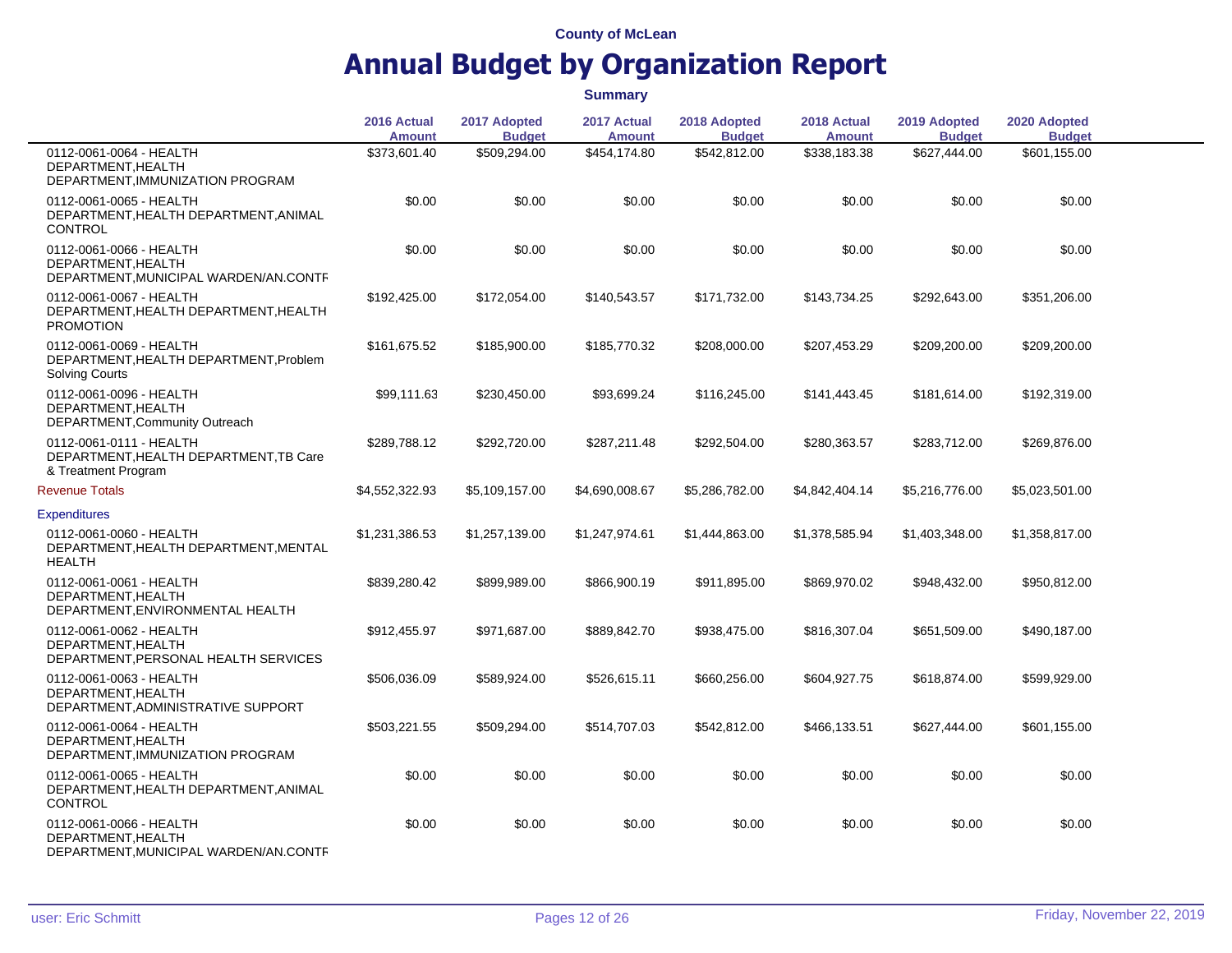|                                                                                               | 2016 Actual<br><b>Amount</b> | 2017 Adopted<br><b>Budget</b> | 2017 Actual<br><b>Amount</b> | 2018 Adopted<br><b>Budget</b> | 2018 Actual<br><b>Amount</b> | 2019 Adopted<br><b>Budget</b> | 2020 Adopted<br><b>Budget</b> |  |
|-----------------------------------------------------------------------------------------------|------------------------------|-------------------------------|------------------------------|-------------------------------|------------------------------|-------------------------------|-------------------------------|--|
| 0112-0061-0067 - HEALTH<br>DEPARTMENT, HEALTH DEPARTMENT, HEALTH<br><b>PROMOTION</b>          | \$216,353.37                 | \$172,054.00                  | \$126,876.02                 | \$171,732.00                  | \$127,055.15                 | \$292,643.00                  | \$351,206.00                  |  |
| 0112-0061-0069 - HEALTH<br>DEPARTMENT, HEALTH DEPARTMENT, Problem<br><b>Solving Courts</b>    | \$162,184.00                 | \$185,900.00                  | \$208,000.00                 | \$208,000.00                  | \$208,000.00                 | \$209,200.00                  | \$209,200.00                  |  |
| 0112-0061-0096 - HEALTH<br>DEPARTMENT.HEALTH<br>DEPARTMENT, Community Outreach                | \$147,876.31                 | \$230,450.00                  | \$116,112.84                 | \$116,245.00                  | \$116,812.37                 | \$181,614.00                  | \$192,319.00                  |  |
| 0112-0061-0111 - HEALTH<br>DEPARTMENT, HEALTH DEPARTMENT, TB Care<br>& Treatment Program      | \$279,655.51                 | \$292,720.00                  | \$269,153.54                 | \$292,504.00                  | \$202,838.53                 | \$283,712.00                  | \$269,876.00                  |  |
| <b>Revenue Totals:</b>                                                                        | \$4,552,322.93               | \$5,109,157.00                | \$4,690,008.67               | \$5,286,782.00                | \$4,842,404.14               | \$5,216,776.00                | \$5,023,501.00                |  |
| <b>Expenditure Totals</b>                                                                     | \$4,798,449.75               | \$5,109,157.00                | \$4,766,182.04               | \$5,286,782.00                | \$4,790,630.31               | \$5,216,776.00                | \$5,023,501.00                |  |
| <b>Fund Total: HEALTH DEPARTMENT</b>                                                          | (\$246, 126.82)              | \$0.00                        | (\$76,173.37)                | \$0.00                        | \$51,773.83                  | \$0.00                        | \$0.00                        |  |
| Fund: 0120 HIGHWAY                                                                            |                              |                               |                              |                               |                              |                               |                               |  |
| Revenue                                                                                       |                              |                               |                              |                               |                              |                               |                               |  |
| 0120-0055-0056 - HIGHWAY.COUNTY<br>HIGHWAY, ROAD & BRIDGE CONSTRUCT'N                         | \$3,786,404.38               | \$3,999,120.00                | \$4,401,513.77               | \$3,863,873.00                | \$4,356,068.61               | \$3,888,032.00                | \$6,760,321.00                |  |
| <b>Revenue Totals</b>                                                                         | \$3,786,404.38               | \$3,999,120.00                | \$4,401,513.77               | \$3,863,873.00                | \$4,356,068.61               | \$3,888,032.00                | \$6,760,321.00                |  |
| <b>Expenditures</b>                                                                           |                              |                               |                              |                               |                              |                               |                               |  |
| 0120-0055-0056 - HIGHWAY, COUNTY<br>HIGHWAY, ROAD & BRIDGE CONSTRUCT'N                        | \$3,816,564.76               | \$3,999,120.00                | \$4,259,749.86               | \$3,863,873.00                | \$4,111,851.92               | \$3,888,032.00                | \$6,760,321.00                |  |
| <b>Revenue Totals:</b>                                                                        | \$3,786,404.38               | \$3,999,120.00                | \$4,401,513.77               | \$3,863,873.00                | \$4,356,068.61               | \$3,888,032.00                | \$6,760,321.00                |  |
| <b>Expenditure Totals</b>                                                                     | \$3,816,564.76               | \$3,999,120.00                | \$4,259,749.86               | \$3,863,873.00                | \$4,111,851.92               | \$3,888,032.00                | \$6,760,321.00                |  |
| <b>Fund Total: HIGHWAY</b>                                                                    | (\$30,160.38)                | \$0.00                        | \$141,763.91                 | \$0.00                        | \$244,216.69                 | \$0.00                        | \$0.00                        |  |
| <b>Fund: 0121 BRIDGE MATCHING FUND</b>                                                        |                              |                               |                              |                               |                              |                               |                               |  |
| Revenue                                                                                       |                              |                               |                              |                               |                              |                               |                               |  |
| 0121 - BRIDGE MATCHING FUND                                                                   | \$0.00                       | \$0.00                        | \$0.00                       | \$0.00                        | \$0.00                       | \$0.00                        | \$0.00                        |  |
| 0121-0055-0056 - BRIDGE MATCHING<br>FUND, COUNTY HIGHWAY, ROAD & BRIDGE<br><b>CONSTRUCT'N</b> | \$2,120,101.55               | \$2,693,675.00                | \$1,964,511.77               | \$2,651,542.00                | \$1,933,484.44               | \$2,319,069.00                | \$2,667,661,00                |  |
| <b>Revenue Totals</b>                                                                         | \$2,120,101.55               | \$2,693,675.00                | \$1,964,511.77               | \$2,651,542.00                | \$1,933,484.44               | \$2,319,069.00                | \$2,667,661.00                |  |
| <b>Expenditures</b>                                                                           |                              |                               |                              |                               |                              |                               |                               |  |
| 0121-0055-0056 - BRIDGE MATCHING<br>FUND, COUNTY HIGHWAY, ROAD & BRIDGE<br><b>CONSTRUCT'N</b> | \$1,886,963.68               | \$2,693,675.00                | \$2,814,071.60               | \$2,651,542.00                | \$1,960,106.46               | \$2,319,069.00                | \$2,667,661.00                |  |
| <b>Revenue Totals:</b>                                                                        | \$2,120,101.55               | \$2,693,675.00                | \$1,964,511.77               | \$2,651,542.00                | \$1,933,484.44               | \$2,319,069.00                | \$2,667,661.00                |  |
| <b>Expenditure Totals</b>                                                                     | \$1,886,963.68               | \$2,693,675.00                | \$2,814,071.60               | \$2,651,542.00                | \$1,960,106.46               | \$2,319,069.00                | \$2,667,661.00                |  |
| <b>Fund Total: BRIDGE MATCHING FUND</b>                                                       | \$233,137.87                 | \$0.00                        | (\$849,559.83)               | \$0.00                        | (\$26,622.02)                | \$0.00                        | \$0.00                        |  |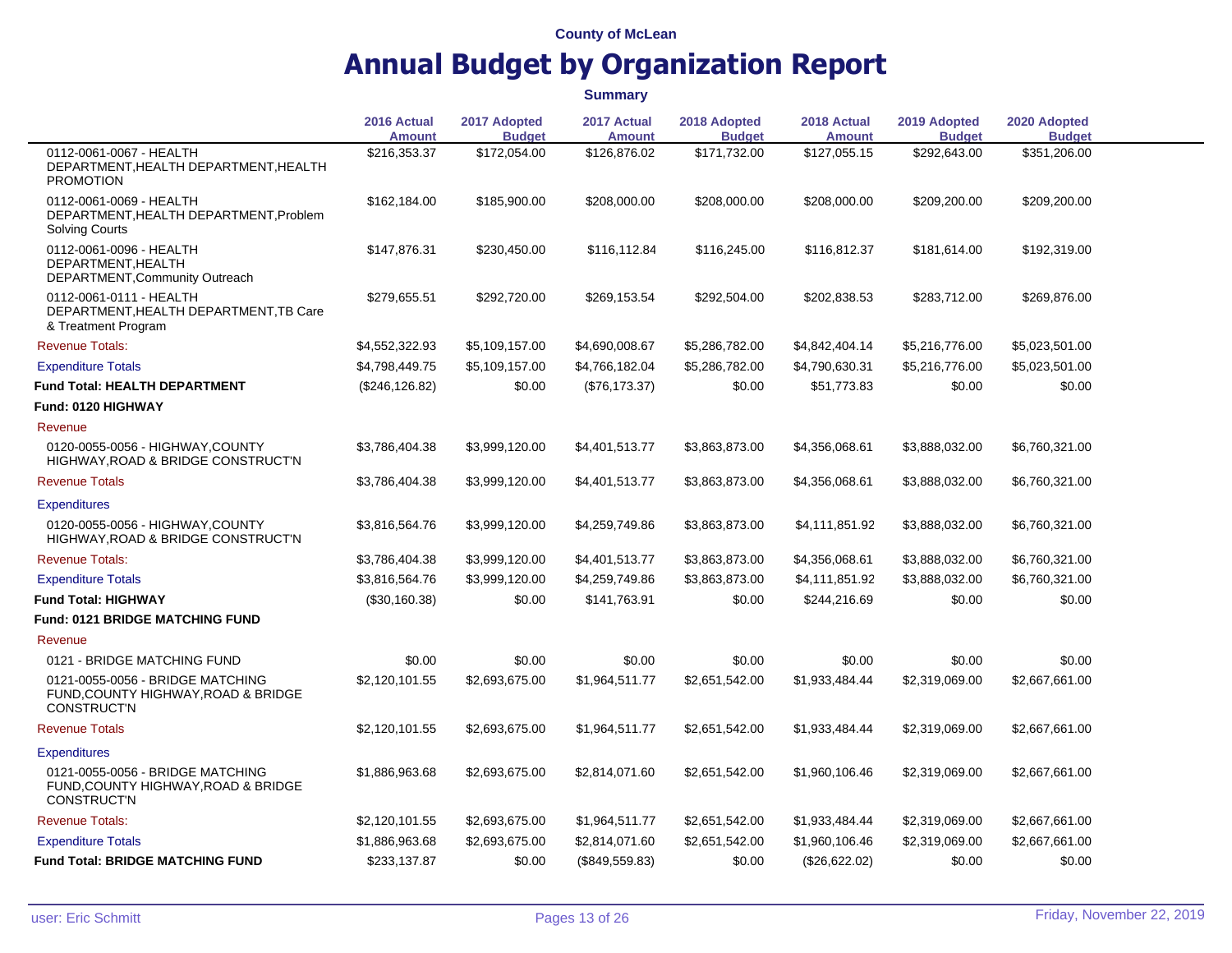## **Annual Budget by Organization Report**

**2016 Actual Amount 2017 Adopted Budget 2017 Actual Amount 2018 Adopted Budget 2018 Actual Amount 2019 Adopted Budget 2020 Adopted Budget Fund: 0122 MCLEAN COUNTY MATCHING** Revenue 0122-0055-0056 - MCLEAN COUNTY MATCHING,COUNTY HIGHWAY,ROAD & BRIDGE CONSTRUCT'N \$1,427,148.53 \$2,432,918.00 \$1,431,790.75 \$1,800,098.00 \$1,446,372.92 \$2,022,065.00 \$2,522,250.00 Revenue Totals \$1,427,148.53 \$2,432,918.00 \$1,431,790.75 \$1,800,098.00 \$1,446,372.92 \$2,022,065.00 \$2,522,250.00 **Expenditures** 0122-0055-0056 - MCLEAN COUNTY MATCHING,COUNTY HIGHWAY,ROAD & BRIDGE CONSTRUCT'N \$1,774,548.52 \$2,432,918.00 \$1,511,703.86 \$1,800,098.00 \$11,800.00 \$2,022,065.00 \$2,522,250.00 Revenue Totals: \$1,427,148.53 \$2,432,918.00 \$1,431,790.75 \$1,800,098.00 \$1,446,372.92 \$2,022,065.00 \$2,522,250.00 Expenditure Totals \$1,774,548.52 \$2,432,918.00 \$1,511,703.86 \$1,800,098.00 \$11,800.00 \$2,022,065.00 \$2,522,250.00 **Fund Total: MCLEAN COUNTY MATCHING** (\$347,399.99) \$0.00 (\$79,913.11) \$0.00 \$1,434,572.92 \$0.00 \$0.00 **Fund: 0123 MOTOR FUEL TAX** Revenue 0123-0055-0056 - MOTOR FUEL TAX,COUNTY HIGHWAY,ROAD & BRIDGE CONSTRUCT'N \$2,703,529.85 \$3,639,928.00 \$2,795,729.66 \$4,233,278.00 \$2,813,535.44 \$4,587,082.00 \$5,837,619.00 Revenue Totals \$2,703,529.85 \$3,639,928.00 \$2,795,729.66 \$4,233,278.00 \$2,813,535.44 \$4,587,082.00 \$5,837,619.00 **Expenditures** 0123-0055-0056 - MOTOR FUEL TAX,COUNTY HIGHWAY,ROAD & BRIDGE CONSTRUCT'N \$2,066,689.87 \$3,639,928.00 \$2,514,364.42 \$4,233,278.00 \$2,827,992.21 \$4,587,082.00 \$5,837,619.00 Revenue Totals: \$2,703,529.85 \$3,639,928.00 \$2,795,729.66 \$4,233,278.00 \$2,813,535.44 \$4,587,082.00 \$5,837,619.00 Expenditure Totals \$2,066,689.87 \$3,639,928.00 \$2,514,364.42 \$4,233,278.00 \$2,827,992.21 \$4,587,082.00 \$5,837,619.00 **Fund Total: MOTOR FUEL TAX** \$630 \$636,839,98 \$281,365.24 \$0.00 \$281,365.24 \$0.00 \$14,456.77) \$0.00 \$0.00 **Fund: 0129 CHILDREN'S ADVOCACY CNTR** Revenue 0129-0062-0021 - CHILDREN'S ADVOCACY CNTR,CHILDREN'S ADVOCACY CNTR.,CHILDREN'S ADVOCACY PROG. \$318,686.38 \$344,546.00 \$456,535.36 \$493,826.00 \$497,926.72 \$440,468.00 \$431,851.00 0129-0062-0097 - CHILDREN'S ADVOCACY CNTR,CHILDREN'S ADVOCACY CNTR.,CASA \$196,221.86 \$201,037.00 \$200,999.78 \$207,621.00 \$215,745.57 \$209,383.00 \$241,235.00 0129-0062-0101 - CHILDREN'S ADVOCACY CNTR,CHILDREN'S ADVOCACY CNTR.,Multi-County Services \$54,864.15 \$149,909.00 \$119,325.05 \$143,986.00 \$77,660.74 \$154,128.00 \$157,796.00 Revenue Totals \$569,772.39 \$695,492.00 \$776,860.19 \$845,433.00 \$791,333.03 \$803,979.00 \$830,882.00 **Summary**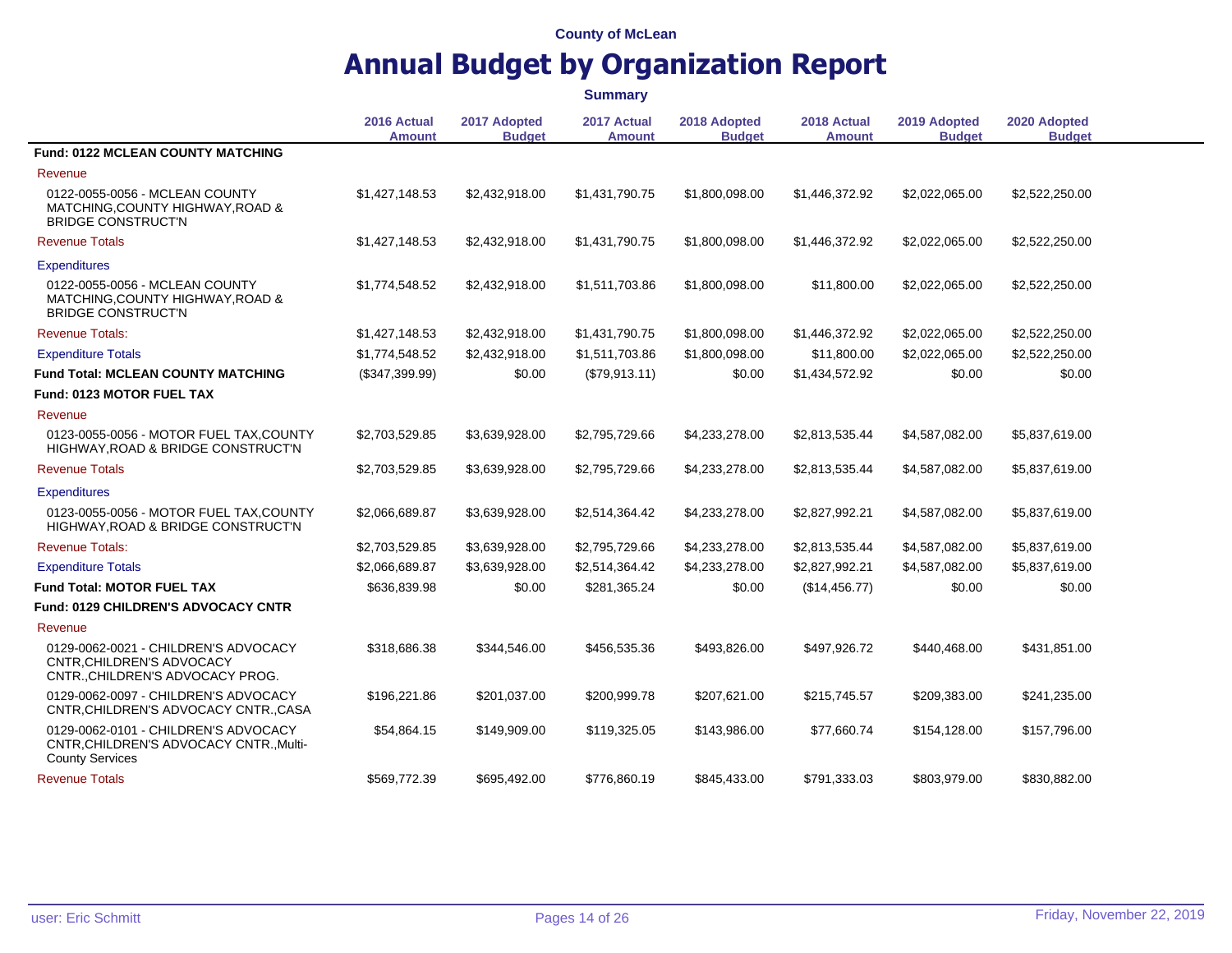## **Annual Budget by Organization Report**

**2016 Actual Amount 2017 Adopted Budget 2017 Actual Amount 2018 Adopted Budget 2018 Actual Amount 2019 Adopted Budget 2020 Adopted Budget Expenditures** 0129-0062-0021 - CHILDREN'S ADVOCACY CNTR,CHILDREN'S ADVOCACY CNTR.,CHILDREN'S ADVOCACY PROG. \$314,862.60 \$344,546.00 \$379,968.63 \$493,826.00 \$420,961.56 \$452,161.00 \$448,319.00 0129-0062-0097 - CHILDREN'S ADVOCACY CNTR,CHILDREN'S ADVOCACY CNTR.,CASA \$189,803.38 \$201,037.00 \$200,549.00 \$207,621.00 \$207,939.88 \$208,477.00 \$240,246.00 0129-0062-0101 - CHILDREN'S ADVOCACY CNTR,CHILDREN'S ADVOCACY CNTR.,Multi-County Services \$125,609.34 \$149,909.00 \$135,352.93 \$143,986.00 \$137,766.46 \$143,341.00 \$142,317.00 Revenue Totals: \$569,772.39 \$695,492.00 \$776,860.19 \$845,433.00 \$791,333.03 \$803,979.00 \$830,882.00 Expenditure Totals \$630,275.32 \$695,492.00 \$715,870.56 \$845,433.00 \$766,667.90 \$803,979.00 \$830,882.00 **Fund Total: CHILDREN'S ADVOCACY CNTR** (\$60.502.93) \$0.00 \$60.989.63 \$0.00 \$24.665.13 \$0.00 \$0.00 \$0.00 **Fund: 0130 SOCIAL SECURITY EXPENSE** Revenue 0130-0069-0070 - SOCIAL SECURITY EXPENSE,SOCIAL SECURITY/IMRF,SOCIAL **SECURITY** \$2,254,412.74 \$2,678,287.00 \$2,401,789.36 \$2,606,047.00 \$2,399,702.46 \$2,664,682.00 \$2,715,636.00 Revenue Totals \$2,254,412.74 \$2,678,287.00 \$2,401,789.36 \$2,606,047.00 \$2,399,702.46 \$2,664,682.00 \$2,715,636.00 **Expenditures** 0130-0069-0070 - SOCIAL SECURITY EXPENSE,SOCIAL SECURITY/IMRF,SOCIAL **SECURITY** \$2,378,975.40 \$2,678,287.00 \$2,447,557.49 \$2,606,047.00 \$2,384,886.01 \$2,664,682.00 \$2,715,636.00 Revenue Totals: \$2,254,412.74 \$2,678,287.00 \$2,401,789.36 \$2,606,047.00 \$2,399,702.46 \$2,664,682.00 \$2,715,636.00 Expenditure Totals \$2,378,975.40 \$2,678,287.00 \$2,447,557.49 \$2,606,047.00 \$2,384,886.01 \$2,664,682.00 \$2,715,636.00 **Fund Total: SOCIAL SECURITY EXPENSE** (\$124,562.66) \$0.00 (\$45,768.13) \$0.00 \$14,816.45 \$0.00 \$0.00 \$0.00 **Fund: 0131 I.M.R.F. FUND** Revenue 0131-0069-0071 - I.M.R.F. FUND,SOCIAL SECURITY/IMRF,IMRF \$4,322,152.97 \$4,707,344.00 \$4,327,018.48 \$4,598,076.00 \$4,315,811.12 \$4,313,100.00 \$3,804,586.00 Revenue Totals \$4,322,152.97 \$4,707,344.00 \$4,327,018.48 \$4,598,076.00 \$4,315,811.12 \$4,313,100.00 \$3,804,586.00 **Expenditures** 0131-0069-0071 - I.M.R.F. FUND,SOCIAL SECURITY/IMRF,IMRF \$4,209,008.22 \$4,707,344.00 \$4,219,084.41 \$4,598,076.00 \$4,031,985.47 \$4,313,100.00 \$3,804,586.00 Revenue Totals: \$4,322,152.97 \$4,707,344.00 \$4,327,018.48 \$4,598,076.00 \$4,315,811.12 \$4,313,100.00 \$3,804,586.00 Expenditure Totals \$4,209,008.22 \$4,707,344.00 \$4,219,084.41 \$4,598,076.00 \$4,031,985.47 \$4,313,100.00 \$3,804,586.00 **Fund Total: I.M.R.F. FUND 50.00** \$113,144.75 \$0.00 \$107,934.07 \$0.00 \$283,825.65 \$0.00 \$0.00 \$0.00 **Summary**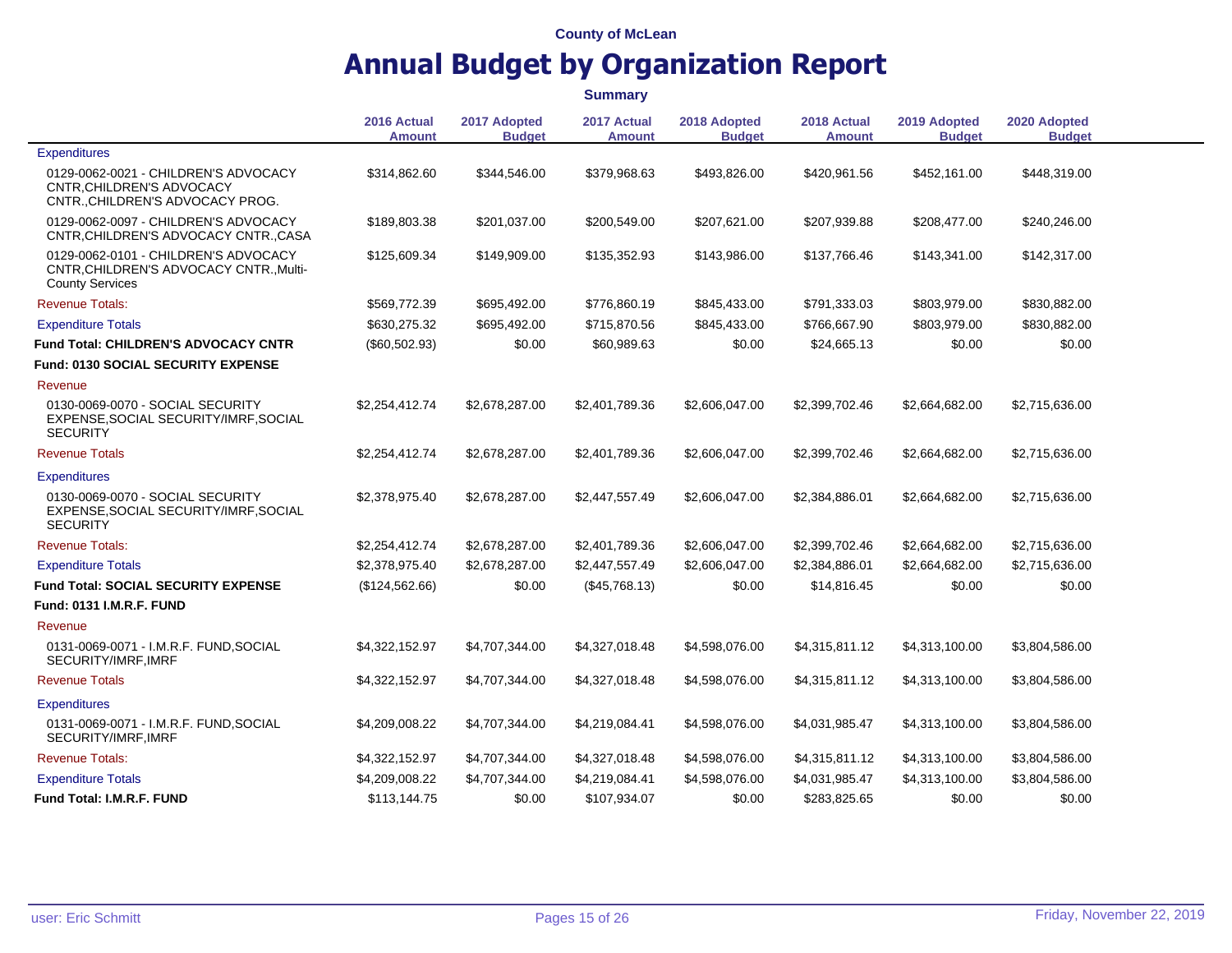|                                                                                                       |                              |                               | <b>Summary</b>               |                               |                              |                               |                               |  |
|-------------------------------------------------------------------------------------------------------|------------------------------|-------------------------------|------------------------------|-------------------------------|------------------------------|-------------------------------|-------------------------------|--|
|                                                                                                       | 2016 Actual<br><b>Amount</b> | 2017 Adopted<br><b>Budget</b> | 2017 Actual<br><b>Amount</b> | 2018 Adopted<br><b>Budget</b> | 2018 Actual<br><b>Amount</b> | 2019 Adopted<br><b>Budget</b> | 2020 Adopted<br><b>Budget</b> |  |
| Fund: 0133 CO-OPERATIVE EXTENSION                                                                     |                              |                               |                              |                               |                              |                               |                               |  |
| Revenue                                                                                               |                              |                               |                              |                               |                              |                               |                               |  |
| 0133-0088-0088 - CO-OPERATIVE<br>EXTENSION, CO-OPERATIVE EXTENSION, CO-<br>OPERATIVE EXTENSION        | \$533,937.17                 | \$535,500.00                  | \$535,059.21                 | \$503,370.00                  | \$501,980.19                 | \$503,370.00                  | \$375,000.00                  |  |
| <b>Revenue Totals</b>                                                                                 | \$533,937.17                 | \$535,500.00                  | \$535,059.21                 | \$503,370.00                  | \$501,980.19                 | \$503,370.00                  | \$375,000.00                  |  |
| <b>Expenditures</b>                                                                                   |                              |                               |                              |                               |                              |                               |                               |  |
| 0133-0088-0088 - CO-OPERATIVE<br>EXTENSION, CO-OPERATIVE EXTENSION, CO-<br><b>OPERATIVE EXTENSION</b> | \$517,871.22                 | \$535,500.00                  | \$552,432.14                 | \$503,370.00                  | \$501,980.19                 | \$503,370.00                  | \$375,000.00                  |  |
| <b>Revenue Totals:</b>                                                                                | \$533,937.17                 | \$535,500.00                  | \$535,059.21                 | \$503,370.00                  | \$501,980.19                 | \$503,370.00                  | \$375,000.00                  |  |
| <b>Expenditure Totals</b>                                                                             | \$517,871.22                 | \$535,500.00                  | \$552,432.14                 | \$503,370.00                  | \$501,980.19                 | \$503,370.00                  | \$375,000.00                  |  |
| <b>Fund Total: CO-OPERATIVE EXTENSION</b>                                                             | \$16,065.95                  | \$0.00                        | (\$17,372.93)                | \$0.00                        | \$0.00                       | \$0.00                        | \$0.00                        |  |
| Fund: 0134 HISTORICAL MUSEUM                                                                          |                              |                               |                              |                               |                              |                               |                               |  |
| Revenue                                                                                               |                              |                               |                              |                               |                              |                               |                               |  |
| 0134-0072-0072 - HISTORICAL<br>MUSEUM, HISTORICAL MUSEUM, HISTORICAL<br>MUSEUM MAINT.                 | \$65,654.18                  | \$65,708.00                   | \$65,589.69                  | \$61,766.00                   | \$61,432.50                  | \$61,766.00                   | \$61,766.00                   |  |
| <b>Revenue Totals</b>                                                                                 | \$65,654.18                  | \$65,708.00                   | \$65,589.69                  | \$61,766.00                   | \$61,432.50                  | \$61,766.00                   | \$61,766.00                   |  |
| <b>Expenditures</b>                                                                                   |                              |                               |                              |                               |                              |                               |                               |  |
| 0134-0072-0072 - HISTORICAL<br>MUSEUM, HISTORICAL MUSEUM, HISTORICAL<br><b>MUSEUM MAINT.</b>          | \$63,830.62                  | \$65,708.00                   | \$67,585.38                  | \$61,766.00                   | \$61,573.03                  | \$61,766.00                   | \$61,766.00                   |  |
| <b>Revenue Totals:</b>                                                                                | \$65,654.18                  | \$65,708.00                   | \$65,589.69                  | \$61,766.00                   | \$61,432.50                  | \$61,766.00                   | \$61,766.00                   |  |
| <b>Expenditure Totals</b>                                                                             | \$63,830.62                  | \$65,708.00                   | \$67,585.38                  | \$61,766.00                   | \$61,573.03                  | \$61,766.00                   | \$61,766.00                   |  |
| <b>Fund Total: HISTORICAL MUSEUM</b>                                                                  | \$1,823.56                   | \$0.00                        | (\$1,995.69)                 | \$0.00                        | (\$140.53)                   | \$0.00                        | \$0.00                        |  |
| Fund: 0135 TORT JUDGEMENT                                                                             |                              |                               |                              |                               |                              |                               |                               |  |
| Revenue                                                                                               |                              |                               |                              |                               |                              |                               |                               |  |
| 0135-0077-0022 - TORT JUDGEMENT, TORT<br>JUDGMENT, JUVENILE DETENTION                                 | \$3,252.73                   | \$3,500.00                    | \$1,988.50                   | \$3,500.00                    | \$2,561.44                   | \$3,500.00                    | \$3,500.00                    |  |
| 0135-0077-0073 - TORT JUDGEMENT, TORT<br>JUDGMENT, RISK MANAGEMENT/JAIL                               | \$3,228,774.45               | \$3,276,599.00                | \$3,270,068.47               | \$3,218,099.00                | \$3,200,499.04               | \$3,365,929.00                | \$3,501,964.00                |  |
| 0135-0077-0077 - TORT JUDGEMENT, TORT<br>JUDGMENT, RISK MANAGEMENT/INSURANCE                          | \$26,575.22                  | \$0.00                        | \$18,733.30                  | \$0.00                        | \$6,101.00                   | \$0.00                        | \$0.00                        |  |
| 0135-0077-0078 - TORT JUDGEMENT, TORT<br>JUDGMENT, RISK MANAGEMENT/CIVIL                              | \$0.00                       | \$0.00                        | \$0.00                       | \$0.00                        | \$200.00                     | \$0.00                        | \$0.00                        |  |
| <b>Revenue Totals</b>                                                                                 | \$3,258,602.40               | \$3,280,099.00                | \$3,290,790.27               | \$3,221,599.00                | \$3,209,361.48               | \$3,369,429.00                | \$3,505,464.00                |  |
| <b>Expenditures</b>                                                                                   |                              |                               |                              |                               |                              |                               |                               |  |
| 0135-0077-0022 - TORT JUDGEMENT, TORT<br>JUDGMENT, JUVENILE DETENTION                                 | \$88,869.05                  | \$118,354.00                  | \$83,518.83                  | \$121,824.00                  | \$84,727.00                  | \$118,945.00                  | \$121,361.00                  |  |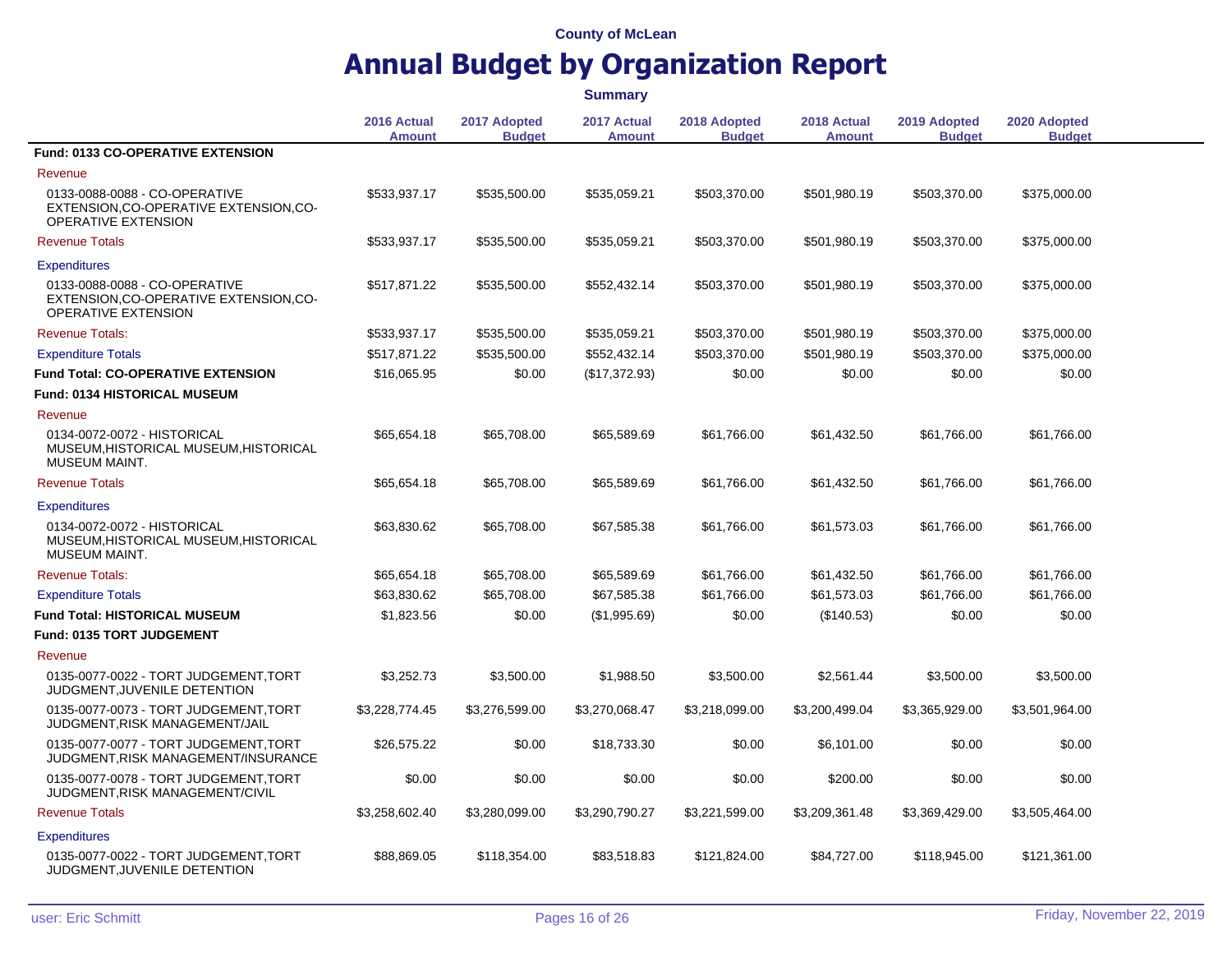|                                                                                                     | 2016 Actual<br><b>Amount</b> | 2017 Adopted<br><b>Budget</b> | 2017 Actual<br><b>Amount</b> | 2018 Adopted<br><b>Budget</b> | 2018 Actual<br><b>Amount</b> | 2019 Adopted<br><b>Budget</b> | 2020 Adopted<br><b>Budget</b> |  |
|-----------------------------------------------------------------------------------------------------|------------------------------|-------------------------------|------------------------------|-------------------------------|------------------------------|-------------------------------|-------------------------------|--|
| 0135-0077-0073 - TORT JUDGEMENT.TORT<br>JUDGMENT, RISK MANAGEMENT/JAIL                              | \$1,252,852.71               | \$1,217,850.00                | \$1,092,254.88               | \$1,211,230.00                | \$1,303,139.75               | \$1,138,868.00                | \$1,176,097.00                |  |
| 0135-0077-0077 - TORT JUDGEMENT.TORT<br>JUDGMENT, RISK MANAGEMENT/INSURANCE                         | \$1,466,424.67               | \$1,705,231.00                | \$1,761,507.76               | \$1,623,659.00                | \$1,398,753.29               | \$1,872,234.00                | \$1,967,671.00                |  |
| 0135-0077-0078 - TORT JUDGEMENT, TORT<br>JUDGMENT, RISK MANAGEMENT/CIVIL                            | \$225,185.54                 | \$238,664.00                  | \$225,003.11                 | \$264,886.00                  | \$188,602.73                 | \$239,382.00                  | \$240,335.00                  |  |
| <b>Revenue Totals:</b>                                                                              | \$3,258,602.40               | \$3,280,099.00                | \$3,290,790.27               | \$3,221,599.00                | \$3,209,361.48               | \$3,369,429.00                | \$3,505,464.00                |  |
| <b>Expenditure Totals</b>                                                                           | \$3,033,331.97               | \$3,280,099.00                | \$3,162,284.58               | \$3,221,599.00                | \$2,975,222.77               | \$3,369,429.00                | \$3,505,464.00                |  |
| <b>Fund Total: TORT JUDGEMENT</b>                                                                   | \$225,270.43                 | \$0.00                        | \$128,505.69                 | \$0.00                        | \$234,138.71                 | \$0.00                        | \$0.00                        |  |
| Fund: 0136 VETERANS ASSISTANCE COMM.                                                                |                              |                               |                              |                               |                              |                               |                               |  |
| Revenue                                                                                             |                              |                               |                              |                               |                              |                               |                               |  |
| 0136-0065-0074 - VETERANS ASSISTANCE<br>COMM., VETERAN'S ASSISTANCE, VETERAN'S<br><b>ASSISTANCE</b> | \$172,393.67                 | \$195,676.00                  | \$172,969.98                 | \$192,515.00                  | \$172,334.65                 | \$195,859.00                  | \$192,446.00                  |  |
| <b>Revenue Totals</b>                                                                               | \$172,393.67                 | \$195,676.00                  | \$172,969.98                 | \$192,515.00                  | \$172,334.65                 | \$195,859.00                  | \$192,446.00                  |  |
| <b>Expenditures</b>                                                                                 |                              |                               |                              |                               |                              |                               |                               |  |
| 0136-0065-0074 - VETERANS ASSISTANCE<br>COMM., VETERAN'S ASSISTANCE, VETERAN'S<br><b>ASSISTANCE</b> | \$173,030.10                 | \$195,676.00                  | \$171,684.28                 | \$192,515.00                  | \$175,065.18                 | \$195,859.00                  | \$192,446.00                  |  |
| <b>Revenue Totals:</b>                                                                              | \$172,393.67                 | \$195,676.00                  | \$172,969.98                 | \$192,515.00                  | \$172,334.65                 | \$195,859.00                  | \$192,446.00                  |  |
| <b>Expenditure Totals</b>                                                                           | \$173,030.10                 | \$195,676.00                  | \$171,684.28                 | \$192,515.00                  | \$175,065.18                 | \$195,859.00                  | \$192,446.00                  |  |
| <b>Fund Total: VETERANS ASSISTANCE COMM.</b>                                                        | (\$636.43)                   | \$0.00                        | \$1,285.70                   | \$0.00                        | (\$2,730.53)                 | \$0.00                        | \$0.00                        |  |
| <b>Fund: 0137 RECORDER DOCUMENT STORAGE</b>                                                         |                              |                               |                              |                               |                              |                               |                               |  |
| Revenue                                                                                             |                              |                               |                              |                               |                              |                               |                               |  |
| 0137-0005-0008 - RECORDER DOCUMENT<br>STORAGE, COUNTY CLERK, LEGAL RECORDS<br><b>DOCUMENT'N</b>     | \$99,160.00                  | \$110,756.00                  | \$91,668.00                  | \$110,756.00                  | \$83,072.50                  | \$110,254.00                  | \$94,640.00                   |  |
| 0137-0006-0008 - RECORDER DOCUMENT<br>STORAGE.COUNTY RECORDER.LEGAL<br>RECORDS DOCUMENT'N           | \$0.00                       | \$0.00                        | \$0.00                       | \$0.00                        | \$0.00                       | \$0.00                        | \$0.00                        |  |
| <b>Revenue Totals</b>                                                                               | \$99,160.00                  | \$110,756.00                  | \$91,668.00                  | \$110,756.00                  | \$83,072.50                  | \$110,254.00                  | \$94,640.00                   |  |
| <b>Expenditures</b>                                                                                 |                              |                               |                              |                               |                              |                               |                               |  |
| 0137-0005-0008 - RECORDER DOCUMENT<br>STORAGE, COUNTY CLERK, LEGAL RECORDS<br><b>DOCUMENT'N</b>     | \$71,329.90                  | \$110,756.00                  | \$98,142.10                  | \$110,756.00                  | \$100,851.80                 | \$110,254.00                  | \$94,640.00                   |  |
| 0137-0006-0008 - RECORDER DOCUMENT<br>STORAGE, COUNTY RECORDER, LEGAL<br><b>RECORDS DOCUMENT'N</b>  | \$0.00                       | \$0.00                        | \$0.00                       | \$0.00                        | \$0.00                       | \$0.00                        | \$0.00                        |  |
| <b>Revenue Totals:</b>                                                                              | \$99,160.00                  | \$110,756.00                  | \$91,668.00                  | \$110,756.00                  | \$83,072.50                  | \$110,254.00                  | \$94,640.00                   |  |
| <b>Expenditure Totals</b>                                                                           | \$71,329.90                  | \$110,756.00                  | \$98,142.10                  | \$110,756.00                  | \$100,851.80                 | \$110,254.00                  | \$94,640.00                   |  |
| <b>Fund Total: RECORDER DOCUMENT STORAGE</b>                                                        | \$27,830.10                  | \$0.00                        | (\$6,474.10)                 | \$0.00                        | (\$17,779.30)                | \$0.00                        | \$0.00                        |  |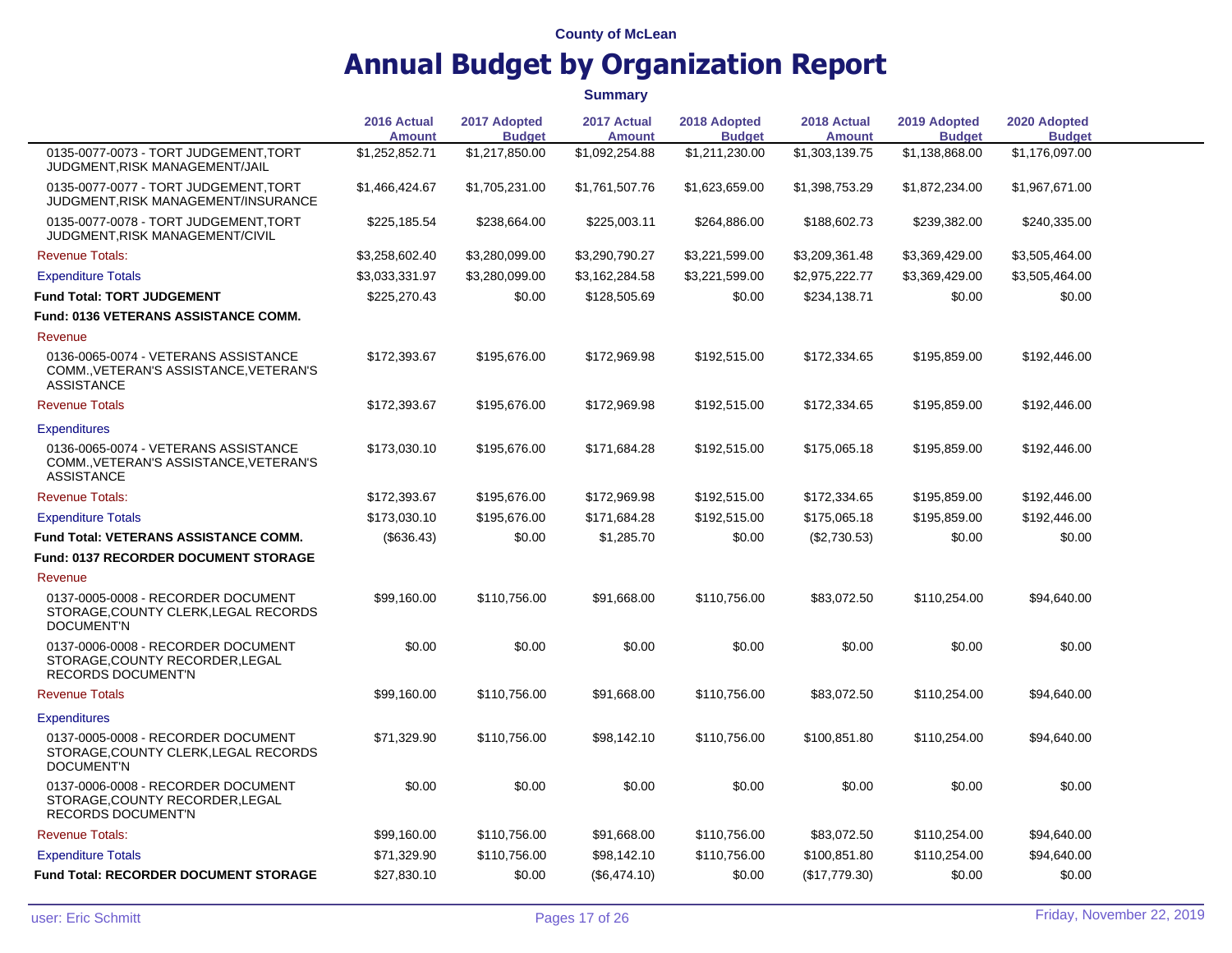|                                                                                                |                              |                               | <b>Summary</b>               |                               |                       |                               |                               |  |
|------------------------------------------------------------------------------------------------|------------------------------|-------------------------------|------------------------------|-------------------------------|-----------------------|-------------------------------|-------------------------------|--|
|                                                                                                | 2016 Actual<br><b>Amount</b> | 2017 Adopted<br><b>Budget</b> | 2017 Actual<br><b>Amount</b> | 2018 Adopted<br><b>Budget</b> | 2018 Actual<br>Amount | 2019 Adopted<br><b>Budget</b> | 2020 Adopted<br><b>Budget</b> |  |
| Fund: 0138 CIRCUIT CLK/OPER & ADMIN                                                            |                              |                               |                              |                               |                       |                               |                               |  |
| Revenue                                                                                        |                              |                               |                              |                               |                       |                               |                               |  |
| 0138-0015-0011 - CIRCUIT CLK/OPER &<br>ADMIN, CIRCUIT CLERK, ADMINISTRATIVE<br><b>SERVICES</b> | \$36,570.54                  | \$45,456.00                   | \$33,713.69                  | \$44,878.00                   | \$32,840.71           | \$44,386.00                   | \$97,350.00                   |  |
| <b>Revenue Totals</b>                                                                          | \$36,570.54                  | \$45,456.00                   | \$33,713.69                  | \$44,878.00                   | \$32,840.71           | \$44,386.00                   | \$97,350.00                   |  |
| <b>Expenditures</b>                                                                            |                              |                               |                              |                               |                       |                               |                               |  |
| 0138-0015-0011 - CIRCUIT CLK/OPER &<br>ADMIN, CIRCUIT CLERK, ADMINISTRATIVE<br><b>SERVICES</b> | \$23,630.01                  | \$45,456.00                   | \$28,079.66                  | \$44,878.00                   | \$40,859.78           | \$44,386.00                   | \$97,350.00                   |  |
| <b>Revenue Totals:</b>                                                                         | \$36,570.54                  | \$45,456.00                   | \$33,713.69                  | \$44,878.00                   | \$32,840.71           | \$44,386.00                   | \$97,350.00                   |  |
| <b>Expenditure Totals</b>                                                                      | \$23,630.01                  | \$45,456.00                   | \$28,079.66                  | \$44,878.00                   | \$40,859.78           | \$44,386.00                   | \$97,350.00                   |  |
| <b>Fund Total: CIRCUIT CLK/OPER &amp; ADMIN</b>                                                | \$12,940.53                  | \$0.00                        | \$5,634.03                   | \$0.00                        | (\$8,019.07)          | \$0.00                        | \$0.00                        |  |
| <b>Fund: 0140 CIRCUIT CLERK AUTOMATION</b>                                                     |                              |                               |                              |                               |                       |                               |                               |  |
| Revenue                                                                                        |                              |                               |                              |                               |                       |                               |                               |  |
| 0140-0015-0014 - CIRCUIT CLERK<br>AUTOMATION, CIRCUIT CLERK, AUTOMATION                        | \$475,131.47                 | \$486,000.00                  | \$496,420.87                 | \$486,000.00                  | \$481,517.19          | \$486,000.00                  | \$486,000.00                  |  |
| <b>Revenue Totals</b>                                                                          | \$475,131.47                 | \$486,000.00                  | \$496,420.87                 | \$486,000.00                  | \$481,517.19          | \$486,000.00                  | \$486,000.00                  |  |
| <b>Expenditures</b>                                                                            |                              |                               |                              |                               |                       |                               |                               |  |
| 0140-0015-0014 - CIRCUIT CLERK<br>AUTOMATION, CIRCUIT CLERK, AUTOMATION                        | \$136,873.22                 | \$486,000.00                  | \$373,127.54                 | \$486,000.00                  | \$187,682.18          | \$486,000.00                  | \$486,000.00                  |  |
| <b>Revenue Totals:</b>                                                                         | \$475,131.47                 | \$486,000.00                  | \$496,420.87                 | \$486,000.00                  | \$481,517.19          | \$486,000.00                  | \$486,000.00                  |  |
| <b>Expenditure Totals</b>                                                                      | \$136,873.22                 | \$486,000.00                  | \$373,127.54                 | \$486,000.00                  | \$187,682.18          | \$486,000.00                  | \$486,000.00                  |  |
| <b>Fund Total: CIRCUIT CLERK AUTOMATION</b>                                                    | \$338,258.25                 | \$0.00                        | \$123,293.33                 | \$0.00                        | \$293,835.01          | \$0.00                        | \$0.00                        |  |
| Fund: 0141 COURT SECURITY                                                                      |                              |                               |                              |                               |                       |                               |                               |  |
| Revenue                                                                                        |                              |                               |                              |                               |                       |                               |                               |  |
| 0141-0029-0035 - COURT<br>SECURITY, SHERIFF, COURT SECURITY                                    | \$279,254.38                 | \$472,051.00                  | \$257,092.63                 | \$511,455.00                  | \$343,170.48          | \$569,465.00                  | \$453,552.00                  |  |
| <b>Revenue Totals</b>                                                                          | \$279,254.38                 | \$472,051.00                  | \$257,092.63                 | \$511,455.00                  | \$343,170.48          | \$569,465.00                  | \$453,552.00                  |  |
| <b>Expenditures</b>                                                                            |                              |                               |                              |                               |                       |                               |                               |  |
| 0141-0029-0035 - COURT<br>SECURITY, SHERIFF, COURT SECURITY                                    | \$440,896.57                 | \$472,051.00                  | \$440,125.82                 | \$511,455.00                  | \$427,068.56          | \$569,465.00                  | \$453,552.00                  |  |
| <b>Revenue Totals:</b>                                                                         | \$279,254.38                 | \$472,051.00                  | \$257,092.63                 | \$511,455.00                  | \$343,170.48          | \$569,465.00                  | \$453,552.00                  |  |
| <b>Expenditure Totals</b>                                                                      | \$440,896.57                 | \$472,051.00                  | \$440,125.82                 | \$511,455.00                  | \$427,068.56          | \$569,465.00                  | \$453,552.00                  |  |
| <b>Fund Total: COURT SECURITY</b>                                                              | (\$161, 642.19)              | \$0.00                        | (\$183,033.19)               | \$0.00                        | (\$83,898.08)         | \$0.00                        | \$0.00                        |  |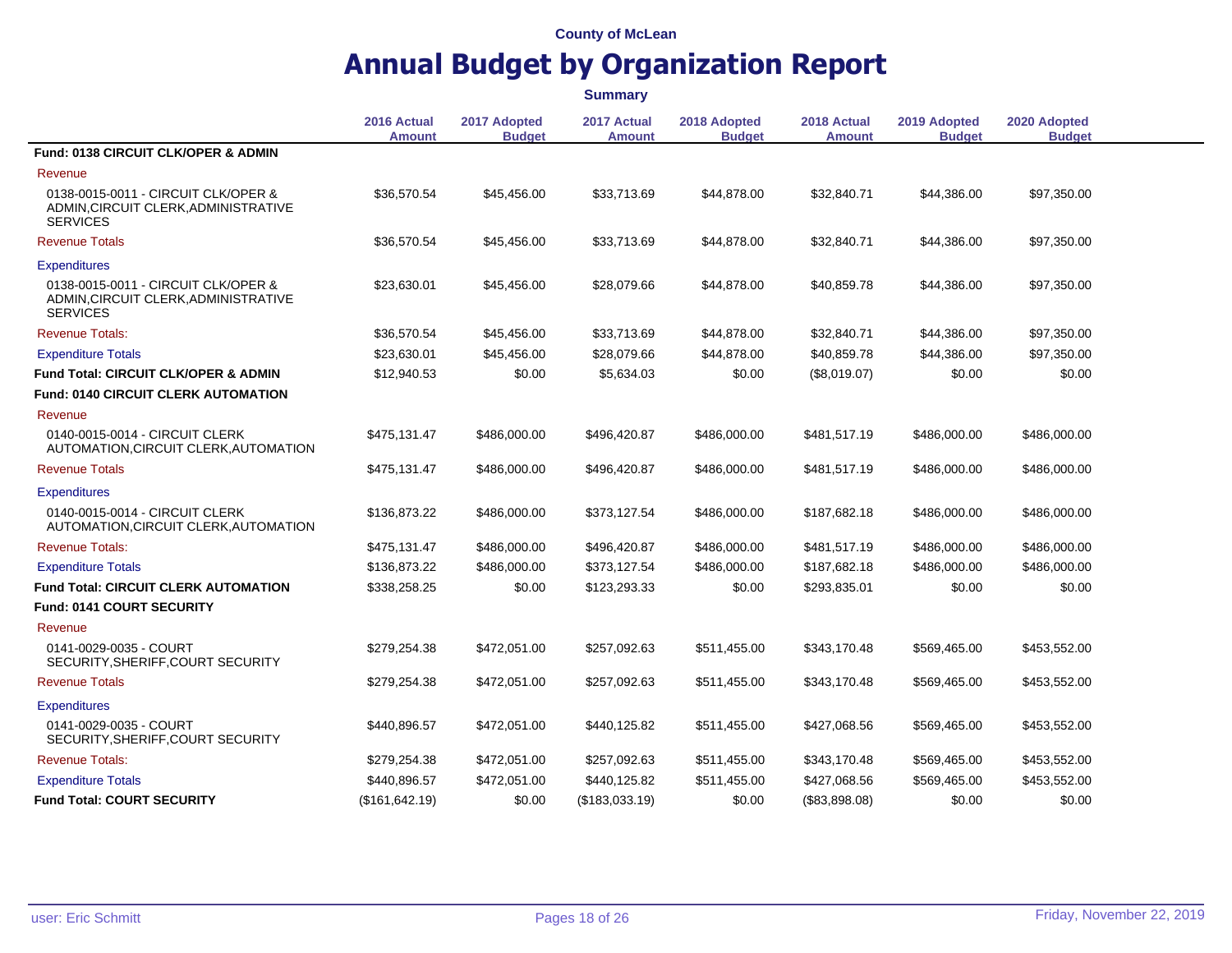|                                                                                               |                              |                               | <b>Summary</b>               |                               |                       |                               |                               |  |
|-----------------------------------------------------------------------------------------------|------------------------------|-------------------------------|------------------------------|-------------------------------|-----------------------|-------------------------------|-------------------------------|--|
|                                                                                               | 2016 Actual<br><b>Amount</b> | 2017 Adopted<br><b>Budget</b> | 2017 Actual<br><b>Amount</b> | 2018 Adopted<br><b>Budget</b> | 2018 Actual<br>Amount | 2019 Adopted<br><b>Budget</b> | 2020 Adopted<br><b>Budget</b> |  |
| Fund: 0142 COURT DOCUMENT STORAGE                                                             |                              |                               |                              |                               |                       |                               |                               |  |
| Revenue                                                                                       |                              |                               |                              |                               |                       |                               |                               |  |
| 0142-0015-0011 - COURT DOCUMENT<br>STORAGE, CIRCUIT CLERK, ADMINISTRATIVE<br><b>SERVICES</b>  | \$351,337.69                 | \$350,000.00                  | \$367,605.69                 | \$350,000.00                  | \$357,795.16          | \$350,000.00                  | \$350,000.00                  |  |
| <b>Revenue Totals</b>                                                                         | \$351,337.69                 | \$350,000.00                  | \$367,605.69                 | \$350,000.00                  | \$357,795.16          | \$350,000.00                  | \$350,000.00                  |  |
| <b>Expenditures</b>                                                                           |                              |                               |                              |                               |                       |                               |                               |  |
| 0142-0015-0011 - COURT DOCUMENT<br>STORAGE, CIRCUIT CLERK, ADMINISTRATIVE<br><b>SERVICES</b>  | \$221,029.03                 | \$350,000.00                  | \$221,305.24                 | \$350,000.00                  | \$212,064.60          | \$350,000.00                  | \$350,000.00                  |  |
| <b>Revenue Totals:</b>                                                                        | \$351,337.69                 | \$350,000.00                  | \$367,605.69                 | \$350,000.00                  | \$357,795.16          | \$350,000.00                  | \$350,000.00                  |  |
| <b>Expenditure Totals</b>                                                                     | \$221,029.03                 | \$350,000.00                  | \$221,305.24                 | \$350,000.00                  | \$212,064.60          | \$350,000.00                  | \$350,000.00                  |  |
| <b>Fund Total: COURT DOCUMENT STORAGE</b>                                                     | \$130,308.66                 | \$0.00                        | \$146,300.45                 | \$0.00                        | \$145,730.56          | \$0.00                        | \$0.00                        |  |
| <b>Fund: 0143 CHILD SUPPORT COLLECTION</b>                                                    |                              |                               |                              |                               |                       |                               |                               |  |
| Revenue                                                                                       |                              |                               |                              |                               |                       |                               |                               |  |
| 0143-0015-0013 - CHILD SUPPORT<br>COLLECTION, CIRCUIT CLERK, CIVIL CASES                      | \$63,401.99                  | \$111,075.00                  | \$55,288.40                  | \$104,651.00                  | \$51,561.98           | \$105,650.00                  | \$106,984.00                  |  |
| <b>Revenue Totals</b>                                                                         | \$63,401.99                  | \$111,075.00                  | \$55,288.40                  | \$104,651.00                  | \$51,561.98           | \$105,650.00                  | \$106,984.00                  |  |
| <b>Expenditures</b>                                                                           |                              |                               |                              |                               |                       |                               |                               |  |
| 0143-0015-0013 - CHILD SUPPORT<br>COLLECTION, CIRCUIT CLERK, CIVIL CASES                      | \$102,683.93                 | \$111,075.00                  | \$92,407.80                  | \$104,651.00                  | \$102,400.09          | \$105,650.00                  | \$106,984.00                  |  |
| <b>Revenue Totals:</b>                                                                        | \$63,401.99                  | \$111,075.00                  | \$55,288.40                  | \$104,651.00                  | \$51,561.98           | \$105,650.00                  | \$106,984.00                  |  |
| <b>Expenditure Totals</b>                                                                     | \$102,683.93                 | \$111,075.00                  | \$92,407.80                  | \$104,651.00                  | \$102,400.09          | \$105,650.00                  | \$106,984.00                  |  |
| <b>Fund Total: CHILD SUPPORT COLLECTION</b>                                                   | (\$39,281.94)                | \$0.00                        | (\$37,119.40)                | \$0.00                        | (\$50,838.11)         | \$0.00                        | \$0.00                        |  |
| <b>Fund: 0146 ADULT PROBATION SERVICES</b>                                                    |                              |                               |                              |                               |                       |                               |                               |  |
| Revenue                                                                                       |                              |                               |                              |                               |                       |                               |                               |  |
| 0146-0022-0025 - ADULT PROBATION<br>SERVICES, COURT SERVICES, PROBATION<br><b>SUPERVISION</b> | \$358,798.63                 | \$389,310.00                  | \$345,127.79                 | \$350,235.00                  | \$313,231.65          | \$596,682.00                  | \$366,285.00                  |  |
| <b>Revenue Totals</b>                                                                         | \$358,798.63                 | \$389,310.00                  | \$345,127.79                 | \$350,235.00                  | \$313,231.65          | \$596,682.00                  | \$366,285.00                  |  |
| <b>Expenditures</b>                                                                           |                              |                               |                              |                               |                       |                               |                               |  |
| 0146-0022-0025 - ADULT PROBATION<br>SERVICES, COURT SERVICES, PROBATION<br><b>SUPERVISION</b> | \$258,699.78                 | \$389,310.00                  | \$278,106.41                 | \$350,235.00                  | \$277,563.93          | \$596,682.00                  | \$366,285.00                  |  |
| <b>Revenue Totals:</b>                                                                        | \$358,798.63                 | \$389,310.00                  | \$345,127.79                 | \$350,235.00                  | \$313,231.65          | \$596,682.00                  | \$366,285.00                  |  |
| <b>Expenditure Totals</b>                                                                     | \$258,699.78                 | \$389,310.00                  | \$278,106.41                 | \$350,235.00                  | \$277,563.93          | \$596,682.00                  | \$366,285.00                  |  |
| <b>Fund Total: ADULT PROBATION SERVICES</b>                                                   | \$100,098.85                 | \$0.00                        | \$67,021.38                  | \$0.00                        | \$35,667.72           | \$0.00                        | \$0.00                        |  |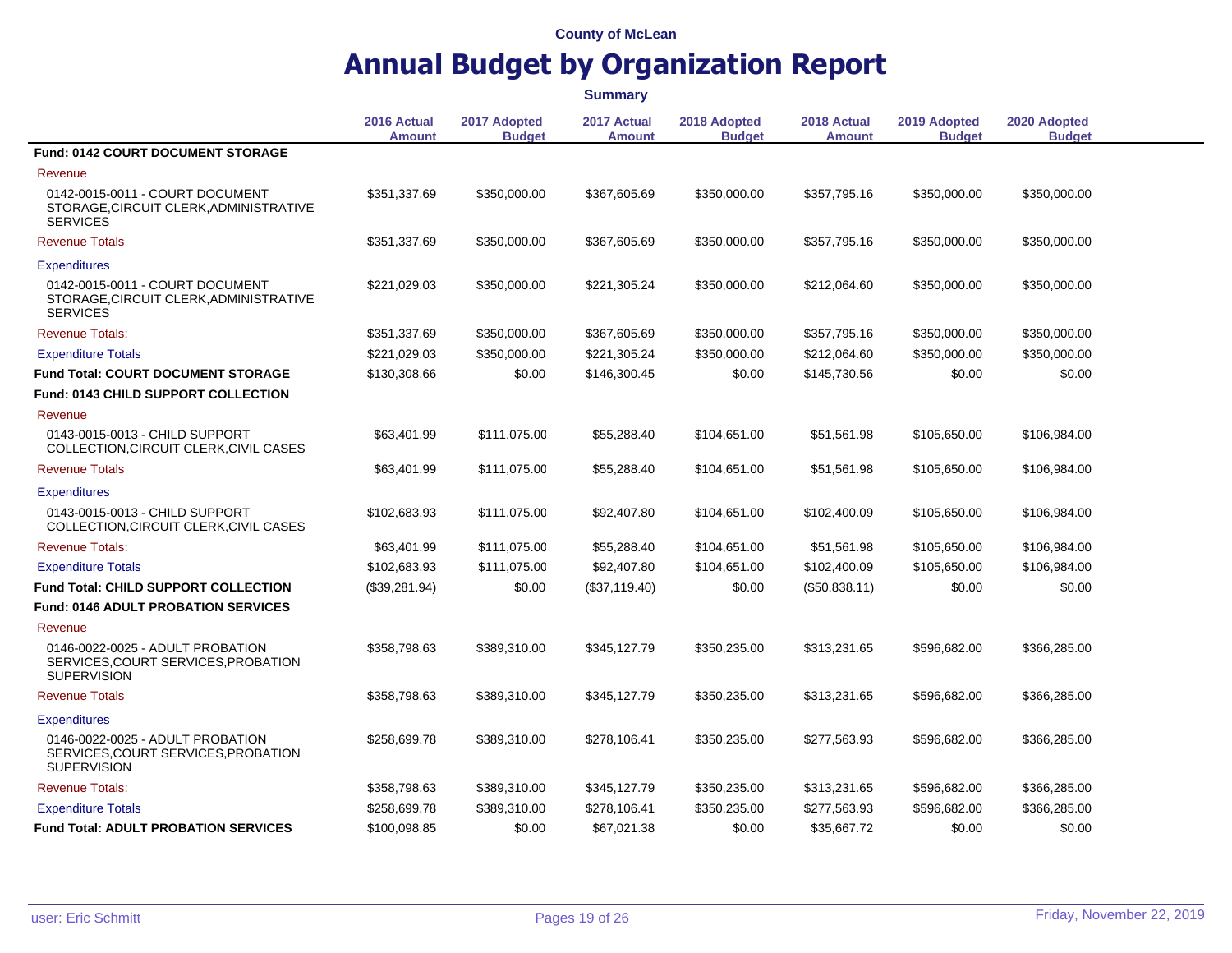|                                                                                           |                              |                               | <b>Summary</b>               |                               |                              |                               |                               |  |
|-------------------------------------------------------------------------------------------|------------------------------|-------------------------------|------------------------------|-------------------------------|------------------------------|-------------------------------|-------------------------------|--|
|                                                                                           | 2016 Actual<br><b>Amount</b> | 2017 Adopted<br><b>Budget</b> | 2017 Actual<br><b>Amount</b> | 2018 Adopted<br><b>Budget</b> | 2018 Actual<br><b>Amount</b> | 2019 Adopted<br><b>Budget</b> | 2020 Adopted<br><b>Budget</b> |  |
| Fund: 0147 EVERGREEN LAKE LEASE                                                           |                              |                               |                              |                               |                              |                               |                               |  |
| Revenue                                                                                   |                              |                               |                              |                               |                              |                               |                               |  |
| 0147-0040-0044 - EVERGREEN LAKE<br>LEASE.PARKS &<br>RECREATION, CONSERVATION              | \$0.00                       | \$12,090.00                   | \$0.00                       | \$18,059.00                   | \$4,448.61                   | \$11,923.00                   | \$0.00                        |  |
| <b>Revenue Totals</b>                                                                     | \$0.00                       | \$12,090.00                   | \$0.00                       | \$18,059.00                   | \$4,448.61                   | \$11,923.00                   | \$0.00                        |  |
| <b>Expenditures</b>                                                                       |                              |                               |                              |                               |                              |                               |                               |  |
| 0147-0040-0044 - EVERGREEN LAKE<br>LEASE, PARKS &<br>RECREATION, CONSERVATION             | \$3,375.25                   | \$12,090.00                   | \$10,895.13                  | \$18,059.00                   | \$8,661.68                   | \$11,923.00                   | \$0.00                        |  |
| <b>Revenue Totals:</b>                                                                    | \$0.00                       | \$12,090.00                   | \$0.00                       | \$18,059.00                   | \$4,448.61                   | \$11,923.00                   | \$0.00                        |  |
| <b>Expenditure Totals</b>                                                                 | \$3,375.25                   | \$12,090.00                   | \$10,895.13                  | \$18,059.00                   | \$8,661.68                   | \$11,923.00                   | \$0.00                        |  |
| <b>Fund Total: EVERGREEN LAKE LEASE</b>                                                   | (\$3,375.25)                 | \$0.00                        | (\$10,895.13)                | \$0.00                        | (\$4,213.07)                 | \$0.00                        | \$0.00                        |  |
| Fund: 0156 IDPA IV-D PROJECT                                                              |                              |                               |                              |                               |                              |                               |                               |  |
| Revenue                                                                                   |                              |                               |                              |                               |                              |                               |                               |  |
| 0156-0015-0013 - IDPA IV-D PROJECT, CIRCUIT<br>CLERK, CIVIL CASES                         | \$28,245.00                  | \$21,633.00                   | \$11,634.00                  | \$21,633.00                   | \$11,970.00                  | \$21,633.00                   | \$11,987.00                   |  |
| 0156-0016-0018 - IDPA IV-D PROJECT, CIRCUIT<br>COURT, CHILD SUPPORT                       | \$0.00                       | \$0.00                        | \$0.00                       | \$0.00                        | \$0.00                       | \$0.00                        | \$0.00                        |  |
| 0156-0020-0079 - IDPA IV-D PROJECT, STATE'S<br>ATTORNEY, CHILD SUPPORT                    | \$292,646.04                 | \$297,304.00                  | \$365,890.17                 | \$298,845.00                  | \$293,415.75                 | \$293,994.00                  | \$286,207.00                  |  |
| <b>Revenue Totals</b>                                                                     | \$320,891.04                 | \$318,937.00                  | \$377,524.17                 | \$320,478.00                  | \$305,385.75                 | \$315,627.00                  | \$298,194.00                  |  |
| <b>Expenditures</b>                                                                       |                              |                               |                              |                               |                              |                               |                               |  |
| 0156-0015-0013 - IDPA IV-D PROJECT, CIRCUIT<br><b>CLERK, CIVIL CASES</b>                  | \$10,910.81                  | \$11,263.00                   | \$11,584.13                  | \$15,085.00                   | \$11,779.33                  | \$15,186.00                   | \$11,987.00                   |  |
| 0156-0016-0018 - IDPA IV-D PROJECT, CIRCUIT<br>COURT, CHILD SUPPORT                       | \$0.00                       | \$0.00                        | \$3,625.00                   | \$0.00                        | \$0.00                       | \$0.00                        | \$0.00                        |  |
| 0156-0020-0079 - IDPA IV-D PROJECT, STATE'S<br>ATTORNEY, CHILD SUPPORT                    | \$259,368.39                 | \$307,674.00                  | \$300,649.20                 | \$305,393.00                  | \$299,976.10                 | \$300,441.00                  | \$286,207.00                  |  |
| <b>Revenue Totals:</b>                                                                    | \$320,891.04                 | \$318,937.00                  | \$377,524.17                 | \$320,478.00                  | \$305,385.75                 | \$315,627.00                  | \$298,194.00                  |  |
| <b>Expenditure Totals</b>                                                                 | \$270,279.20                 | \$318,937.00                  | \$315,858.33                 | \$320,478.00                  | \$311,755.43                 | \$315,627.00                  | \$298,194.00                  |  |
| <b>Fund Total: IDPA IV-D PROJECT</b>                                                      | \$50,611.84                  | \$0.00                        | \$61,665.84                  | \$0.00                        | (\$6,369.68)                 | \$0.00                        | \$0.00                        |  |
| <b>Fund: 0159 WASTE MANAGEMENT FUND</b>                                                   |                              |                               |                              |                               |                              |                               |                               |  |
| Revenue                                                                                   |                              |                               |                              |                               |                              |                               |                               |  |
| 0159-0001-0059 - WASTE MANAGEMENT<br>FUND, COUNTY BOARD, SOLID WASTE<br><b>MANAGEMENT</b> | \$132,089.44                 | \$157,200.00                  | \$135,471.95                 | \$157,200.00                  | \$95,185.93                  | \$60,000.00                   | \$47,923.00                   |  |
| <b>Revenue Totals</b>                                                                     | \$132,089.44                 | \$157,200.00                  | \$135,471.95                 | \$157,200.00                  | \$95,185.93                  | \$60,000.00                   | \$47,923.00                   |  |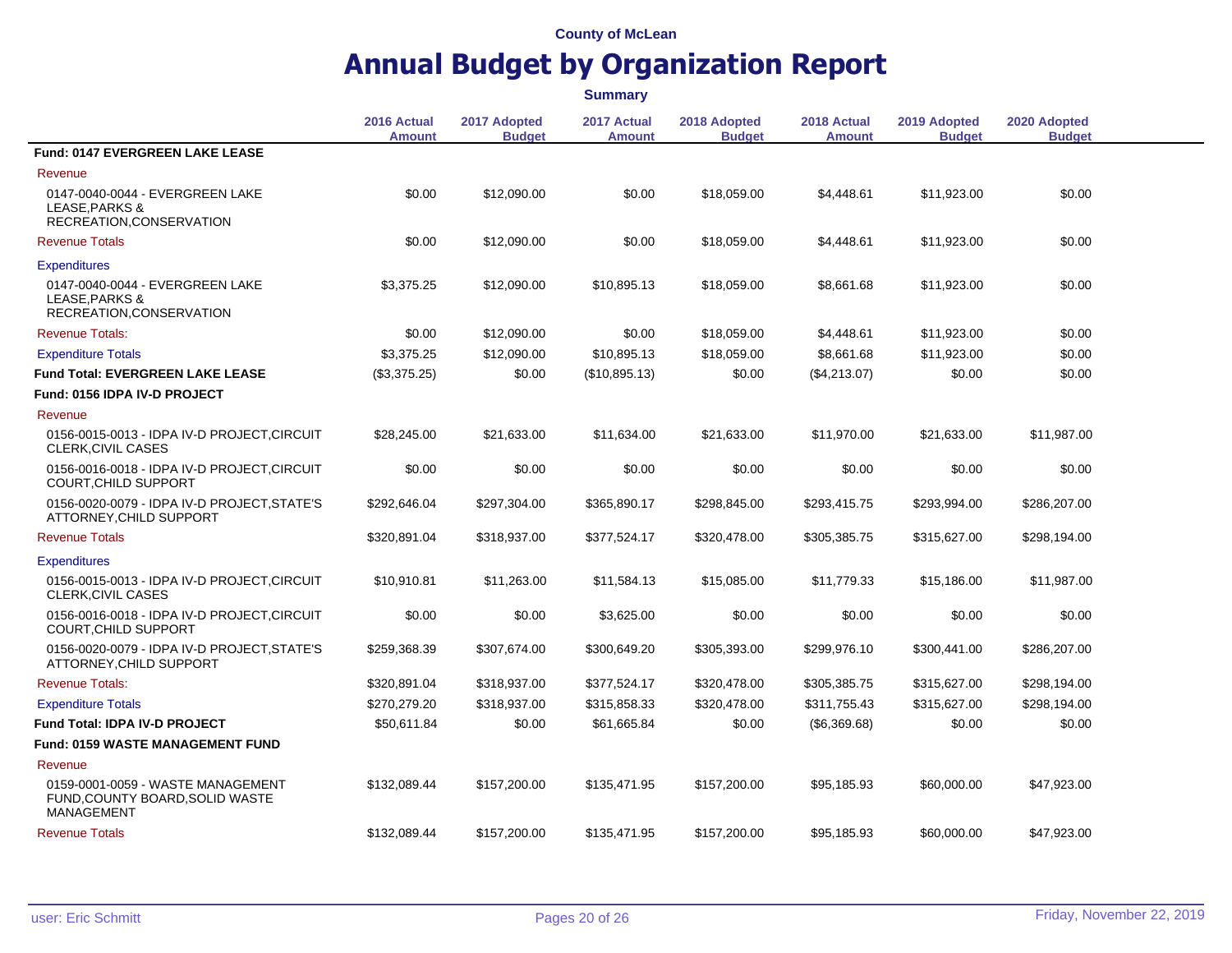|                                                                                         |                              |                               | <b>Summary</b>               |                               |                              |                               |                               |
|-----------------------------------------------------------------------------------------|------------------------------|-------------------------------|------------------------------|-------------------------------|------------------------------|-------------------------------|-------------------------------|
|                                                                                         | 2016 Actual<br><b>Amount</b> | 2017 Adopted<br><b>Budget</b> | 2017 Actual<br><b>Amount</b> | 2018 Adopted<br><b>Budget</b> | 2018 Actual<br><b>Amount</b> | 2019 Adopted<br><b>Budget</b> | 2020 Adopted<br><b>Budget</b> |
| <b>Expenditures</b>                                                                     |                              |                               |                              |                               |                              |                               |                               |
| 0159-0001-0059 - WASTE MANAGEMENT<br>FUND, COUNTY BOARD, SOLID WASTE<br>MANAGEMENT      | \$139,306.60                 | \$157,200.00                  | \$141,620.66                 | \$157,200.00                  | \$153,408.42                 | \$60,000.00                   | \$47,923.00                   |
| <b>Revenue Totals:</b>                                                                  | \$132,089.44                 | \$157,200.00                  | \$135,471.95                 | \$157,200.00                  | \$95,185.93                  | \$60,000.00                   | \$47,923.00                   |
| <b>Expenditure Totals</b>                                                               | \$139,306.60                 | \$157,200.00                  | \$141,620.66                 | \$157,200.00                  | \$153,408.42                 | \$60,000.00                   | \$47,923.00                   |
| <b>Fund Total: WASTE MANAGEMENT FUND</b>                                                | (\$7,217.16)                 | \$0.00                        | (\$6,148.71)                 | \$0.00                        | (\$58,222.49)                | \$0.00                        | \$0.00                        |
| Fund: 0161 PBC LEASE                                                                    |                              |                               |                              |                               |                              |                               |                               |
| Revenue                                                                                 |                              |                               |                              |                               |                              |                               |                               |
| 0161-0045-0050 - PBC LEASE, LAW & JUSTICE<br><b>BUILDING.LAW &amp; JUSTICE BUILDING</b> | \$1,811,521.07               | \$2,878,968.00                | \$2,877,758.11               | \$2,939,756.00                | \$2,935,128.72               | \$2,988,892.00                | \$3,037,142.00                |
| 0161-0115-0115 - PBC LEASE, GOVERNMENT<br><b>BUILDING, GOVERNMENT CENTER</b>            | \$427,985.79                 | \$428,737.00                  | \$428,418.92                 | \$429,239.00                  | \$428,162.68                 | \$429,176.00                  | \$423,355.00                  |
| <b>Revenue Totals</b>                                                                   | \$2,239,506.86               | \$3,307,705.00                | \$3,306,177.03               | \$3,368,995.00                | \$3,363,291.40               | \$3,418,068.00                | \$3,460,497.00                |
| <b>Expenditures</b>                                                                     |                              |                               |                              |                               |                              |                               |                               |
| 0161-0045-0050 - PBC LEASE, LAW & JUSTICE<br><b>BUILDING.LAW &amp; JUSTICE BUILDING</b> | \$4,978,734.43               | \$2,878,968.00                | \$14,613,283.05              | \$2,939,756.00                | \$28,776,459.19              | \$2,988,892.00                | \$3,037,142.00                |
| 0161-0115-0115 - PBC LEASE, GOVERNMENT<br><b>BUILDING, GOVERNMENT CENTER</b>            | \$429,176.00                 | \$428,737.00                  | \$428,737.00                 | \$429,239.00                  | \$429,238.50                 | \$429,176.00                  | \$423,355.00                  |
| <b>Revenue Totals:</b>                                                                  | \$2,239,506.86               | \$3,307,705.00                | \$3,306,177.03               | \$3,368,995.00                | \$3,363,291.40               | \$3,418,068.00                | \$3,460,497.00                |
| <b>Expenditure Totals</b>                                                               | \$5,407,910.43               | \$3,307,705.00                | \$15,042,020.05              | \$3,368,995.00                | \$29,205,697.69              | \$3,418,068.00                | \$3,460,497.00                |
| <b>Fund Total: PBC LEASE</b>                                                            | (\$3,168,403.57)             | \$0.00                        | (\$11,735,843.02)            | \$0.00                        | (\$25,842,406.29)            | \$0.00                        | \$0.00                        |
| <b>Fund: 0162 PBC RENT/O &amp; M</b>                                                    |                              |                               |                              |                               |                              |                               |                               |
| Revenue                                                                                 |                              |                               |                              |                               |                              |                               |                               |
| 0162-0041-0022 - PBC RENT/O & M, FACILITIES<br>MANAGEMENT, JUVENILE DETENTION           | \$0.00                       | \$0.00                        | \$0.00                       | \$0.00                        | \$0.00                       | \$232,554.00                  | \$326,290.00                  |
| 0162-0041-0049 - PBC RENT/O & M.FACILITIES<br>MANAGEMENT, COURTHOUSE                    | \$137,305.00                 | \$131,794.00                  | \$131,565.08                 | \$151,921.00                  | \$151,470.15                 | \$174,070.00                  | \$168,189.00                  |
| 0162-0041-0065 - PBC RENT/O & M, FACILITIES<br>MANAGEMENT, ANIMAL CONTROL               | \$0.00                       | \$0.00                        | \$0.00                       | \$0.00                        | \$0.00                       | \$56,613.00                   | \$73,499.00                   |
| 0162-0045-0050 - PBC RENT/O & M.LAW &<br>JUSTICE BUILDING, LAW & JUSTICE BUILDING       | \$1,779,669.25               | \$2,031,132.00                | \$2,029,740.37               | \$1,976,066.00                | \$1,970,765.77               | \$1,797,880.00                | \$1,973,368.00                |
| 0162-0115-0115 - PBC RENT/O &<br>M, GOVERNMENT BUILDING, GOVERNMENT<br><b>CENTER</b>    | \$334,678.75                 | \$332,654.00                  | \$332,540.88                 | \$391,329.00                  | \$390,303.93                 | \$339,551.00                  | \$323,595.00                  |
| <b>Revenue Totals</b>                                                                   | \$2,251,653.00               | \$2,495,580.00                | \$2,493,846.33               | \$2,519,316.00                | \$2,512,539.85               | \$2,600,668,00                | \$2,864,941.00                |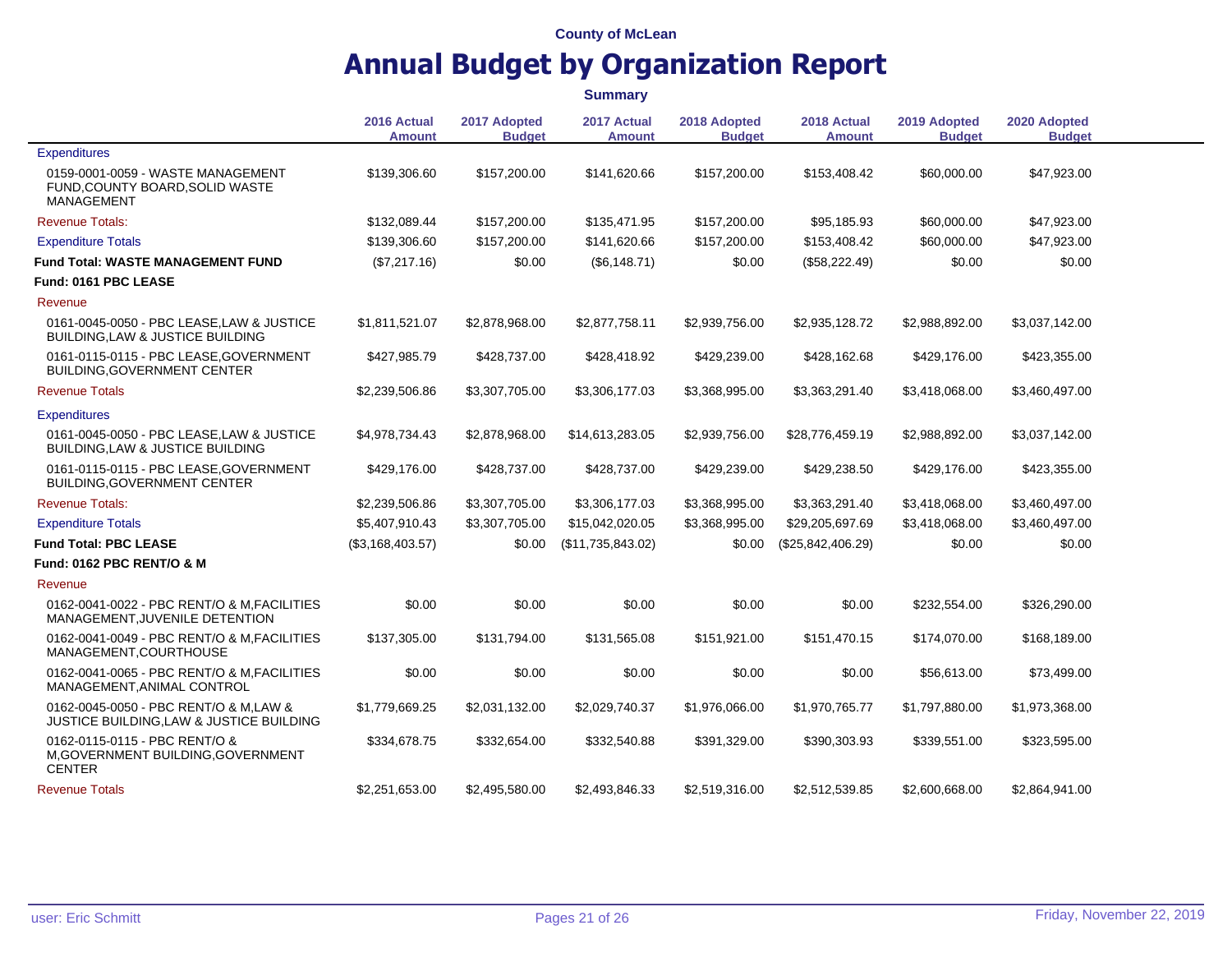**Summary**

|                                                                                              |                              |                               | Summary                      |                               |                              |                               |                               |  |
|----------------------------------------------------------------------------------------------|------------------------------|-------------------------------|------------------------------|-------------------------------|------------------------------|-------------------------------|-------------------------------|--|
|                                                                                              | 2016 Actual<br><b>Amount</b> | 2017 Adopted<br><b>Budget</b> | 2017 Actual<br><b>Amount</b> | 2018 Adopted<br><b>Budget</b> | 2018 Actual<br><b>Amount</b> | 2019 Adopted<br><b>Budget</b> | 2020 Adopted<br><b>Budget</b> |  |
| Expenditures                                                                                 |                              |                               |                              |                               |                              |                               |                               |  |
| 0162-0041-0022 - PBC RENT/O & M.FACILITIES<br>MANAGEMENT, JUVENILE DETENTION                 | \$0.00                       | \$0.00                        | \$0.00                       | \$0.00                        | \$0.00                       | \$232,554.00                  | \$326,290.00                  |  |
| 0162-0041-0049 - PBC RENT/O & M, FACILITIES<br>MANAGEMENT, COURTHOUSE                        | \$137,616.00                 | \$131,794.00                  | \$131,794.00                 | \$151,921.00                  | \$151,921.00                 | \$174,070.00                  | \$168,189.00                  |  |
| 0162-0041-0065 - PBC RENT/O & M.FACILITIES<br>MANAGEMENT, ANIMAL CONTROL                     | \$0.00                       | \$0.00                        | \$0.00                       | \$0.00                        | \$0.00                       | \$56,613.00                   | \$73,499.00                   |  |
| 0162-0045-0050 - PBC RENT/O & M,LAW &<br><b>JUSTICE BUILDING, LAW &amp; JUSTICE BUILDING</b> | \$1,778,142.00               | \$2,031,132.00                | \$2,031,132.00               | \$1,976,066.00                | \$1,976,066.00               | \$1,797,880.00                | \$1,973,368.00                |  |
| 0162-0115-0115 - PBC RENT/O &<br>M, GOVERNMENT BUILDING, GOVERNMENT<br><b>CENTER</b>         | \$335,895.00                 | \$332,654.00                  | \$332,654.00                 | \$391,329.00                  | \$391,329.00                 | \$339,551.00                  | \$323,595.00                  |  |
| <b>Revenue Totals:</b>                                                                       | \$2,251,653.00               | \$2,495,580.00                | \$2,493,846.33               | \$2,519,316.00                | \$2,512,539.85               | \$2,600,668.00                | \$2,864,941.00                |  |
| <b>Expenditure Totals</b>                                                                    | \$2,251,653.00               | \$2,495,580.00                | \$2,495,580.00               | \$2,519,316.00                | \$2,519,316.00               | \$2,600,668.00                | \$2,864,941.00                |  |
| <b>Fund Total: PBC RENT/O &amp; M</b>                                                        | \$0.00                       | \$0.00                        | (\$1,733.67)                 | \$0.00                        | (\$6,776.15)                 | \$0.00                        | \$0.00                        |  |
| Fund: 0164 CO CLERK DOC STORAGE                                                              |                              |                               |                              |                               |                              |                               |                               |  |
| Revenue                                                                                      |                              |                               |                              |                               |                              |                               |                               |  |
| 0164-0005-0007 - CO CLERK DOC<br>STORAGE, COUNTY CLERK, RECORDS                              | \$22,342.00                  | \$23,000.00                   | \$26,243.00                  | \$27,000.00                   | \$21,954.00                  | \$25,023.00                   | \$25,339.00                   |  |
| <b>Revenue Totals</b>                                                                        | \$22,342.00                  | \$23,000.00                   | \$26,243.00                  | \$27,000.00                   | \$21,954.00                  | \$25,023.00                   | \$25,339.00                   |  |
| <b>Expenditures</b>                                                                          |                              |                               |                              |                               |                              |                               |                               |  |
| 0164-0005-0007 - CO CLERK DOC<br>STORAGE, COUNTY CLERK, RECORDS                              | \$26,783.37                  | \$23,000.00                   | \$22,536.64                  | \$27,000.00                   | \$24,224.82                  | \$25,023.00                   | \$25,339.00                   |  |
| <b>Revenue Totals:</b>                                                                       | \$22,342.00                  | \$23,000.00                   | \$26,243.00                  | \$27,000.00                   | \$21,954.00                  | \$25,023.00                   | \$25,339.00                   |  |
| <b>Expenditure Totals</b>                                                                    | \$26,783.37                  | \$23,000.00                   | \$22,536.64                  | \$27,000.00                   | \$24,224.82                  | \$25,023.00                   | \$25,339.00                   |  |
| <b>Fund Total: CO CLERK DOC STORAGE</b>                                                      | (\$4,441.37)                 | \$0.00                        | \$3,706.36                   | \$0.00                        | (\$2,270.82)                 | \$0.00                        | \$0.00                        |  |
| Fund: 0167 GIS FEES                                                                          |                              |                               |                              |                               |                              |                               |                               |  |
| Revenue                                                                                      |                              |                               |                              |                               |                              |                               |                               |  |
| 0167-0005-0008 - GIS FEES, COUNTY<br>CLERK, LEGAL RECORDS DOCUMENT'N                         | \$171,070.00                 | \$169,000.00                  | \$384,266.73                 | \$229,000.00                  | \$143,739.00                 | \$180,016.00                  | \$172,759.00                  |  |
| 0167-0006-0008 - GIS FEES, COUNTY<br>RECORDER, LEGAL RECORDS DOCUMENT'N                      | \$0.00                       | \$0.00                        | \$0.00                       | \$0.00                        | \$0.00                       | \$0.00                        | \$0.00                        |  |
| <b>Revenue Totals</b>                                                                        | \$171,070.00                 | \$169,000.00                  | \$384,266.73                 | \$229,000.00                  | \$143,739.00                 | \$180,016.00                  | \$172,759.00                  |  |
| <b>Expenditures</b>                                                                          |                              |                               |                              |                               |                              |                               |                               |  |
| 0167-0005-0008 - GIS FEES ,COUNTY<br>CLERK, LEGAL RECORDS DOCUMENT'N                         | \$94,439.00                  | \$169,000.00                  | \$150,000.00                 | \$229,000.00                  | \$229,000.00                 | \$180,016.00                  | \$172,759.00                  |  |

 $\overline{\phantom{a}}$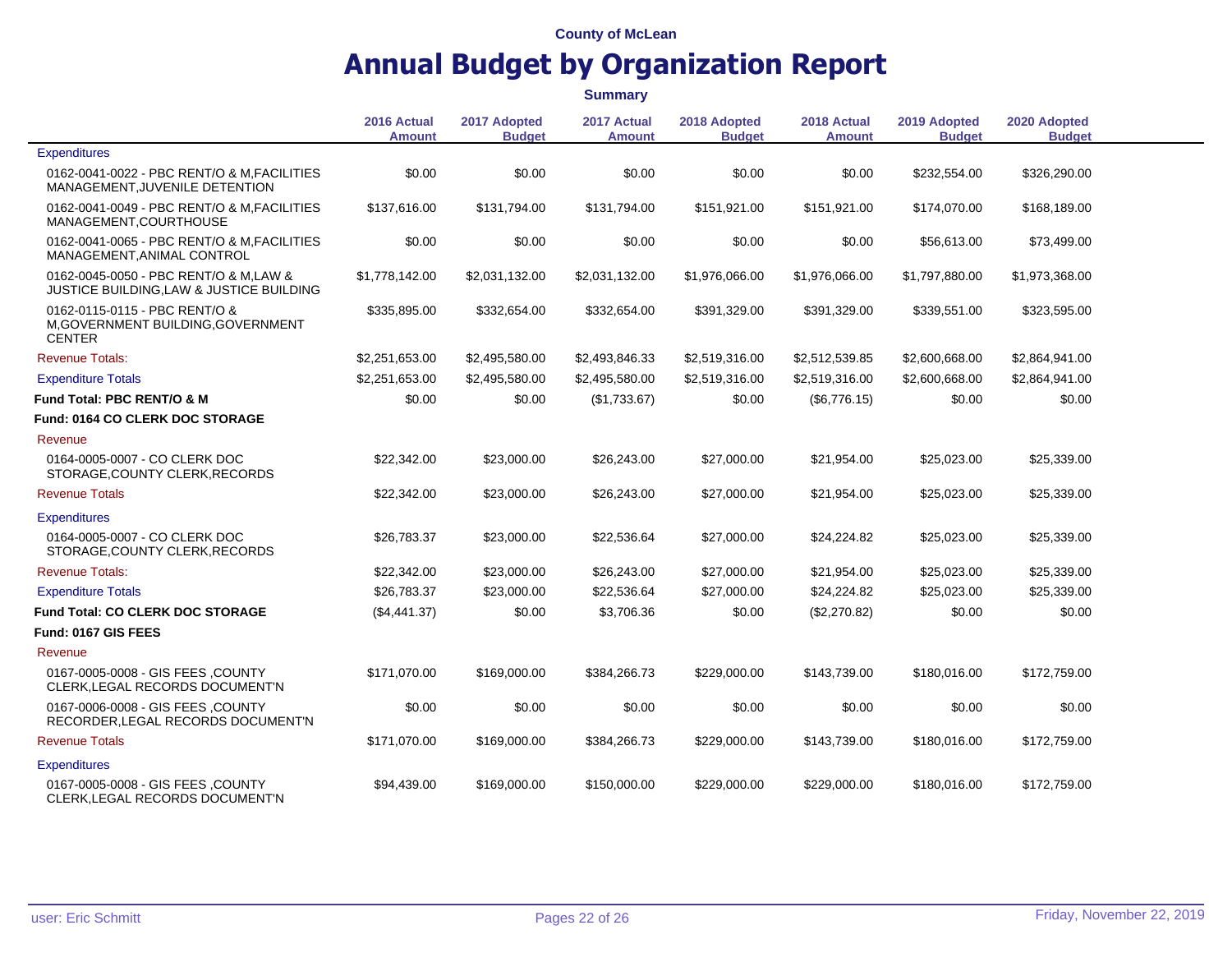|                                                                                                   | 2016 Actual<br><b>Amount</b> | 2017 Adopted<br><b>Budget</b> | 2017 Actual<br><b>Amount</b> | 2018 Adopted<br><b>Budget</b> | 2018 Actual<br><b>Amount</b> | 2019 Adopted<br><b>Budget</b> | 2020 Adopted<br><b>Budget</b> |  |
|---------------------------------------------------------------------------------------------------|------------------------------|-------------------------------|------------------------------|-------------------------------|------------------------------|-------------------------------|-------------------------------|--|
| 0167-0006-0008 - GIS FEES, COUNTY<br>RECORDER, LEGAL RECORDS DOCUMENT'N                           | \$0.00                       | \$0.00                        | \$0.00                       | \$0.00                        | \$0.00                       | \$0.00                        | \$0.00                        |  |
| 0167-0099-0099 - GIS FEES , NON-<br>DEPARTMENTAL, NON-DEPARTMENTAL                                | \$0.00                       | \$0.00                        | \$0.00                       | \$0.00                        | \$0.00                       | \$0.00                        | \$0.00                        |  |
| <b>Revenue Totals:</b>                                                                            | \$171,070.00                 | \$169,000.00                  | \$384,266.73                 | \$229,000.00                  | \$143,739.00                 | \$180,016.00                  | \$172,759.00                  |  |
| <b>Expenditure Totals</b>                                                                         | \$94,439.00                  | \$169,000,00                  | \$150,000.00                 | \$229,000.00                  | \$229,000.00                 | \$180.016.00                  | \$172,759.00                  |  |
| <b>Fund Total: GIS FEES</b>                                                                       | \$76,631.00                  | \$0.00                        | \$234,266.73                 | \$0.00                        | (\$85,261.00)                | \$0.00                        | \$0.00                        |  |
| Fund: 0168 COLLECTOR AUTOMATION FUND                                                              |                              |                               |                              |                               |                              |                               |                               |  |
| Revenue                                                                                           |                              |                               |                              |                               |                              |                               |                               |  |
| 0168-0004-0004 - COLLECTOR AUTOMATION<br>FUND, COUNTY TREASURER, FINANCIAL<br>MANAGEMENT          | \$14,155.00                  | \$13,000.00                   | \$13,379.50                  | \$13,000.00                   | \$13,560.00                  | \$13,000.00                   | \$12,850.00                   |  |
| <b>Revenue Totals</b>                                                                             | \$14,155.00                  | \$13,000.00                   | \$13,379.50                  | \$13,000.00                   | \$13,560.00                  | \$13,000.00                   | \$12,850.00                   |  |
| <b>Expenditures</b>                                                                               |                              |                               |                              |                               |                              |                               |                               |  |
| 0168-0004-0004 - COLLECTOR AUTOMATION<br>FUND, COUNTY TREASURER, FINANCIAL<br>MANAGEMENT          | \$16,317.80                  | \$13,000.00                   | \$12,170.00                  | \$13,000.00                   | \$12,535.00                  | \$13,000.00                   | \$12,850.00                   |  |
| <b>Revenue Totals:</b>                                                                            | \$14,155.00                  | \$13,000.00                   | \$13,379.50                  | \$13,000.00                   | \$13,560.00                  | \$13,000.00                   | \$12,850.00                   |  |
| <b>Expenditure Totals</b>                                                                         | \$16,317.80                  | \$13,000.00                   | \$12,170.00                  | \$13,000.00                   | \$12,535.00                  | \$13,000.00                   | \$12,850.00                   |  |
| <b>Fund Total: COLLECTOR AUTOMATION FUND</b>                                                      | (\$2,162.80)                 | \$0.00                        | \$1,209.50                   | \$0.00                        | \$1,025.00                   | \$0.00                        | \$0.00                        |  |
| Fund: 0170 NEUTRAL SITE CUSTODY EXCH                                                              |                              |                               |                              |                               |                              |                               |                               |  |
| Revenue                                                                                           |                              |                               |                              |                               |                              |                               |                               |  |
| 0170-0016-0106 - NEUTRAL SITE CUSTODY<br>EXCH, CIRCUIT COURT, NEUTRAL SITE<br><b>CUSTODY EXCH</b> | \$41,845.00                  | \$42,500.00                   | \$40,112.00                  | \$34,000.00                   | \$40,888.00                  | \$34,000.00                   | \$34,000.00                   |  |
| <b>Revenue Totals</b>                                                                             | \$41,845.00                  | \$42,500.00                   | \$40,112.00                  | \$34,000.00                   | \$40,888.00                  | \$34,000.00                   | \$34,000.00                   |  |
| <b>Expenditures</b>                                                                               |                              |                               |                              |                               |                              |                               |                               |  |
| 0170-0016-0106 - NEUTRAL SITE CUSTODY<br>EXCH, CIRCUIT COURT, NEUTRAL SITE<br><b>CUSTODY EXCH</b> | \$41,845.00                  | \$42,500.00                   | \$40,112.00                  | \$34,000.00                   | \$33,999.96                  | \$34,000.00                   | \$34,000.00                   |  |
| <b>Revenue Totals:</b>                                                                            | \$41,845.00                  | \$42,500.00                   | \$40,112.00                  | \$34,000.00                   | \$40,888.00                  | \$34,000.00                   | \$34,000.00                   |  |
| <b>Expenditure Totals</b>                                                                         | \$41,845.00                  | \$42,500.00                   | \$40,112.00                  | \$34,000.00                   | \$33,999.96                  | \$34,000.00                   | \$34,000.00                   |  |
| <b>Fund Total: NEUTRAL SITE CUSTODY EXCH</b>                                                      | \$0.00                       | \$0.00                        | \$0.00                       | \$0.00                        | \$6,888.04                   | \$0.00                        | \$0.00                        |  |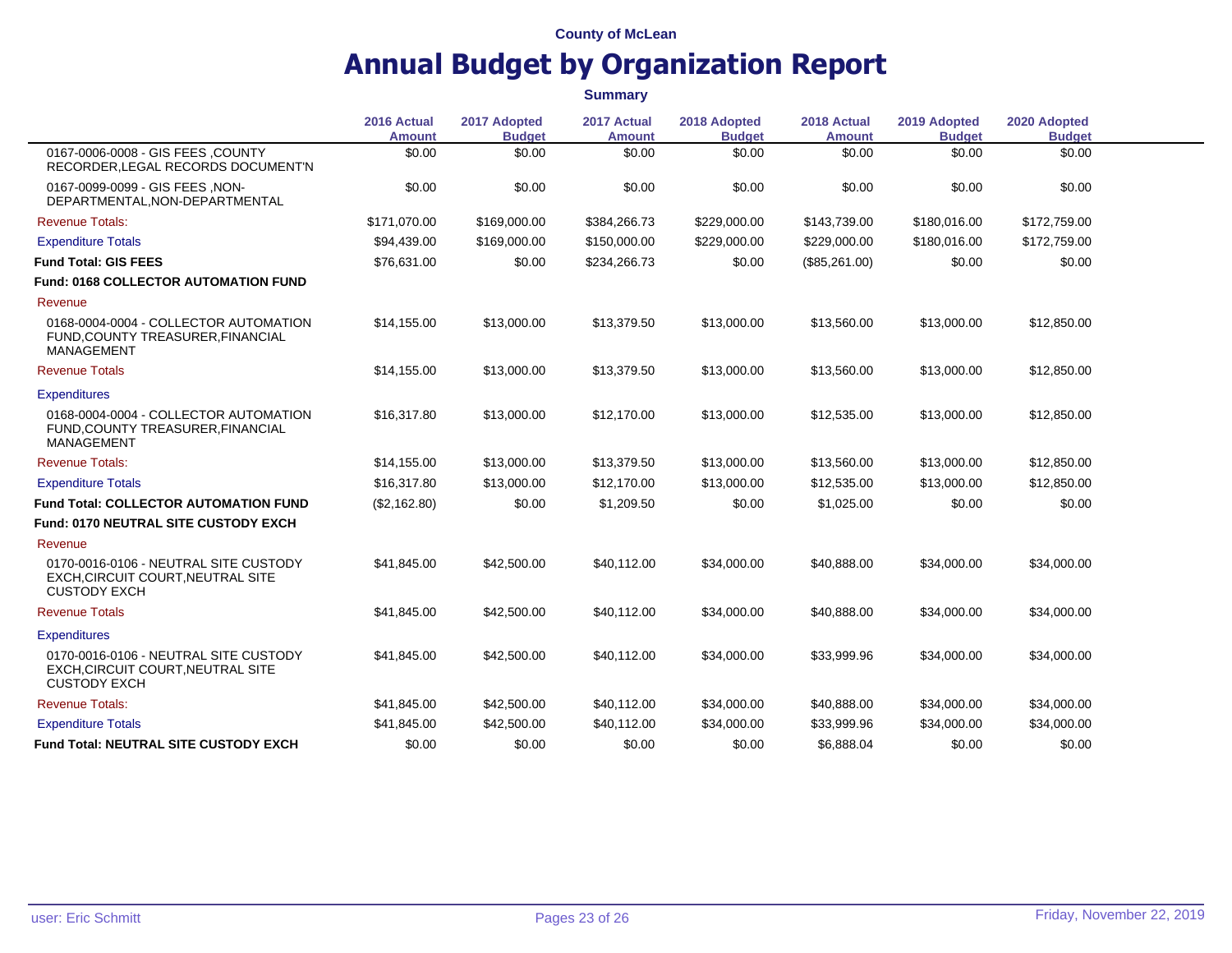|                                                                                               | 2016 Actual<br><b>Amount</b> | 2017 Adopted<br><b>Budget</b> | 2017 Actual<br><b>Amount</b> | 2018 Adopted<br><b>Budget</b> | 2018 Actual<br><b>Amount</b> | 2019 Adopted<br><b>Budget</b> | 2020 Adopted<br><b>Budget</b> |
|-----------------------------------------------------------------------------------------------|------------------------------|-------------------------------|------------------------------|-------------------------------|------------------------------|-------------------------------|-------------------------------|
| <b>Fund: 0171 CHILDREN'S WAITING ROOM</b>                                                     |                              |                               |                              |                               |                              |                               |                               |
| Revenue                                                                                       |                              |                               |                              |                               |                              |                               |                               |
| 0171-0016-0105 - CHILDREN'S WAITING<br>ROOM, CIRCUIT COURT, CHILDREN'S WAITING<br><b>ROOM</b> | \$26,095.00                  | \$26,500.00                   | \$25,044.00                  | \$26,500.00                   | \$25,510.00                  | \$24,500.00                   | \$26,500.00                   |
| <b>Revenue Totals</b>                                                                         | \$26,095.00                  | \$26,500.00                   | \$25,044.00                  | \$26,500.00                   | \$25,510.00                  | \$24,500.00                   | \$26,500.00                   |
| <b>Expenditures</b>                                                                           |                              |                               |                              |                               |                              |                               |                               |
| 0171-0016-0105 - CHILDREN'S WAITING<br>ROOM, CIRCUIT COURT, CHILDREN'S WAITING<br><b>ROOM</b> | \$26,500.00                  | \$26,500.00                   | \$26,499.96                  | \$26,500.00                   | \$26,499.96                  | \$24,500.00                   | \$26,500.00                   |
| <b>Revenue Totals:</b>                                                                        | \$26,095.00                  | \$26,500.00                   | \$25,044.00                  | \$26,500.00                   | \$25,510.00                  | \$24,500.00                   | \$26,500.00                   |
| <b>Expenditure Totals</b>                                                                     | \$26,500.00                  | \$26,500.00                   | \$26,499.96                  | \$26,500.00                   | \$26,499.96                  | \$24,500.00                   | \$26,500.00                   |
| <b>Fund Total: CHILDREN'S WAITING ROOM</b>                                                    | $(\$405.00)$                 | \$0.00                        | (\$1,455.96)                 | \$0.00                        | (\$989.96)                   | \$0.00                        | \$0.00                        |
| <b>Fund: 0401 NURSING HOME</b>                                                                |                              |                               |                              |                               |                              |                               |                               |
| Revenue                                                                                       |                              |                               |                              |                               |                              |                               |                               |
| 0401-0090-0080 - NURSING HOME, NURSING<br>HOME, NURSING SERVICES                              | \$0.00                       | \$0.00                        | \$0.00                       | \$0.00                        | \$0.00                       | \$0.00                        | \$0.00                        |
| 0401-0090-0083 - NURSING HOME, NURSING<br>HOME, DIETARY                                       | \$0.00                       | \$0.00                        | \$0.00                       | \$0.00                        | \$0.00                       | \$0.00                        | \$0.00                        |
| 0401-0090-0086 - NURSING HOME, NURSING<br>HOME, PLANT OPERATIONS/MAINT.                       | \$3,053.17                   | \$0.00                        | \$3,779.21                   | \$0.00                        | \$890.90                     | \$0.00                        | \$0.00                        |
| 0401-0090-0087 - NURSING HOME, NURSING<br>HOME, GENERAL ADMINISTRATION                        | \$7,581,200.48               | \$9,846,837.00                | \$7,880,859.92               | \$8,987,285.00                | \$7,687,640.61               | \$9,152,162.00                | \$8,946,496.00                |
| <b>Revenue Totals</b>                                                                         | \$7,584,253.65               | \$9,846,837.00                | \$7,884,639.13               | \$8,987,285.00                | \$7,688,531.51               | \$9,152,162.00                | \$8,946,496.00                |
| <b>Expenditures</b>                                                                           |                              |                               |                              |                               |                              |                               |                               |
| 0401-0090-0080 - NURSING HOME, NURSING<br>HOME, NURSING SERVICES                              | \$4,506,671.93               | \$5,434,956.00                | \$4,580,367.82               | \$4,625,159.00                | \$4,639,102.36               | \$4,820,361.00                | \$4,734,861.00                |
| 0401-0090-0081 - NURSING HOME, NURSING<br>HOME, SOCIAL SERVICES                               | \$224,976.99                 | \$181,854.00                  | \$232,470.75                 | \$145,016.00                  | \$211,865.62                 | \$143,659.00                  | \$112,803.00                  |
| 0401-0090-0082 - NURSING HOME, NURSING<br>HOME, ACTIVITIES                                    | \$172,363.06                 | \$165,631.00                  | \$174,161.37                 | \$173,307.00                  | \$172,860.96                 | \$175,787.00                  | \$172,660.00                  |
| 0401-0090-0083 - NURSING HOME, NURSING<br>HOME, DIETARY                                       | \$1,181,201.07               | \$1,208,662.00                | \$1,186,892.48               | \$1,211,240.00                | \$1,207,790.66               | \$1,240,462.00                | \$1,231,256.00                |
| 0401-0090-0084 - NURSING HOME, NURSING<br>HOME, LAUNDRY                                       | \$17,563.51                  | \$36,000.00                   | \$15,962.26                  | \$36,000.00                   | \$18,817.99                  | \$35,280.00                   | \$21,000.00                   |
| 0401-0090-0085 - NURSING HOME, NURSING<br>HOME, DOMESTIC SERVICES                             | \$620,874.22                 | \$624,361.00                  | \$610,219.37                 | \$626,883.00                  | \$555,948.48                 | \$627,378.00                  | \$626,162.00                  |
| 0401-0090-0086 - NURSING HOME, NURSING<br>HOME, PLANT OPERATIONS/MAINT.                       | \$615,974.02                 | \$692,529.00                  | \$650,203.83                 | \$721,431.00                  | \$630,581.44                 | \$691,403.00                  | \$686,050.00                  |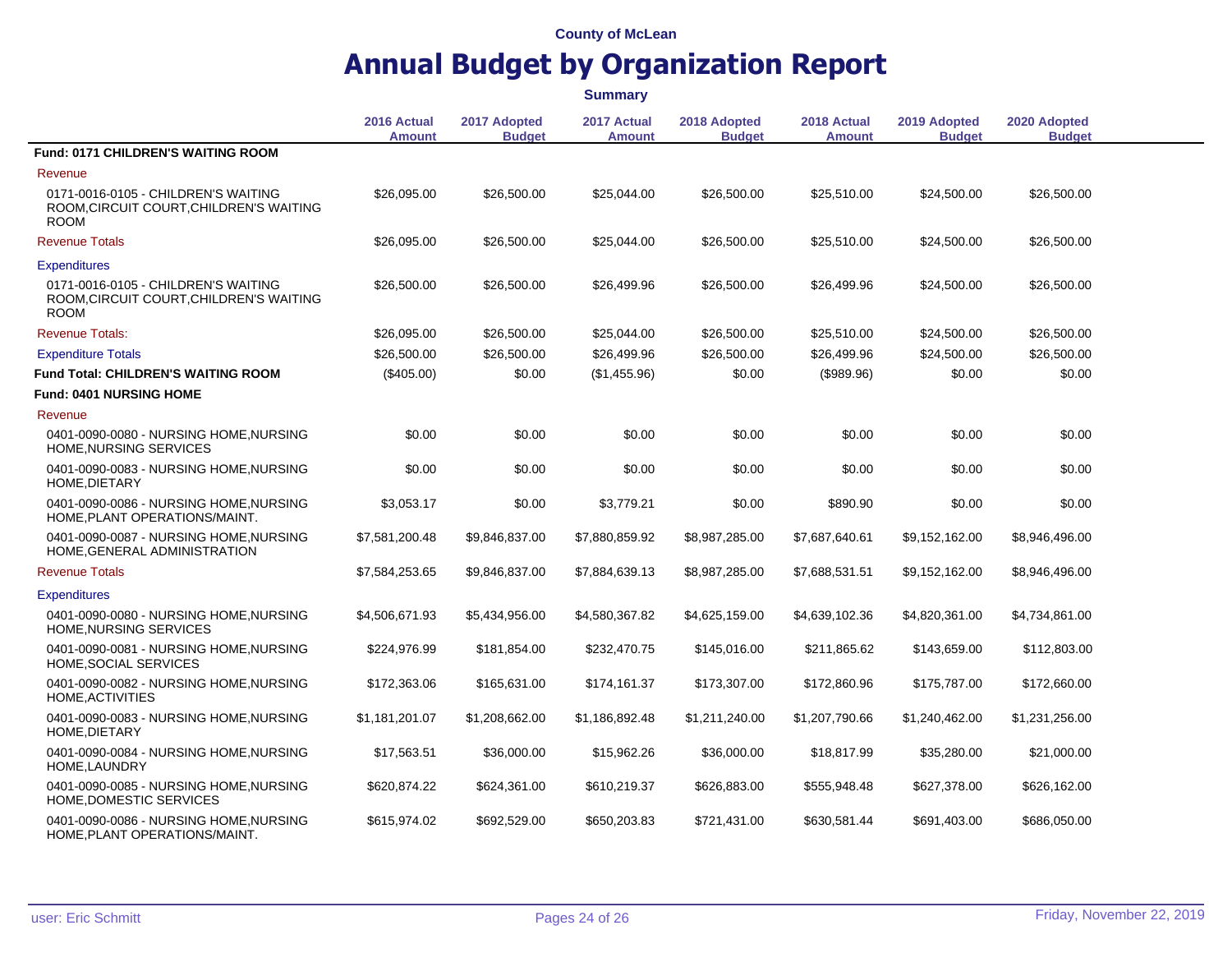|                                                                                                       | 2016 Actual<br><b>Amount</b> | 2017 Adopted<br><b>Budget</b> | 2017 Actual<br><b>Amount</b> | 2018 Adopted<br><b>Budget</b> | 2018 Actual<br><b>Amount</b> | 2019 Adopted<br><b>Budget</b> | 2020 Adopted<br><b>Budget</b> |  |
|-------------------------------------------------------------------------------------------------------|------------------------------|-------------------------------|------------------------------|-------------------------------|------------------------------|-------------------------------|-------------------------------|--|
| 0401-0090-0087 - NURSING HOME, NURSING<br>HOME, GENERAL ADMINISTRATION                                | \$1,270,298.66               | \$1,502,844.00                | \$1,540,326.77               | \$1,448,249.00                | \$1,235,423.15               | \$1,417,832.00                | \$1,361,704.00                |  |
| <b>Revenue Totals:</b>                                                                                | \$7,584,253.65               | \$9,846,837.00                | \$7,884,639.13               | \$8,987,285.00                | \$7,688,531.51               | \$9,152,162.00                | \$8,946,496.00                |  |
| <b>Expenditure Totals</b>                                                                             | \$8,609,923.46               | \$9,846,837.00                | \$8,990,604.65               | \$8,987,285.00                | \$8,672,390.66               | \$9,152,162.00                | \$8,946,496.00                |  |
| <b>Fund Total: NURSING HOME</b>                                                                       | (\$1,025,669.81)             | \$0.00                        | (\$1,105,965.52)             | \$0.00                        | (\$983,859.15)               | \$0.00                        | \$0.00                        |  |
| Fund: 0450 ETSB SURCHARGE FUND/E-911                                                                  |                              |                               |                              |                               |                              |                               |                               |  |
| Revenue                                                                                               |                              |                               |                              |                               |                              |                               |                               |  |
| 0450-0098-0911 - ETSB SURCHARGE FUND/E-<br>911, ENHANCED 911 TELEPHONE, EMERGENCY<br>PHONE SYSTEM     | \$1,742,516.63               | \$1,825,541.00                | \$1,723,660.75               | \$1,825,541.00                | \$2,786,547.83               | \$1,938,562.00                | \$2,402,000.00                |  |
| <b>Revenue Totals</b>                                                                                 | \$1.742.516.63               | \$1,825,541.00                | \$1,723,660.75               | \$1,825,541.00                | \$2,786,547.83               | \$1,938,562.00                | \$2,402,000.00                |  |
| <b>Expenditures</b>                                                                                   |                              |                               |                              |                               |                              |                               |                               |  |
| 0450-0098-0911 - ETSB SURCHARGE FUND/E-<br>911, ENHANCED 911 TELEPHONE, EMERGENCY<br>PHONE SYSTEM     | \$1,524,451.15               | \$1,825,541.00                | \$1,493,182.13               | \$1,825,541.00                | \$1,626,595.10               | \$1,938,562.00                | \$2,402,000.00                |  |
| <b>Revenue Totals:</b>                                                                                | \$1,742,516.63               | \$1,825,541.00                | \$1,723,660.75               | \$1,825,541.00                | \$2,786,547.83               | \$1,938,562.00                | \$2,402,000.00                |  |
| <b>Expenditure Totals</b>                                                                             | \$1,524,451.15               | \$1,825,541.00                | \$1,493,182.13               | \$1,825,541.00                | \$1,626,595.10               | \$1,938,562.00                | \$2,402,000.00                |  |
| <b>Fund Total: ETSB SURCHARGE FUND/E-911</b>                                                          | \$218,065.48                 | \$0.00                        | \$230,478.62                 | \$0.00                        | \$1,159,952.73               | \$0.00                        | \$0.00                        |  |
| <b>Fund: 0452 METRO COMMUNICATIONS CTR</b>                                                            |                              |                               |                              |                               |                              |                               |                               |  |
| Revenue                                                                                               |                              |                               |                              |                               |                              |                               |                               |  |
| 0452-0030-0090 - METRO COMMUNICATIONS<br>CTR, METRO COMMUNICATION CTR., METRO<br><b>COMMUNICATION</b> | \$2,860,097.91               | \$2,921,636.00                | \$2,925,839.94               | \$2,946,419.00                | \$2,951,839.94               | \$3,152,105.00                | \$3,185,926.00                |  |
| <b>Revenue Totals</b>                                                                                 | \$2.860.097.91               | \$2,921,636.00                | \$2,925,839.94               | \$2,946,419.00                | \$2,951,839.94               | \$3,152,105.00                | \$3,185,926.00                |  |
| <b>Expenditures</b>                                                                                   |                              |                               |                              |                               |                              |                               |                               |  |
| 0452-0030-0090 - METRO COMMUNICATIONS<br>CTR, METRO COMMUNICATION CTR., METRO<br><b>COMMUNICATION</b> | \$2,857,503.56               | \$2,921,636.00                | \$3,060,842.86               | \$2,946,419.00                | \$2,929,195.54               | \$3,152,105.00                | \$3,185,926.00                |  |
| <b>Revenue Totals:</b>                                                                                | \$2,860,097.91               | \$2,921,636.00                | \$2,925,839.94               | \$2,946,419.00                | \$2,951,839.94               | \$3,152,105.00                | \$3,185,926.00                |  |
| <b>Expenditure Totals</b>                                                                             | \$2,857,503.56               | \$2,921,636.00                | \$3,060,842.86               | \$2,946,419.00                | \$2,929,195.54               | \$3,152,105.00                | \$3,185,926.00                |  |
| <b>Fund Total: METRO COMMUNICATIONS CTR</b>                                                           | \$2,594.35                   | \$0.00                        | (\$135,002.92)               | \$0.00                        | \$22,644.40                  | \$0.00                        | \$0.00                        |  |
| Fund: 0506 LAW LIBRARY                                                                                |                              |                               |                              |                               |                              |                               |                               |  |
| Revenue                                                                                               |                              |                               |                              |                               |                              |                               |                               |  |
| 0506-0016-0015 - LAW LIBRARY, CIRCUIT<br><b>COURT, LAW LIBRARY</b>                                    | \$65,130.00                  | \$65,680.00                   | \$61,715.00                  | \$62,900.00                   | \$65,437.00                  | \$62,900.00                   | \$49,635.00                   |  |
| <b>Revenue Totals</b>                                                                                 | \$65,130.00                  | \$65,680.00                   | \$61,715.00                  | \$62,900.00                   | \$65,437.00                  | \$62,900.00                   | \$49,635.00                   |  |